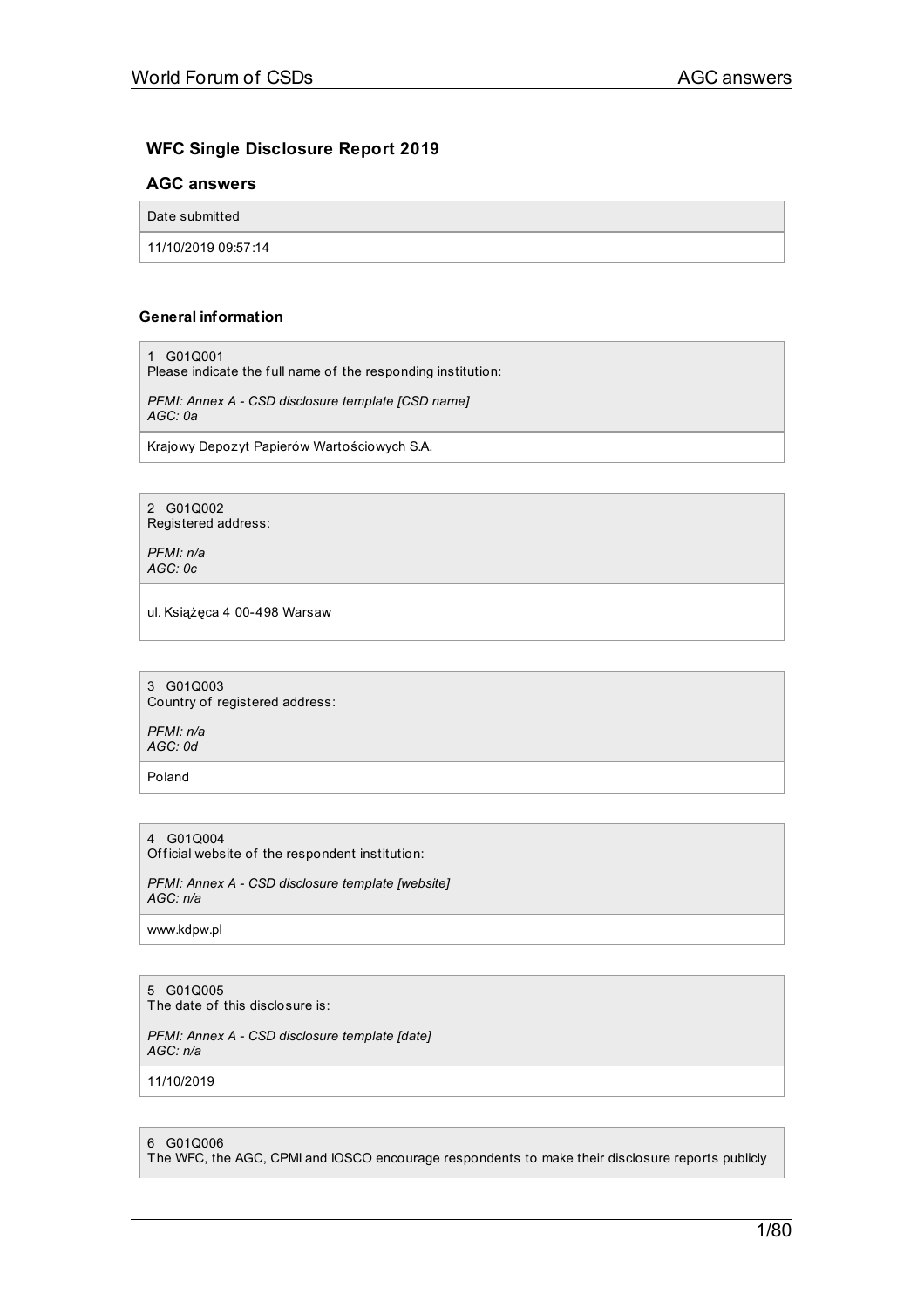available. Do you agree to make your response publicly available?

*PFMI: n/a AGC: 99*

Yes, my response will be public, but only for my answers to AGC questions. [A2]

| G01Q007<br>$\overline{7}$<br>How will you be making your answers publicly available? |
|--------------------------------------------------------------------------------------|
| PFMI: n/a<br>AGC: 99a                                                                |
| Website                                                                              |
| Upon request                                                                         |
| OTHER:                                                                               |
|                                                                                      |

8 G01Q008 This disclosure can also be found at the following web address(es):

*PFMI: Annex A - CSD disclosure template [website URL] AGC: 99b*

http://www.kdpw.pl/en/kdpw/publications/Pages/Questionnaires.aspx

9 G01Q009 First and Last Name of the contact person:

*PFMI: Annex A - CSD disclosure template [contact details] AGC: 99c*

Anna Zielińska

10 G01Q009A Disclosure submission authorisation

✔ I hereby certif y that I am authorised to submit this disclosure report on behalf of my institution.

11 G01Q010 Email address of the contact person:

*PFMI: Annex A - CSD disclosure template [contact details] AGC: 99h*

anna.zielinska@kdpw.pl

12 G01Q011 Telephone number (please include the international country code):

*PFMI: n/a AGC: 99e*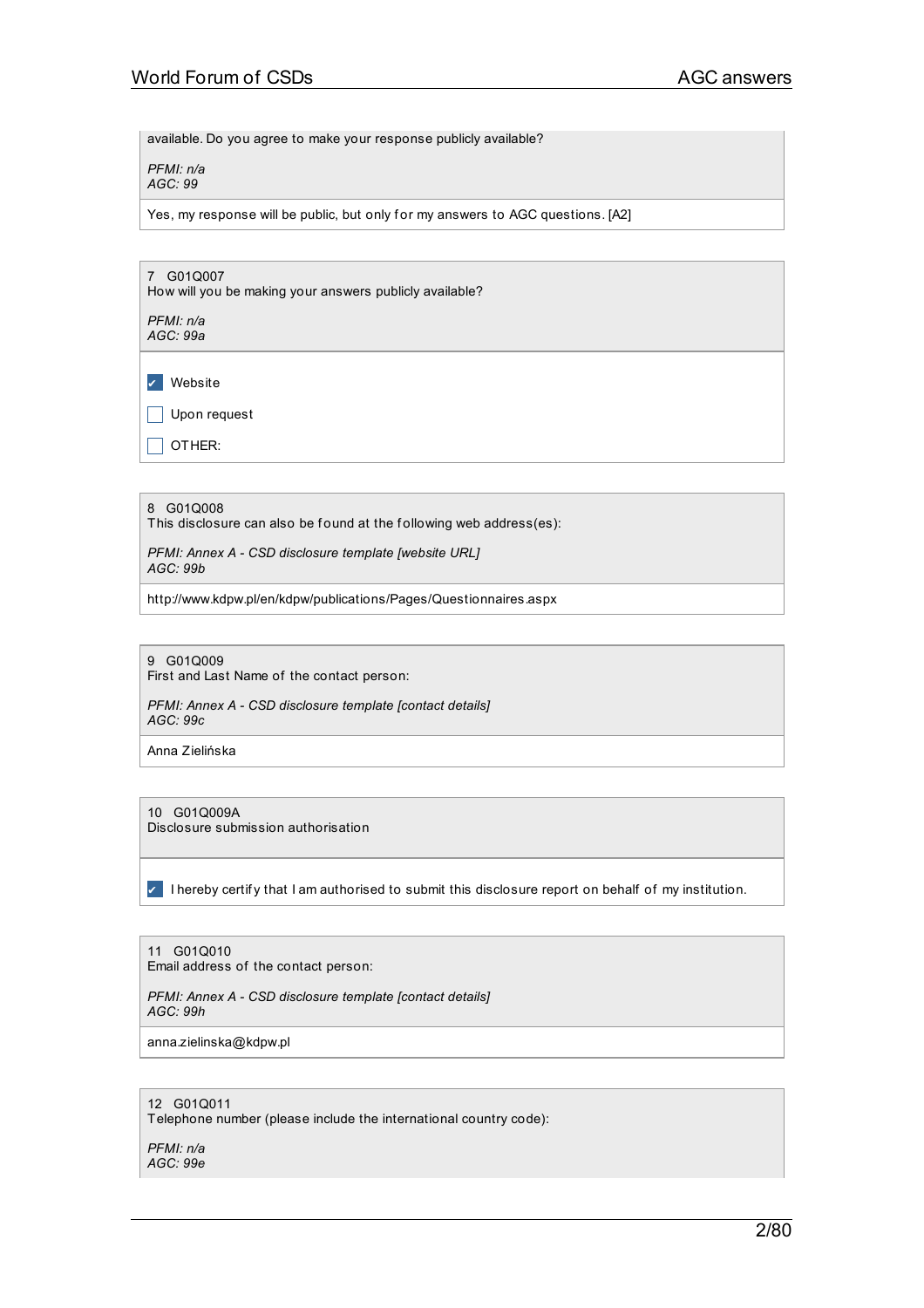+48 22 5379582

| 13 G01Q012<br>How do you prefer to be contacted? |  |
|--------------------------------------------------|--|
| PFMI: n/a<br>AGC: 99d                            |  |
|                                                  |  |
| Telephone                                        |  |
| Fax                                              |  |
| mail/air courier                                 |  |
| e-mail                                           |  |
|                                                  |  |

| 14 G01Q013 |  |
|------------|--|
| Fax number |  |
|            |  |

*PFMI: n/a AGC: 99f*

+48 22 6273111

15 G01Q014 What is the preferred street address for mailing requests?

*PFMI: n/a AGC: 99g*

ul. Książęca 4

00-498 Warsaw

# 16 G01Q015

Please list the jurisdiction(s) in which the CSD operates:

*PFMI: Annex A - CSD disclosure template [list jurisdictions] AGC: n/a*

### 17 G01Q016

Please list the authority(ies) regulating, supervising or overseeing the CSD:

*PFMI: Annex A - CSD disclosure template [list authorities] AGC: n/a*

### 18 G01Q017

Executive summary (This section should summarise the key points from the disclosure framework. including a brief overview of the CSD, its participants, its legal and regulatory framework, its primary risks, and its key risk management and other relevant practices.)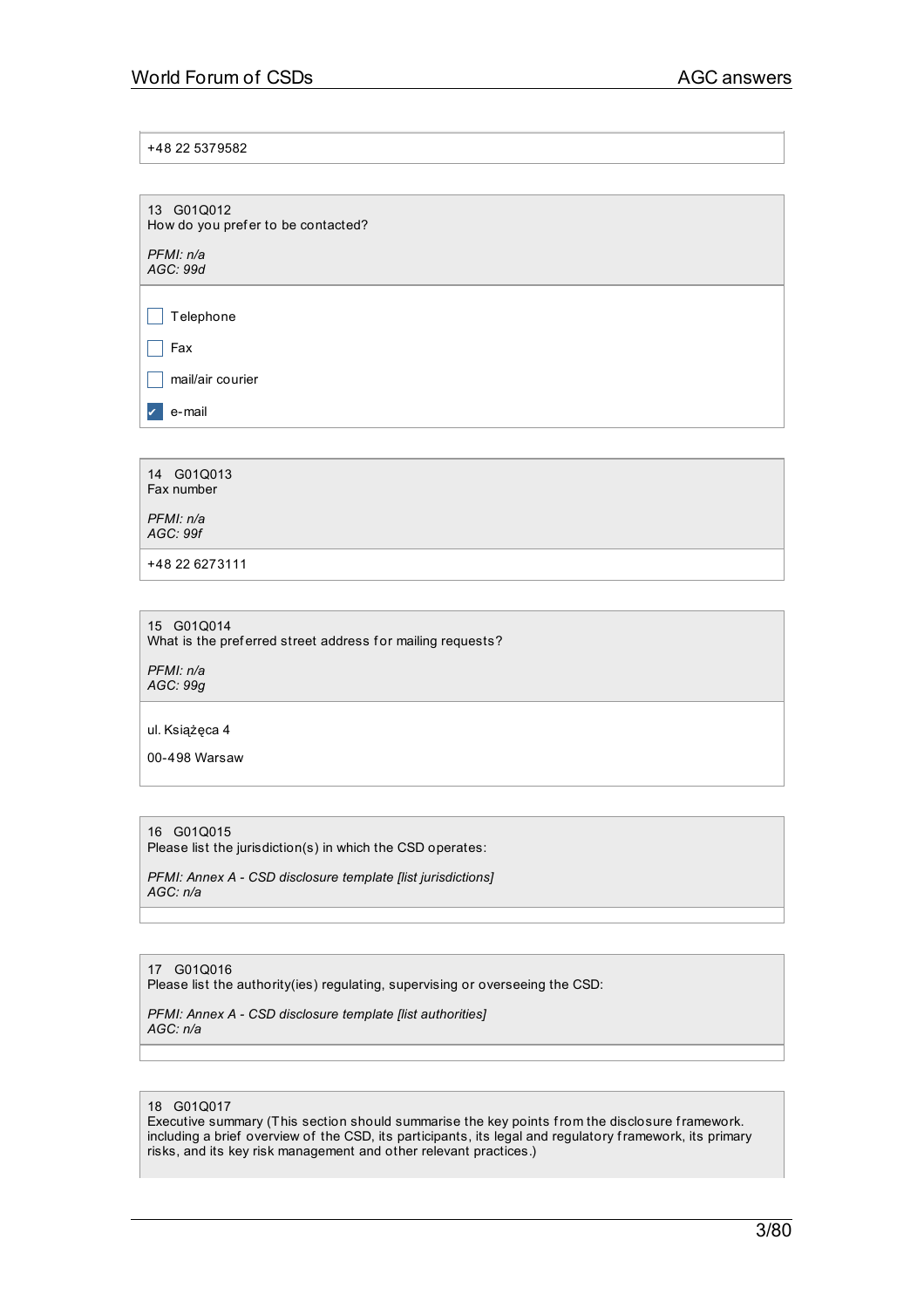*PFMI: I. AGC: n/a*

# 19 G01Q018

Summary of major changes since the last update of the disclosure (This section should summarise the major changes to the CSD's organisation, services, design, rules, markets served and regulatory environment since its last disclosure. The CSD should note the sections in its disclosure where such changes are ref lected.)

*PFMI: II. AGC: n/a*

#### 20 G01Q019

General description of the CSD and the markets it serves (This section should provide basic, concise descriptions of the services offered and functions performed by the CSD? It should also provide an overview of the markets the CSD serves and the role it fulfils within those markets. Further, the section should include basic data and perf ormance statistics on its services and operations. A CSD should provide, for example, basic volume and value statistics by product type, average aggregate intraday exposures of the CSD to its participants, and statistics on the CSD's operational reliability.)

*PFMI: III.1. AGC: n/a*

#### 21 G010020

General organisation of the CSD (This section should provide an overview of the organisational and governance structure of the CSD? including a description of the CSD's governance policies, governance structure and management structure.)

*PFMI: III.2 AGC: n/a*

### 22 G01Q021

Legal and regulatory framework (This section should provide an overview of the CSD's legal and regulatory framework, including the legal and ownership structure of the CSD, the legal basis for each material aspect of the CSD's activities, and the regulatory, supervisory and oversight framework for the CSD.)

*PFMI: III.3 AGC: n/a*

#### 23 G01Q022

System design and operations (This section should explain the CSD's design and operations. It should include a clear description of the typical lifecycle of the transaction process. The information should highlight how the CSD processes a transaction, including the timeline of events, the validation and checks to which a transaction is subjected, and the responsibilities of the parties involved.)

*PFMI: III.4 AGC: n/a*

24 G01Q023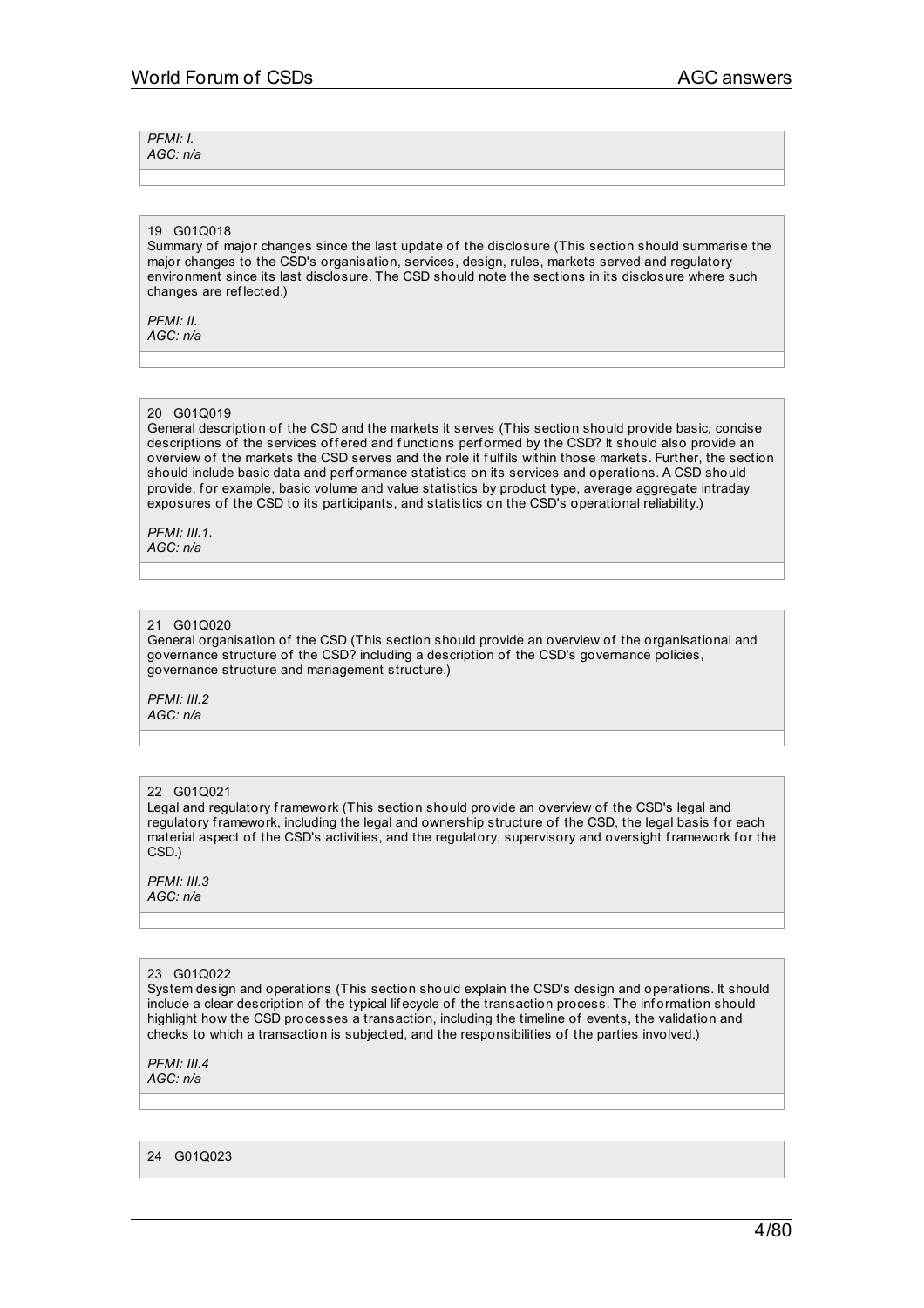filecount - Add relevant appendices for this group.

*PFMI: n/a AGC: n/a*

0

#### 25 G01Q024

I am submitting up-to-date inf ormation in response to:

✔ The AGC questions and a report with only AGC answers will be generated

 $\Box$  The PFMI questions and a report with only PFMI answers will be generated

 $\Box$  Both the AGC and PFMI questions and a report with answers to both questionnaires will be generated

# **Legal Basis (PFMI Principle 1)**

27 G02Q002 Under what regulation or statute is the CSD established and governed?

*PFMI: n/a AGC: 7*

Act on Trading in Financial Instruments, Act on Capital Market Supervision, Statute of the KDPW, Code of Commercial Companies, CSDR

# 28 G02Q003

Is the regulation or statute electronically available?

*PFMI: n/a AGC: 7a*

Yes [Y]

29 G02Q004 If regulation or statute is electronically available, please supply web address(es) here or upload document(s).

*PFMI: n/a AGC: 7b*

The Act on Capital Market Supervision dated July 29th 2005 and the Act on Trading in Financial Instruments dated July 29th 2005 with f urther amendments (Polish versions only) are available on the Polish Parliament website: http://isap.sejm.gov.pl/DetailsServlet?id=WDU20160001636, http://isap.sejm.gov.pl/DetailsServlet?id=WDU20150000073 , http://isap.sejm.gov.pl/DetailsServlet? id=WDU20170000196 , http://isap.sejm.gov.pl/DetailsServlet?id=WDU20150001260. The Statute of KDPW (English version) is available on the KDPW website: http://www.kdpw.pl/en/rules/Documents/2018/KDPW\_STATUT\_EN.pdf . The Code of Commercial Companies (Polish version only) is available on the Parliament website:

http://isap.sejm.gov.pl/Download?id=WDU20000941037&type=3 .

Regulation (EU) No 909/2014 of the European Parliament and of the Council of 23 July 2014 on improving securities settlement in the European Union and on central securities [depositories](http://eur-lex.europa.eu/legal-content/EN/AUTO/?uri=uriserv:OJ.L_.2014.257.01.0001.01.ENG&toc=OJ:L:2014:257:TOC) and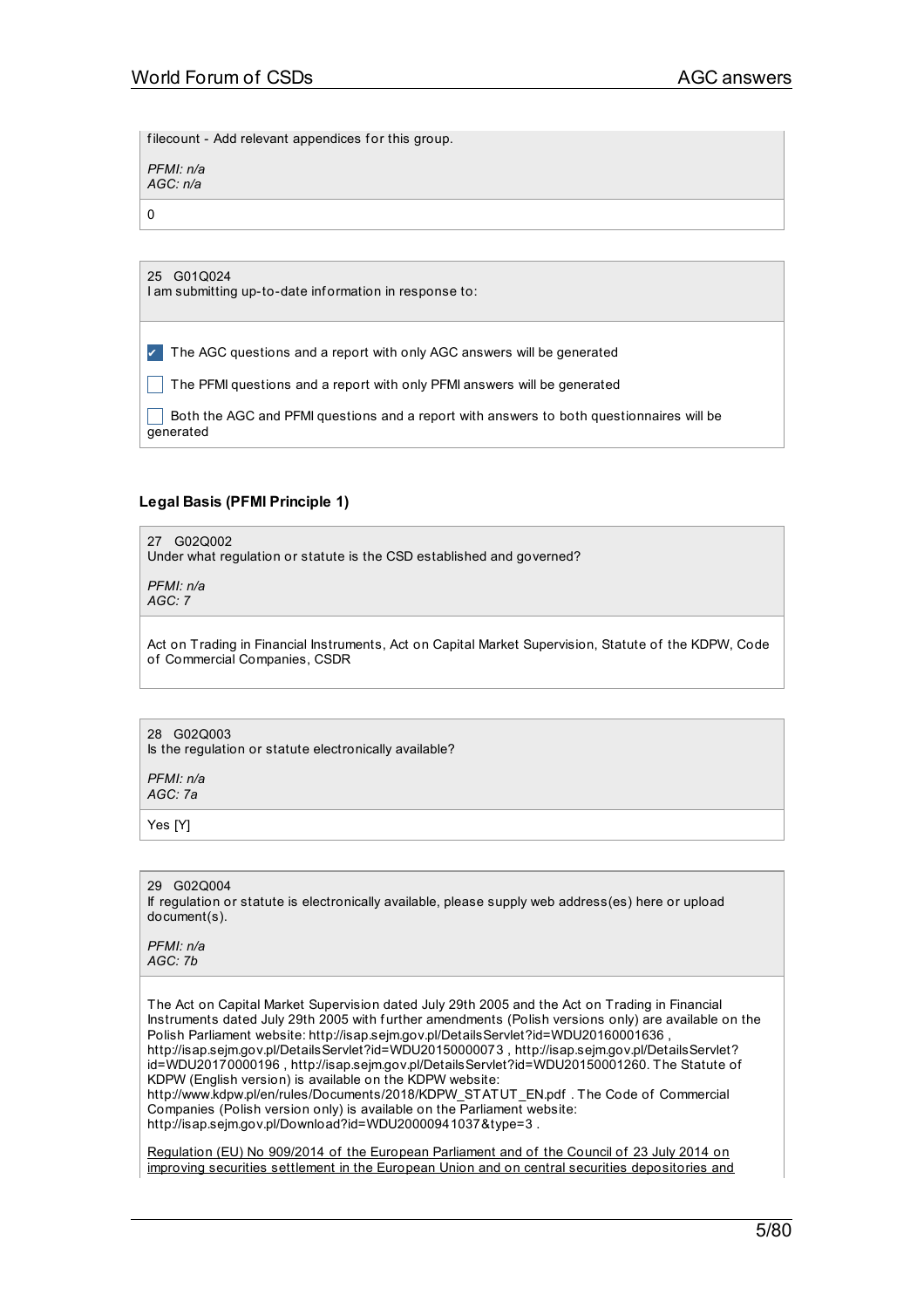amending Directives 98/26/EC and 2014/65/EU and Regulation (EU) No 236/2012 (CSDR) http://eurlex.europa.eu/legal-content/EN/TXT/?uri=OJ:L:2014:257:TOC

30 G02Q005 filecount - Please supply document(s) here: *PFMI: n/a*

*AGC: 7c*

0

# **Governance and ownership (PFMI Principle 2)**

45 G03Q002 What type of legal entity is the institution?

*PFMI: n/a AGC: 3*

 $\Box$  Public Company

 $\Box$  Private Company

 $\Box$  Central Bank (or part thereof)

Stock Exchange (or part thereof)

✔ OTHER: joint stock company

#### 46 G03Q003

Is the institution operated as a "for profit" or a "not for profit" organization?"

*PFMI: n/a AGC: 4*

Not for profit [A02]

# 47 G03Q004

Please provide the names of the owners and their ownership interest percentages.

*PFMI: n/a AGC: 5*

State Treasury 33%, Warsaw Stock Exchange 33%, National Bank of Poland (Central Bank) 33%

#### 48 G03Q005 What is the date of establishment of the CSD?

*PFMI: n/a AGC: 6a*

07/11/1994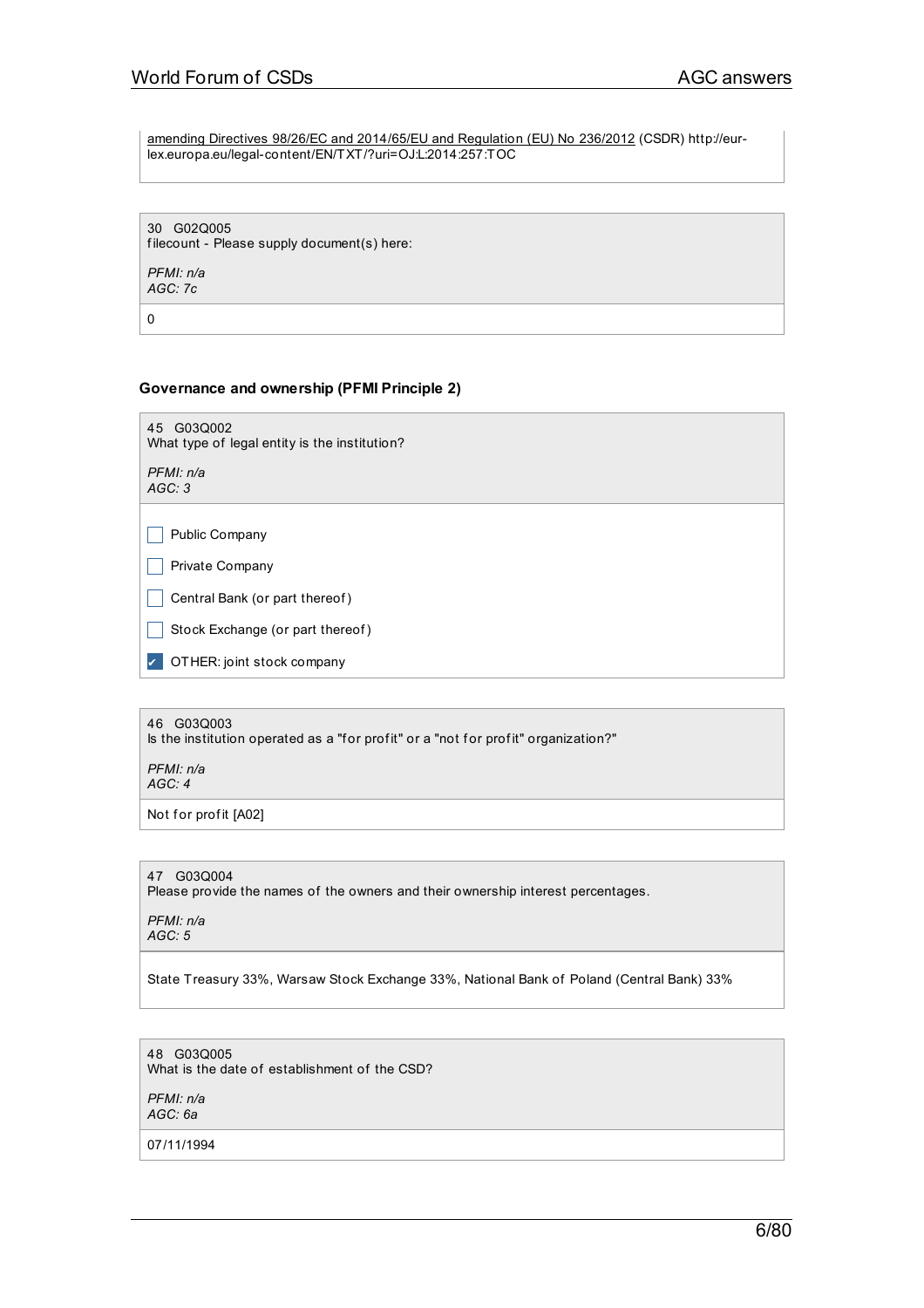### 49 G03Q006

What is the date that the CSD's operations began?

*PFMI: n/a*

*AGC: 6b*

11/04/1991

## 50 G03Q007

Are participants required to contribute capital to the CSD that would result in ownership of the CSD?

*PFMI: n/a AGC: 18*

No [A02]

#### 51 G03Q008

If yes, what fixed amount is required or what formula is used to determine the appropriate contribution level?

*PFMI: n/a AGC: 18a.*

## 59 G03Q016

What are the roles and responsibilities of the CSD's board of directors (or equivalent), and are they clearly specif ied? Please provide details of the structure and composition of your Board together with their industry experience and responsibilities in governing the CSD. What are the qualif ications to become a board member?

*PFMI: Q.2.3.1 AGC: 7d*

Polish legal system (Code of Commercial Companies and Law on the Management of State Property) provides general requirements concerning members of corporate governing bodies. According to the Code, KDPW as a joint-stock company has a dual governance st ructure (so-called two-tier board system), with a supervisory and a management board. Qualification requirements concerning specific educational background and professional experience in relation to the members of governing bodies of companies belonging to the State Treasury are set out in Art. 22 of the Law on the Management of State Property. They have to hold a master's degree, have at least 5 years work experience, including 3 years on senior position or leading a proprietary business, they may not be employed by any political party or any Member of Parliament nor remain in any conflict of interest with the Company. Any additional qualification requirements to appoint a Supervisory Board member are set by the shareholders, and for Management Board members – by the Supervisory Board. In KDPW these requirements include lack of criminal record and sufficiently good repute. Moreover, at least 2 members of the Supervisory Board have to qualify as independent members.

The Supervisory Board may comprise six to nine (currenly 6) members, including a Chairperson and a Vicechairperson. There are 3 Committees within the Supervisory Board: Audit Committee, Risk Committee and Remuneration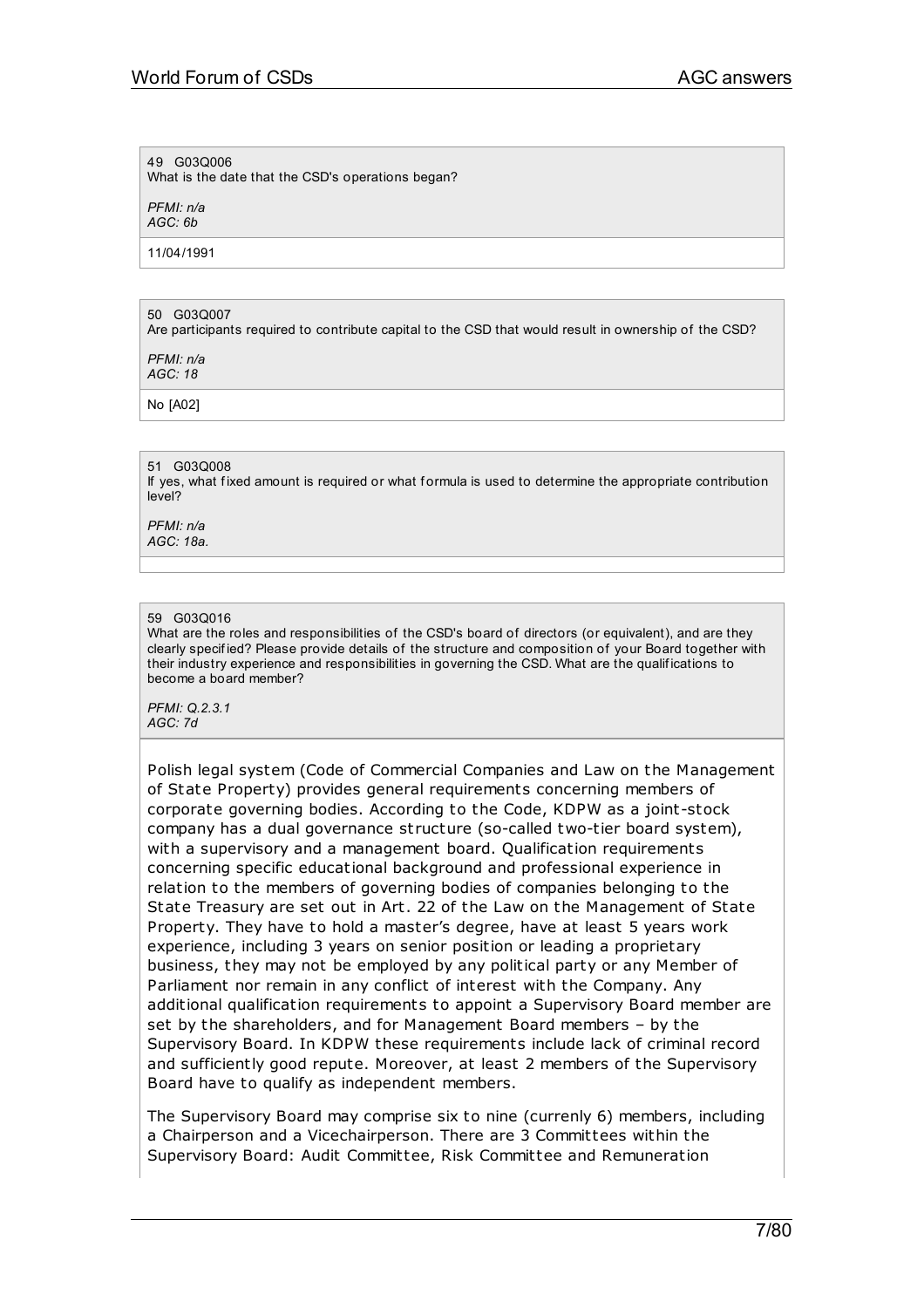Committee.

The Supervisory Board of KDPW continuously supervises the activities of the Company and its activities include: review of financial statements and Management Board reports, approval of the KDPW Rules, Rules of the Clearing Fund, rules of operation of the Investor Compensation Scheme, rules of the t rade repository, appointment and dismissal of members of the KDPW Management Board and decision on their remuneration levels, appointment of a certified auditor, approval of long-term and annual corporate business and financial plans presented by the Management Board and consent for the establishment of commercial law companies.

The Management Board of KDPW may comprise three to five (currently 4) members, including a President and Vice Presidents.

The Management Board of KDPW oversees the affairs of the Company, manages its assets and represents the Company externally. In particular, the Management Board of KDPW prepares a draft of the KDPW Rules, the Rules of the Supervisory Board of KDPW, the Rules of the Court of Arbit ration, as well as prepares drafts and adopts regulations governing the detailed operations of KDPW.

61 G03Q018 What are the election procedures?

*PFMI: Q.2.3.2 AGC: 7e*

The Supervisory Board represents shareholders. Members are appointed and dismissed by the Shareholders' General Meeting. The Members elect a Chairperson and a Vicechairperson and may elect a Secretary in a secret ballot. The General Meeting is valid and may adopt resolutions if at least half of the shares are represented.

62 G03Q019

What is the maximum length of time a board member can serve?

*PFMI: Q.2.3.2 AGC: 7f*

The term of a board member is set out in the Statute of KDPW. It amounts to three years constituting a joint term of office of the Board members. The rule concerns both the Supervisory Board and the Management Board of KDPW. The mandates of all Board members expire on the day of the Annual Meeting of Shareholders which approves the financial statements for the previous full financial year. Under Polish law there is no limit as to the number of terms of office, however, there is a limitation as to the duration of such a term, which in joint stock companies is up to 5 years.

#### 63 G03Q020

How are the voting powers distributed amongst the board members (i.e. does each board member have one vote or do certain members have additional voting power)?

*PFMI: Q.2.3.2 AGC: 7g*

Each Board member has one vote. The Supervisory board: Resolutions are adopted on the basis of an absolute majority of votes of the members present at the session, with the exception of resolutions concerning the appointment or dismissal of a member of the Management Board, which shall be passed with a  $\frac{3}{4}$  majority of the votes cast. The Management board: Resolutions are adopted by ordinary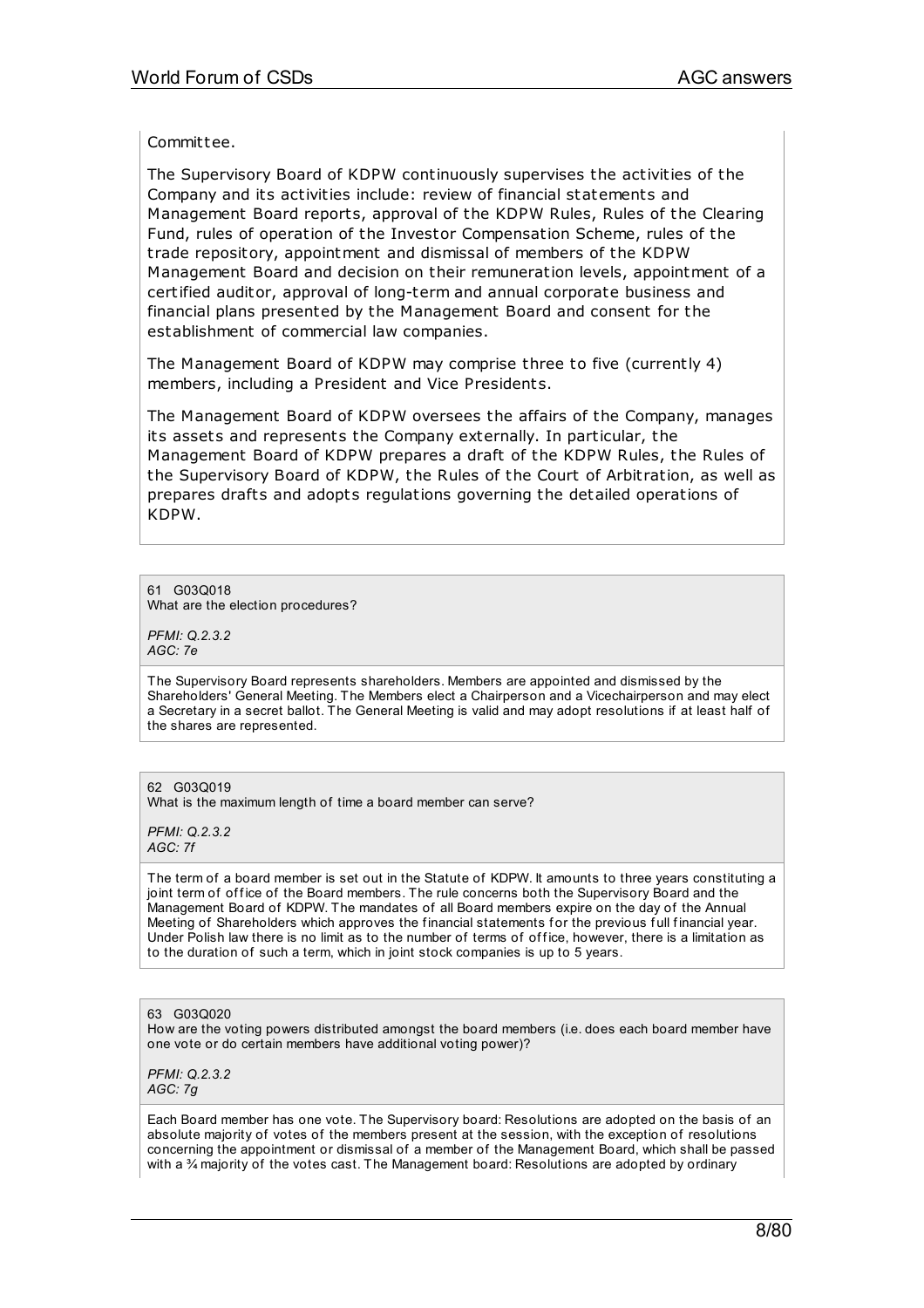majority of votes. In the case of a tie, the President of the Board has the casting vote.

65 G03Q022

What are the procedures established to review the performance of the board as a whole and the perf ormance of the individual board members? Who is responsible for regulating the board members?

*PFMI: Q.2.3.4 AGC: 7h*

The Supervisory Board of KDPW S.A. supervises the activities of the Company by reviewing financial statements and reports of the KDPW Management Board as well as its recommendations on the division of profits or covering of losses, appointing and dismissing the Members of the Management Board and setting their salary levels and approving multi-annual and annual business and financial plans of the Company presented by the Management Board.

The number of Board members, the duration of the term of office (in accordance with the statutory norm), any additional rights for the President of the Board associated with supervising the work of the Board, as well as the manner of voting, the validity of Board meetings, extension or, as the case may be, limitation of competences of the Board in accordance with the Code of Commercial Companies are set out in the Statute of KDPW, i.e. by shareholders acting as the General Meeting.

## **Comprehensive risk management (PFMI Principle 3)**

88 G04Q003

Any direct damages or losses to participants caused by the CSD as a result of force majeure events, acts of God, or political events, etc.?

*PFMI: Q.3.1.1 AGC: 66x.*

No [A02]

89 G04Q004 If yes, please check all of the following that apply:

*PFMI: Q.3.1.1 AGC: 66y.*

 $\Box$  Financial limits are imposed on the amount of liability assumed by the CSD

 $\Box$  The CSD assumes liability for direct losses

 $\Box$  The CSD assumes liability for indirect or consequential losses

 $\Box$  OTHER:

| 90 | G04Q005 |
|----|---------|
|----|---------|

In all cases where the CSD assumes responsibility for direct or indirect or consequential losses, is the CSD's liability limited by a standard of care determination?

*PFMI: Q.3.1.1*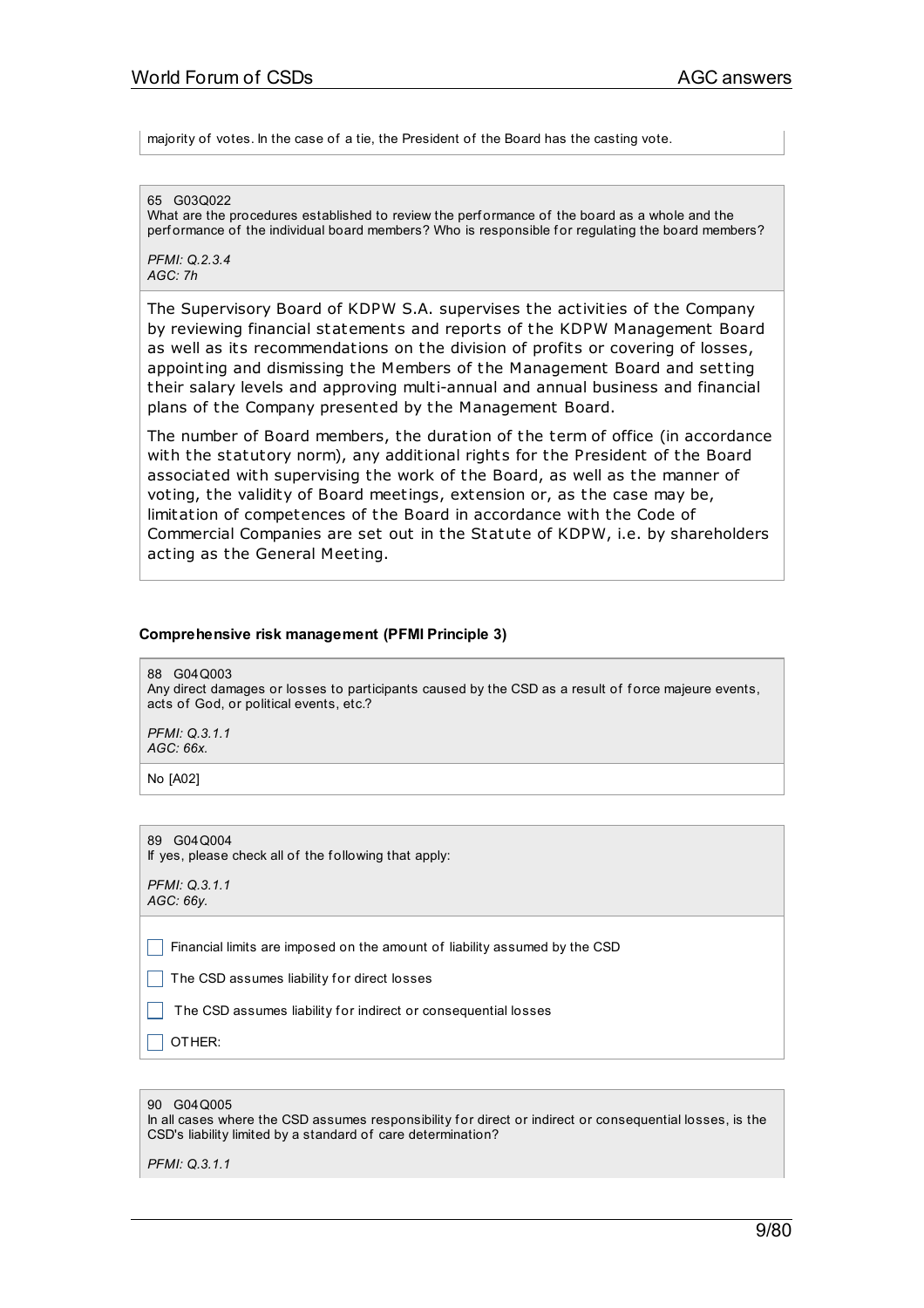# *AGC: 66+*

Yes [A01]

91 G04Q006

Please define the standard of care applied:

*PFMI: Q.3.1.1 AGC: 66\**

A greater degree of effort is expected from KDPW, measured by recognising the professional nature of the depository f unctions carried out by KDPW.

# **Credit risk (PFMI Principle 4)**

121 G05Q011 Does the CSD have a guaranty fund independent of stock exchange or other market guarantees? *PFMI: Q.4.3.1 AGC: 78*

No [A02]

122 G05Q012 If yes, please respond to the following questions: What is the size of the fund?

*PFMI: Q.4.3.1 AGC: 78a.*

123 G05Q013 How is the size of the fund determined?

*PFMI: Q.4.3.1 AGC: 78b.*

124 G05Q014 How is the fund financed?

*PFMI: Q.4.3.1 AGC: 78d.*

125 G05Q015 If so, what is the amount or percentage per owner?

*PFMI: Q.4.3.1 AGC: 78e.*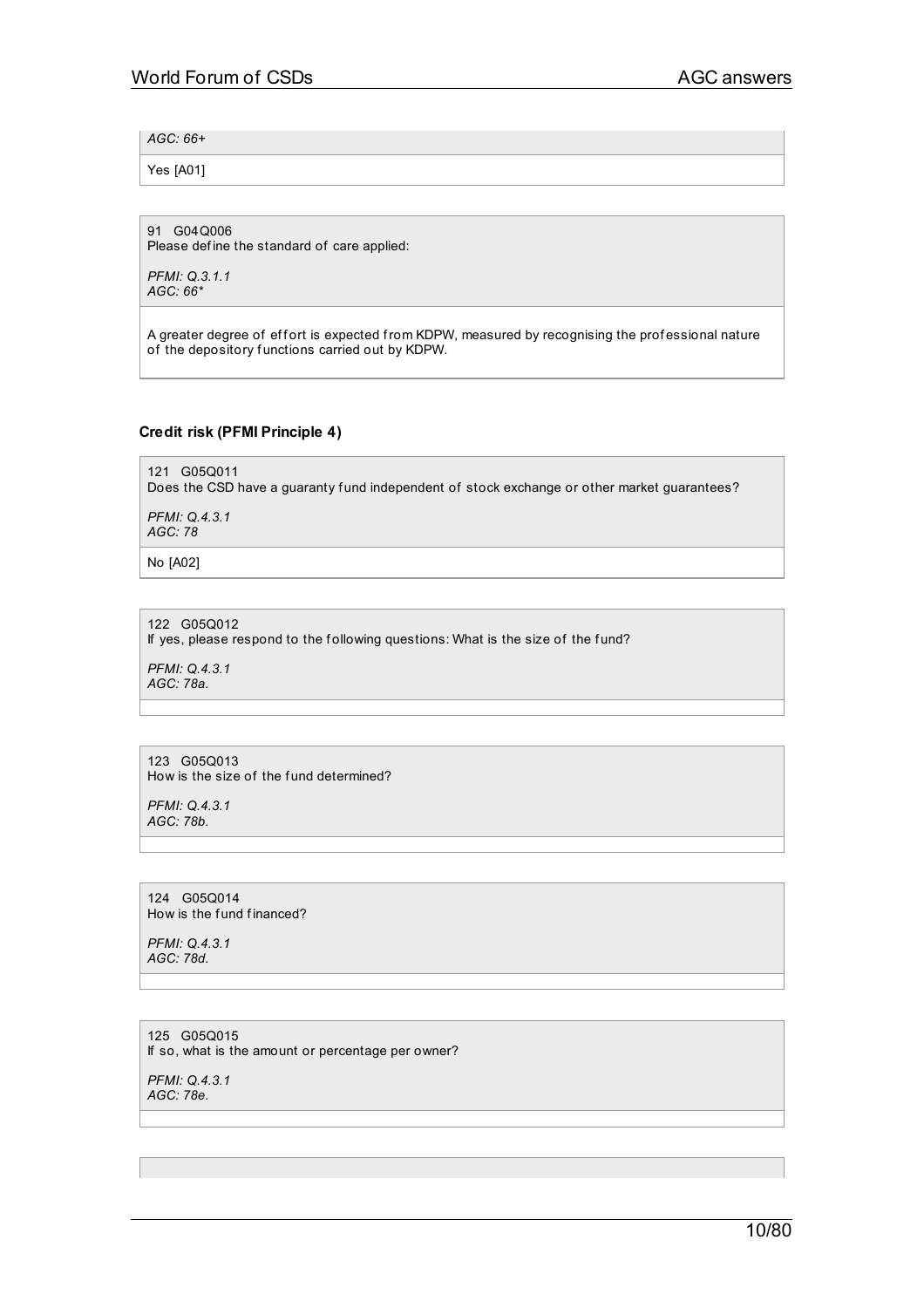126 G05Q016

If so, what is the amount or percentage per participant?

*PFMI: Q.4.3.1 AGC: 78f.*

127 G05Q017 Who is covered by the fund?

*PFMI: Q.4.3.1 AGC: 78h.*

 $\Box$  Direct CSD participants only

 $\Box$  The beneficial owner also

 $\Box$  OTHER:

128 G05Q018 When is the guaranty fund used?

*PFMI: Q.4.3.1 AGC: 78j.*

 $\Box$  When a broker def aults

 $\Box$  When a direct participant def aults

 $\Box$  OTHER:

131 G05Q021 Does the CSD have insurance to cover losses in the event of Def ault on settlement commitments by the CSD or a participant?

*PFMI: Q.4.3.3 AGC: 91*

No [A02]

132 G05Q022 What is the amount of the coverage?

*PFMI: Q.4.3.3 AGC: 91a*

133 G05Q023 What is the amount of the deductible?

*PFMI: Q.4.3.3 AGC: 91b*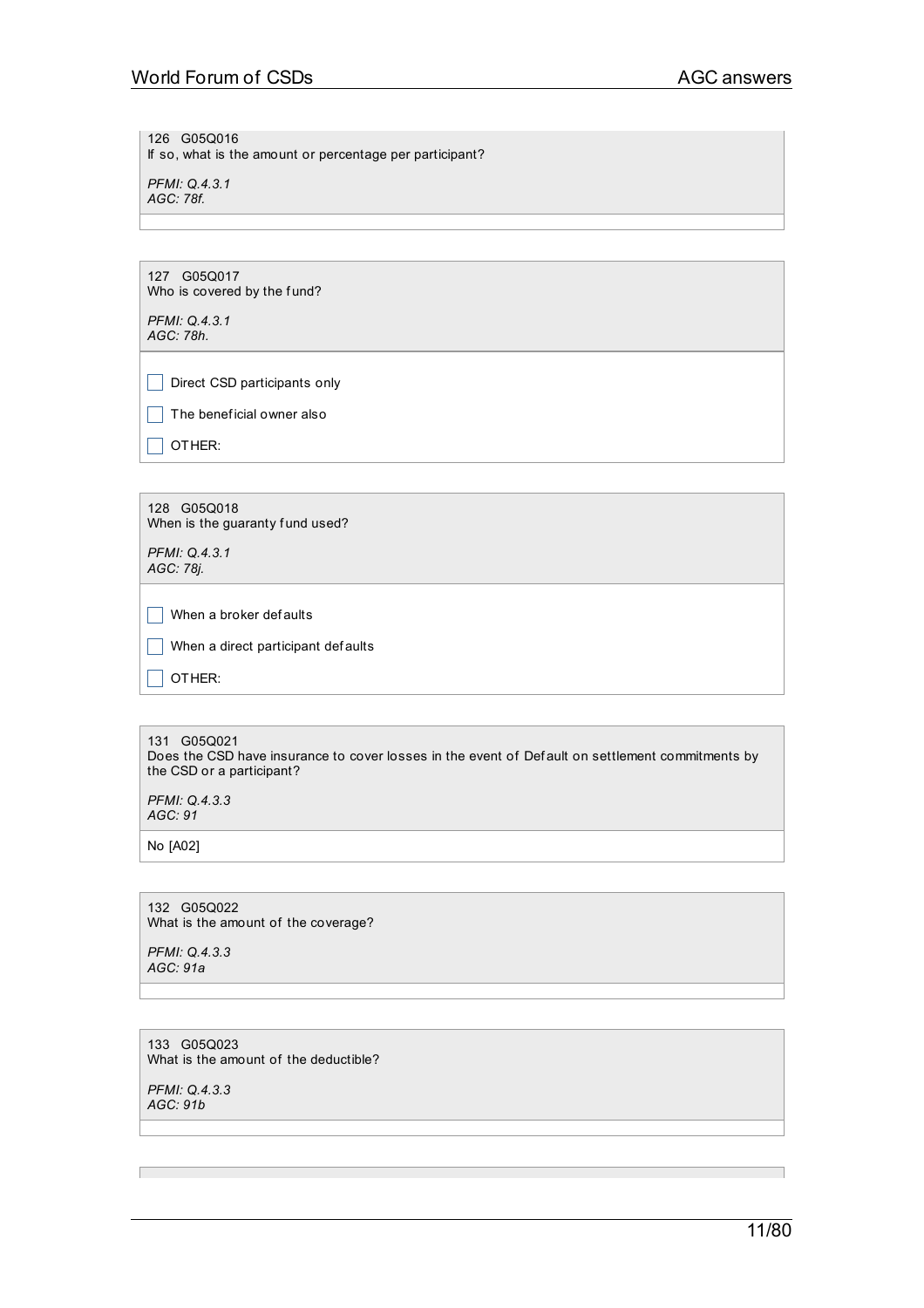134 G05Q024 Please explain other loss or def ault protections:

*PFMI: Q.4.3.3 AGC: 79a*

KDPW CCP operates a clearing f und to protect from clearing member def ault.

# 135 G05Q025

Does the CSD accept liability (independent of any insurance coverage) for the following: Any direct damages or losses to participants caused by the CSD in its capacity as a central counterparty?

*PFMI: Q.4.3.3 AGC: 66q.*

Not applicable [A03]

|          | 136 G05Q026<br>If yes, please check all of the following that apply:       |
|----------|----------------------------------------------------------------------------|
| AGC:66r. | PFMI: Q.4.3.3                                                              |
|          | Financial limits are imposed on the amount of liability assumed by the CSD |
|          | The CSD assumes liability for direct losses                                |
|          | The CSD assumes liability for indirect or consequential losses             |
|          | OTHER:                                                                     |

# **Collateral (PFMI Principle 5)**

#### 141 G06Q001

Summary narrative for PFMI Principle 5. Please provide a summary narrative disclosure with sufficient detail and context, as well as any other appropriate supplementary inf ormation, to enable readers to understand the CSD's approach to or method for observing the principle. Please use the following questions as guidance for the points of focus and level of detail it is expected to convey in the disclosure. Cross ref erences to publicly available documents should be included, where relevant, to supplement the discussion.)

*PFMI: Annex A - CSD disclosure template - IV.P5 AGC: 35c*

KDPW holds collateral for automatic securities loans (cash, Treasury bonds traded on the regulated market in the territory of the Republic of Poland, shares participating in the WIG20 index) in coordination with KDPW\_CCP. For tri-party repo transactions, KDPW keeps a register of collateral transf erred between the parties (Treasury bonds traded on the regulated market in the territory of the Republic of Poland and cash – the last to be allowed only for marking to market the value of repo transactions).

# **Liquidity risk (PFMI Principle 7)**

**Settlement finality (PFMI Principle 8)**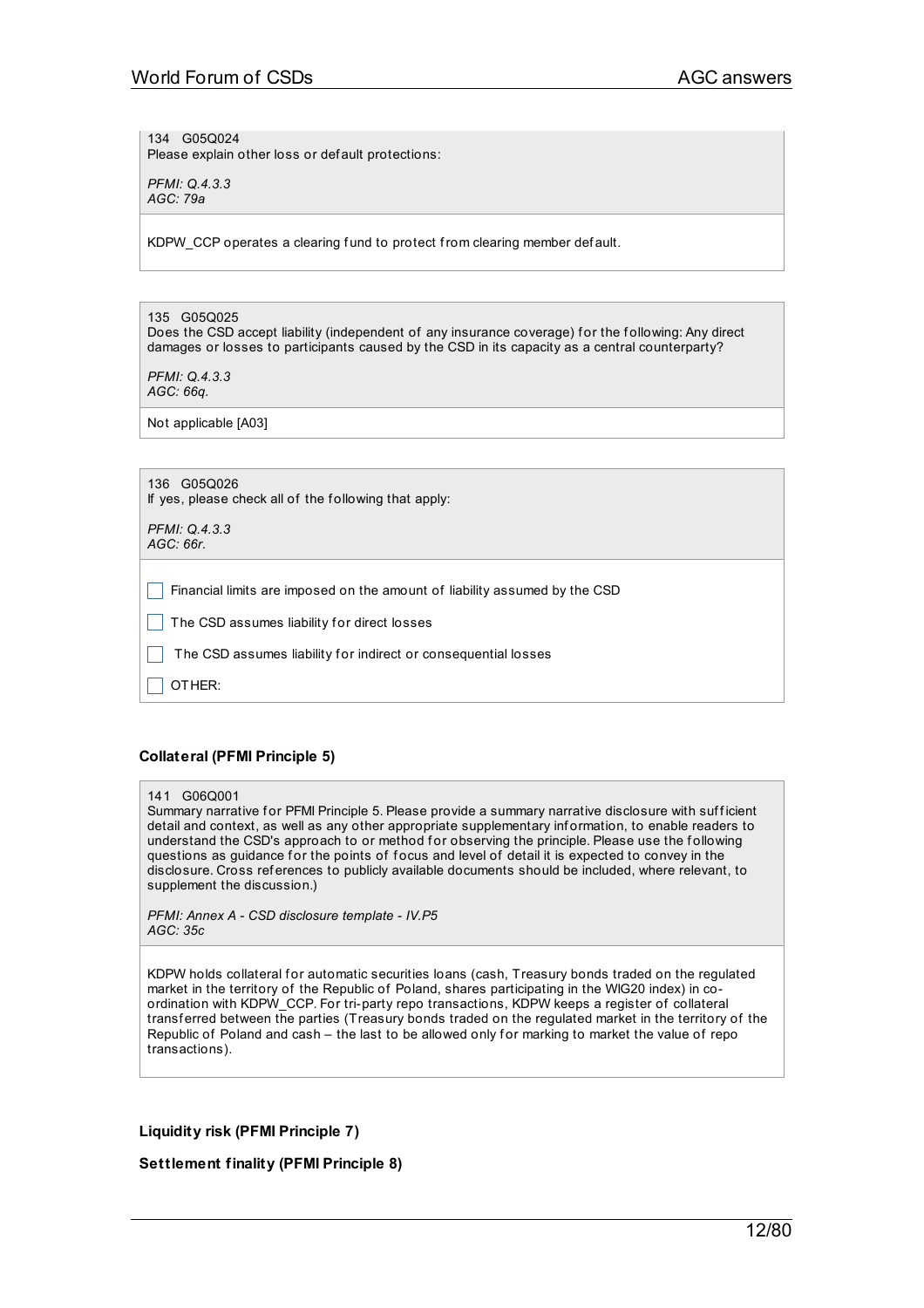# **Money settlements (PFMI Principle 9)**

| 217 G09Q003<br>Who accepts cash deposits (or makes payment credit accommodations) for CSD transactions?                                                                                                                                                                                                                                                                                                                                                                                                                                                                                                                                                                                                                                                                                                                      |
|------------------------------------------------------------------------------------------------------------------------------------------------------------------------------------------------------------------------------------------------------------------------------------------------------------------------------------------------------------------------------------------------------------------------------------------------------------------------------------------------------------------------------------------------------------------------------------------------------------------------------------------------------------------------------------------------------------------------------------------------------------------------------------------------------------------------------|
| PFMI: Q.9.1.1<br>AGC: 31                                                                                                                                                                                                                                                                                                                                                                                                                                                                                                                                                                                                                                                                                                                                                                                                     |
|                                                                                                                                                                                                                                                                                                                                                                                                                                                                                                                                                                                                                                                                                                                                                                                                                              |
| CSD                                                                                                                                                                                                                                                                                                                                                                                                                                                                                                                                                                                                                                                                                                                                                                                                                          |
| <b>Central Bank</b>                                                                                                                                                                                                                                                                                                                                                                                                                                                                                                                                                                                                                                                                                                                                                                                                          |
| Banks appointed by CSD                                                                                                                                                                                                                                                                                                                                                                                                                                                                                                                                                                                                                                                                                                                                                                                                       |
| Neither or others (e.g. credit lines used)                                                                                                                                                                                                                                                                                                                                                                                                                                                                                                                                                                                                                                                                                                                                                                                   |
| Not applicable                                                                                                                                                                                                                                                                                                                                                                                                                                                                                                                                                                                                                                                                                                                                                                                                               |
| OTHER: For EUR - banks appointed by KDPW participants.                                                                                                                                                                                                                                                                                                                                                                                                                                                                                                                                                                                                                                                                                                                                                                       |
|                                                                                                                                                                                                                                                                                                                                                                                                                                                                                                                                                                                                                                                                                                                                                                                                                              |
| 218 G09Q004<br>Please indicate the name of the banks appointed by the CSD                                                                                                                                                                                                                                                                                                                                                                                                                                                                                                                                                                                                                                                                                                                                                    |
| PFMI: Q.9.1.1<br>AGC: 31a                                                                                                                                                                                                                                                                                                                                                                                                                                                                                                                                                                                                                                                                                                                                                                                                    |
| Banks which are KDPW participants: CREDIT AGRICOLE BANK POLSKA, SANT ANDER BANK POLSKA<br>S.A., DNB BANK POLSKA S.A., TOYOTA BANK POLSKA SA, PKO BP S.A., ALIOR BANK SA, BANK BGŻ<br>BNP Paribas S.A., mBANK HIPOTECZNY S.A., HAITONG, IDEA BANK S.A., PEKAO BANK HIPOTECZNY<br>S.A., BANK SPÓŁDZ IELCZY W BRODNICY, BANK MILLENNIUM S.A., BANK HANDLOWY W WARSZAWIE<br>S.A., BANK GOSPODARSTWA KRAJOWEGO, ING BANK ŚLĄSKI S.A., GETIN BANK S.A., EURO BANK<br>S.A., BANK POLSKIEJ SPÓŁDZIELCZOŚCI S.A., BANK OCHRONY ŚRODOWISKA S.A., BNP PARIBAS<br>BANK POLSKA S.A., SGB - BANK S.A., SOCIETE GENERALE S.A. ODDZIAŁ W POLSCE, BANK PEKAO<br>S.A., DEUTSCHE BANK POLSKA S.A., NEST BANK, m BANK SA, BANK POCZTOWY S.A., PLUS BANK<br>S.A., SANTANDER CONSUMER BANK S.A., SANTANDER BANK POLSKA S.A., HSBC BANK POLSKA S.A. |
|                                                                                                                                                                                                                                                                                                                                                                                                                                                                                                                                                                                                                                                                                                                                                                                                                              |
| 219 G09Q005<br>Who processes cash clearing (or draws on credit lines, if applicable) for CSD transactions?                                                                                                                                                                                                                                                                                                                                                                                                                                                                                                                                                                                                                                                                                                                   |
| PFMI: Q.9.1.1<br>AGC: 32                                                                                                                                                                                                                                                                                                                                                                                                                                                                                                                                                                                                                                                                                                                                                                                                     |
| <b>CSD</b>                                                                                                                                                                                                                                                                                                                                                                                                                                                                                                                                                                                                                                                                                                                                                                                                                   |
| <b>Central Bank</b>                                                                                                                                                                                                                                                                                                                                                                                                                                                                                                                                                                                                                                                                                                                                                                                                          |
| Banks appointed by the CSD                                                                                                                                                                                                                                                                                                                                                                                                                                                                                                                                                                                                                                                                                                                                                                                                   |
| Neither or others (e.g. credit lines used)                                                                                                                                                                                                                                                                                                                                                                                                                                                                                                                                                                                                                                                                                                                                                                                   |

 $\Box$  Not applicable

 $\Box$  OTHER:

220 G09Q006 Please name banks appointed by the CSD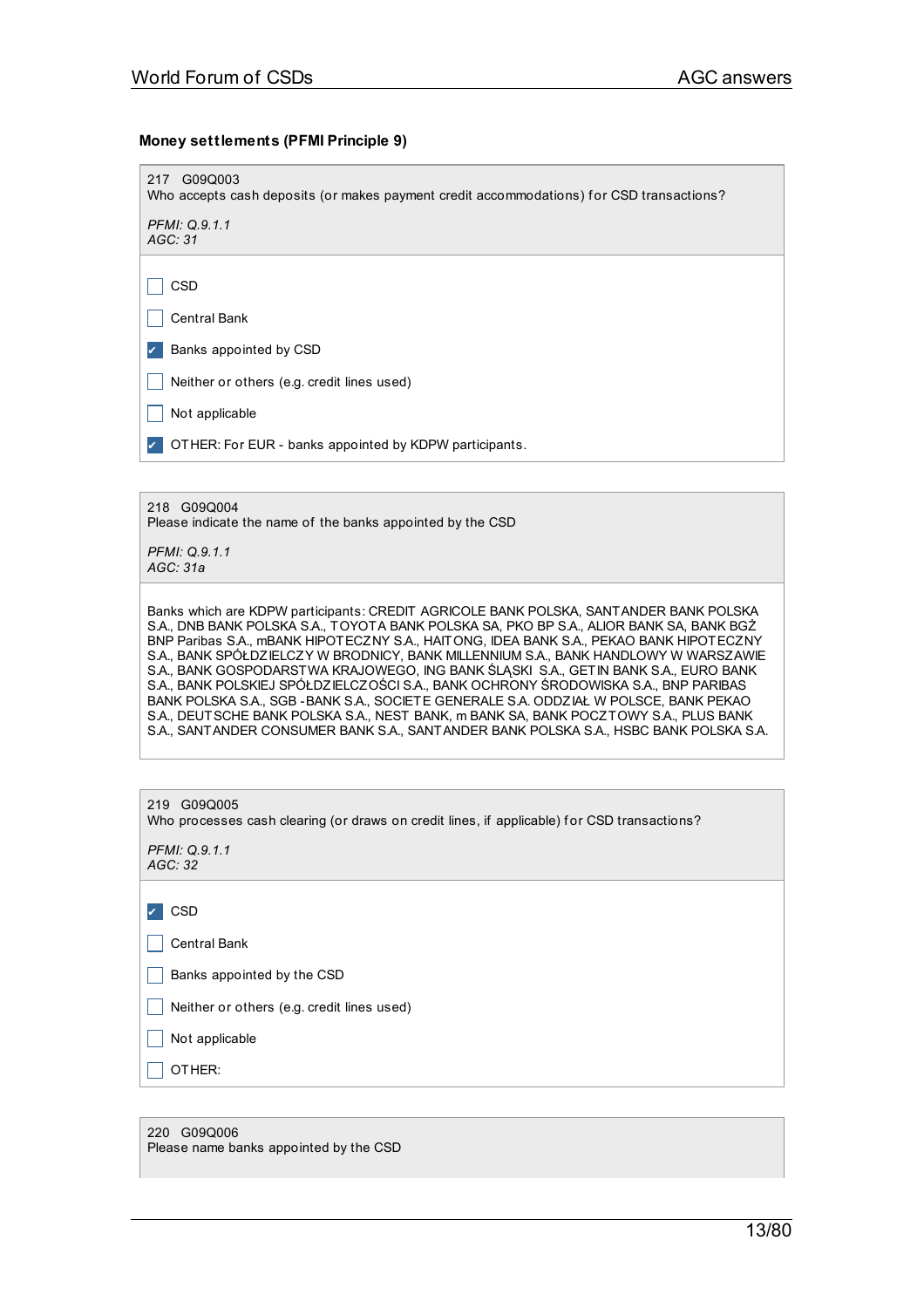*PFMI: Q.9.1.1 AGC: 32a*

221 G09Q007 Who controls the movement of cash for cash deposits (or draws on credit lines, if applicable)?

*PFMI: Q.9.1.1 AGC: 33, 33b*

 $\Box$  CSD ✔ Central Bank

**Z** Banks appointed by CSD

 $\Box$  Neither or others (e.g. credit lines used)

 $\Box$  Not applicable

 $\Box$  OTHER:

222 G09Q008 Please name banks appointed by the CSD

*PFMI: Q.9.1.1 AGC: 33a*

Banks which are KDPW participants: CREDIT AGRICOLE BANK POLSKA, SANTANDER BANK POLSKA S.A., DNB BANK POLSKA S.A., TOYOTA BANK POLSKA SA, PKO BP S.A., ALIOR BANK SA, BANK BGŻ BNP Paribas S.A., mBANK HIPOTECZNY S.A., HAITONG, IDEA BANK S.A., PEKAO BANK HIPOTECZNY S.A., BANK SPÓŁDZIELCZY W BRODNICY, BANK MILLENNIUM S.A., BANK HANDLOWY W WARSZAWIE S.A., BANK GOSPODARSTWA KRAJOWEGO, ING BANK ŚLĄSKI S.A., GETIN BANK S.A., EURO BANK S.A., BANK POLSKIEJ SPÓŁDZIELCZOŚCI S.A., BANK OCHRONY ŚRODOWISKA S.A., BNP PARIBAS BANK POLSKA S.A., SGB -BANK S.A., SOCIETE GENERALE S.A. ODDZIAŁ W POLSCE, BANK PEKAO S.A., DEUTSCHE BANK POLSKA S.A., NEST BANK, m BANK SA, BANK POCZTOWY S.A., PLUS BANK S.A., SANTANDER CONSUMER BANK S.A., SANTANDER BANK POLSKA S.A., HSBC BANK POLSKA S.A.

| 223 G09Q009<br>Who controls the movement of cash for cash clearing (or for draws on credit lines, if applicable)? |  |  |
|-------------------------------------------------------------------------------------------------------------------|--|--|
| PFMI: Q.9.1.1<br>AGC: 34                                                                                          |  |  |
|                                                                                                                   |  |  |
| CSD                                                                                                               |  |  |
| Central Bank                                                                                                      |  |  |
| Banks appointed by CSD                                                                                            |  |  |
| Neither or others (e.g. credit lines used)                                                                        |  |  |
| Not applicable                                                                                                    |  |  |
| OTHER:                                                                                                            |  |  |
|                                                                                                                   |  |  |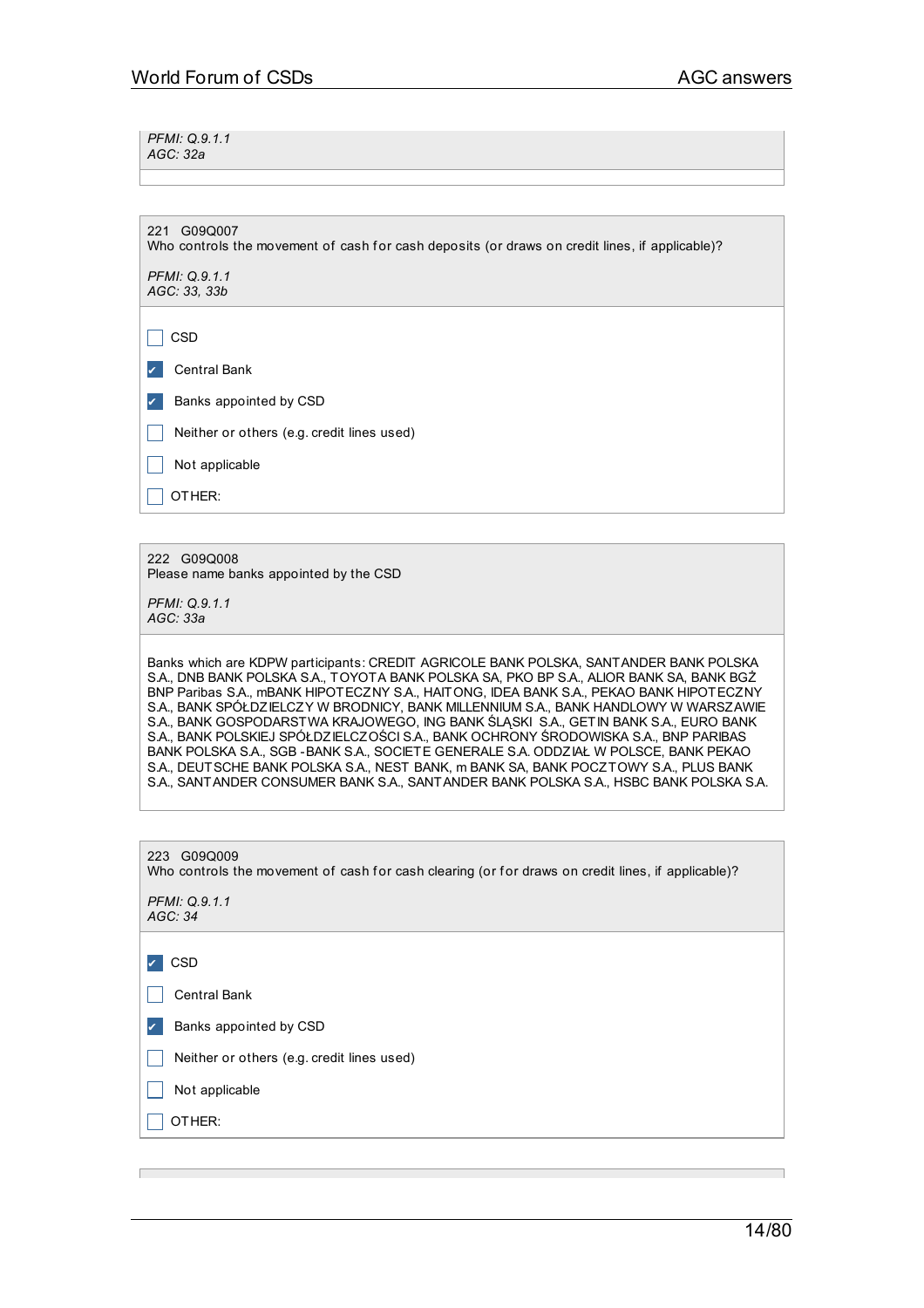224 G09Q010 Please name banks appointed by CSD

*PFMI: Q.9.1.1 AGC: 34a*

Banks which are KDPW participants: CREDIT AGRICOLE BANK POLSKA, SANTANDER BANK POLSKA S.A., DNB BANK POLSKA S.A., TOYOTA BANK POLSKA SA, PKO BP S.A., ALIOR BANK SA, BANK BGŻ BNP Paribas S.A., mBANK HIPOTECZNY S.A., HAITONG, IDEA BANK S.A., PEKAO BANK HIPOTECZNY S.A., BANK SPÓŁDZIELCZY W BRODNICY, BANK MILLENNIUM S.A., BANK HANDLOWY W WARSZAWIE S.A., BANK GOSPODARSTWA KRAJOWEGO, ING BANK ŚLĄSKI S.A., GETIN BANK S.A., EURO BANK S.A., BANK POLSKIEJ SPÓŁDZIELCZOŚCI S.A., BANK OCHRONY ŚRODOWISKA S.A., BNP PARIBAS BANK POLSKA S.A., SGB -BANK S.A., SOCIETE GENERALE S.A. ODDZIAŁ W POLSCE, BANK PEKAO S.A., DEUTSCHE BANK POLSKA S.A., NEST BANK, m BANK SA, BANK POCZTOWY S.A., PLUS BANK S.A., SANTANDER CONSUMER BANK S.A., SANTANDER BANK POLSKA S.A., HSBC BANK POLSKA S.A.

# **Physical deliveries (PFMI Principle 10)**

| 239 G10Q005<br>How are eligible securities lodged in the CSD system?                                                                                                                                                                                                                                                                                                                                                                                                                                                                                                                                                                                                                                                                                                                |
|-------------------------------------------------------------------------------------------------------------------------------------------------------------------------------------------------------------------------------------------------------------------------------------------------------------------------------------------------------------------------------------------------------------------------------------------------------------------------------------------------------------------------------------------------------------------------------------------------------------------------------------------------------------------------------------------------------------------------------------------------------------------------------------|
| PFMI: Q.10.1.3<br>AGC: 57, 57a                                                                                                                                                                                                                                                                                                                                                                                                                                                                                                                                                                                                                                                                                                                                                      |
|                                                                                                                                                                                                                                                                                                                                                                                                                                                                                                                                                                                                                                                                                                                                                                                     |
| A registered certificate in the name of the CSD is delivered to the CSD.                                                                                                                                                                                                                                                                                                                                                                                                                                                                                                                                                                                                                                                                                                            |
| A participant delivers the security with a valid transfer deed or stock power or other transfer<br>document to the CSD which then effects registration.                                                                                                                                                                                                                                                                                                                                                                                                                                                                                                                                                                                                                             |
| A registrar re-registers the security in the name of the CSD.                                                                                                                                                                                                                                                                                                                                                                                                                                                                                                                                                                                                                                                                                                                       |
| Not applicable                                                                                                                                                                                                                                                                                                                                                                                                                                                                                                                                                                                                                                                                                                                                                                      |
| OTHER: Securities are lodged into the depository system on the basis of a securities registration<br>agreement concluded with KDPW by the issuer (for public securities) or the issue agent (for non-public<br>debt securities). The issuer authorises a direct participant of KDPW (registration agent for public<br>securities, issue agent for non-public debt securities) to act in its name in the registration process. The<br>global amount of securities of a given ISIN is registered in KDPW on a registration account called an<br>"issue account" and on participants' accounts managed by KDPW. On the basis of records made by<br>KDPW, participants register securities on securities accounts and omnibus accounts in their own<br>securities registration systems. |
|                                                                                                                                                                                                                                                                                                                                                                                                                                                                                                                                                                                                                                                                                                                                                                                     |
| 240 G10Q006<br>When are securities lodged into the CSD reflected in a participant's CSD account?                                                                                                                                                                                                                                                                                                                                                                                                                                                                                                                                                                                                                                                                                    |
| PFMI: Q.10.1.3<br>AGC: 58, 58a                                                                                                                                                                                                                                                                                                                                                                                                                                                                                                                                                                                                                                                                                                                                                      |
| Securities are reflected in the participant's CSD account immediately upon delivery to the CSD.<br>Securities are re-registered prior to being reflected in the participant CSD account.                                                                                                                                                                                                                                                                                                                                                                                                                                                                                                                                                                                            |

 $\Box$  Not applicable

✔ OTHER: For non-public securities the registration is perf ormed not earlier than the next day af ter delivery of the registration application to KDPW.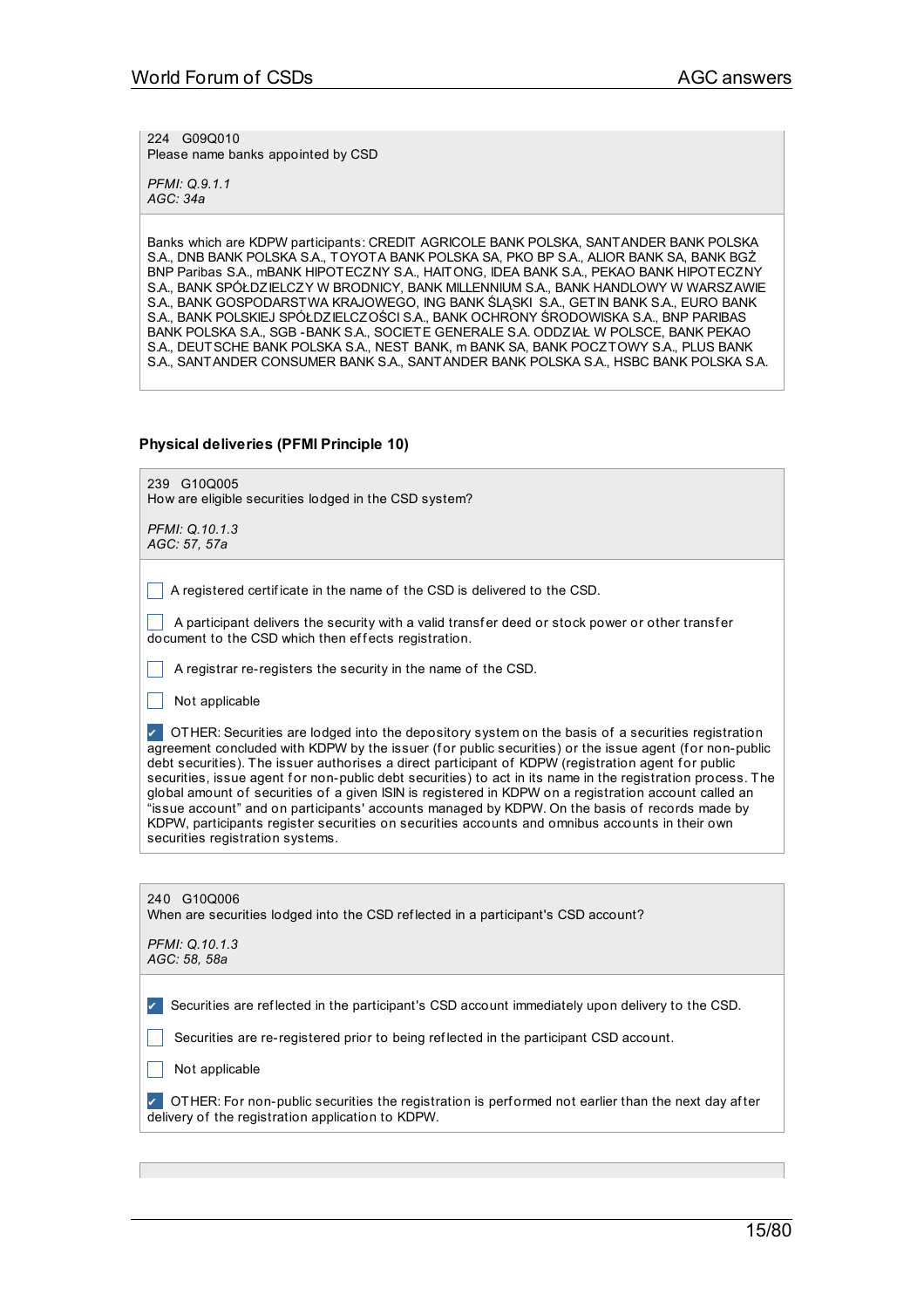241 G10Q007

How long does it usually take to lodge securities with the CSD?

*PFMI: Q.10.1.3 AGC: 59, 59b*

1 to 2 days [A01]

242 G10Q008 Please specif y

*PFMI: Q.10.1.3 AGC: 59a*

243 G10Q009

During the process of lodging securities into the CSD, can the securities be traded?

*PFMI: Q.10.1.3 AGC: 60*

No [A02]

244 G10Q010

During the process of lodging securities into the CSD, can the securities be settled?

*PFMI: Q.10.1.3 AGC: 60a*

No [A02]

245 G10Q011 During the process of lodging securities into the CSD, can the securities have ownership transferred?

*PFMI: Q.10.1.3 AGC: 60b*

No [A02]

246 G10Q012 If they cannot be traded, or if you answered other, please explain *PFMI: Q.10.1.3 AGC: 60c*

247 G10Q013 If they cannot be settled, or if you answered other, please explain

*PFMI: Q.10.1.3 AGC: 60d*

Settlement is possible only after the securities are registered on the investors' securities accounts.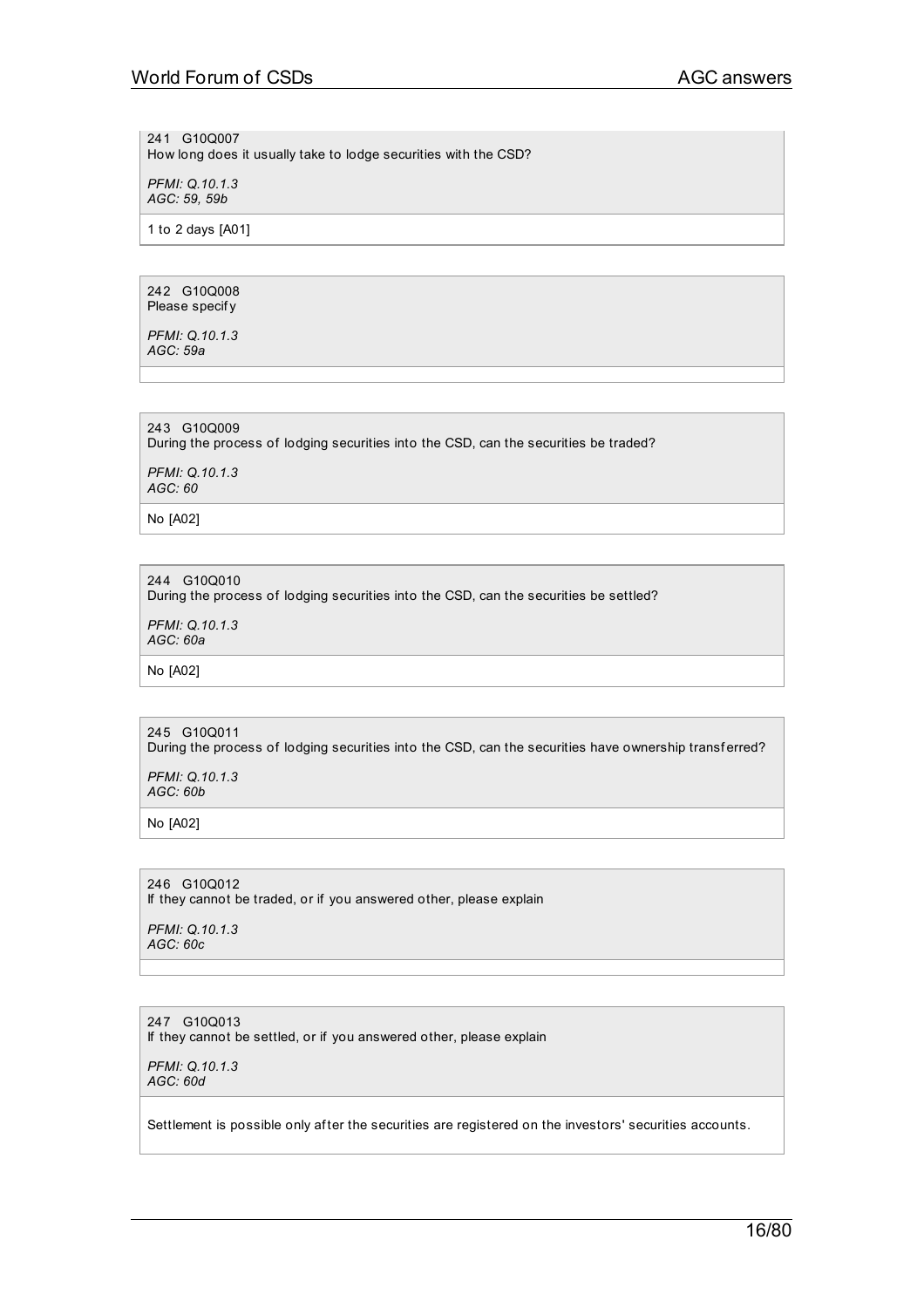### 248 G10Q014

If ownership cannot be transferred, or if you answered other, please explain

*PFMI: Q.10.1.3 AGC: 60e*

Transfer is possible only after the securities are registered on the participants' and investors' securities accounts.

249 G10Q015 Are securities immediately available for delivery upon transfer to the CSD?

*PFMI: Q.10.1.3 AGC: 61, 61d*

Yes [A01]

250 G10Q016 If no: Securities are unavailable for

*PFMI: Q.10.1.3 AGC: 61a*

251 G10Q017 If more than 4 weeks, please specify

*PFMI: Q.10.1.3 AGC: 61b*

252 G10Q018 If not applicable, please explain

*PFMI: Q.10.1.3 AGC: 61c*

253 G10Q019 What transfer process steps are involved when eligible securities are withdrawn from the CSD for saf ekeeping?

*PFMI: Q.10.1.3 AGC: 63, 63a*

Other: Withdrawal of securities from safekeeping takes place in the following cases: 1) termination of dematerialisation of securities - f ollowing the issuer's resignation from being a public company, on approval of the Polish FSA or 2) in case of redemption of debt securities - withdrawal upon the issuer's request.

254 G10Q020 How long does it usually take to remove securities from the CSD?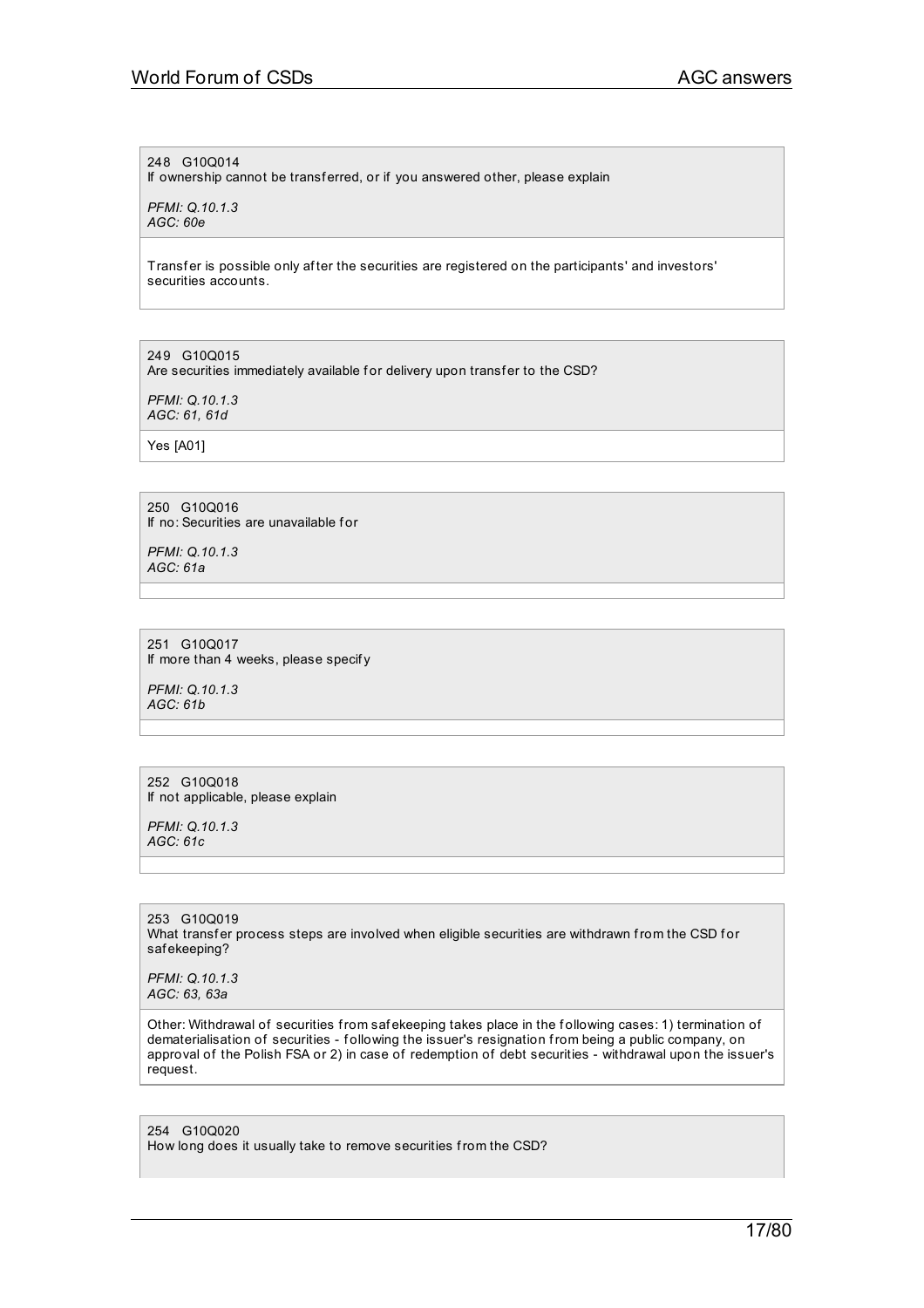*PFMI: Q.10.1.3 AGC: 64, 64b*

3 days to 1 week [A02]

255 G10Q021 If more than 4 weeks, please specif y

*PFMI: Q.10.1.3 AGC: 64a*

256 G10Q022 While the securities are being removed from the CSD, can they be traded? (Choose one)

*PFMI: Q.10.1.3 AGC: 65a*

Other: During the process of removal from the Depository, shares cannot be traded neither on the regulated nor on the ASO market, but they may be traded on the OTC market and on the basis of Civil Law agreements, until the day of termination of their dematerialisation. Debt securities cannot be traded af ter the record date.

257 G10Q023 If they cannot be traded please explain

*PFMI: Q.10.1.3 AGC: 65b*

258 G10Q024 While the securities are being removed from the CSD, can they be settled? (Choose one)

*PFMI: Q.10.1.3 AGC: 65c*

Other: Yes - only for trades concluded on the basis of Civil Law agreements.

259 G10Q025 If they cannot be settled, please explain

*PFMI: Q.10.1.3 AGC: 65d*

260 G10Q026 While the securities are being removed from the CSD, can they have ownership transferred? (Choose one) *PFMI: Q.10.1.3*

*AGC: 65e*

Other: Yes - only for trades concluded on the basis of Civil Law agreements.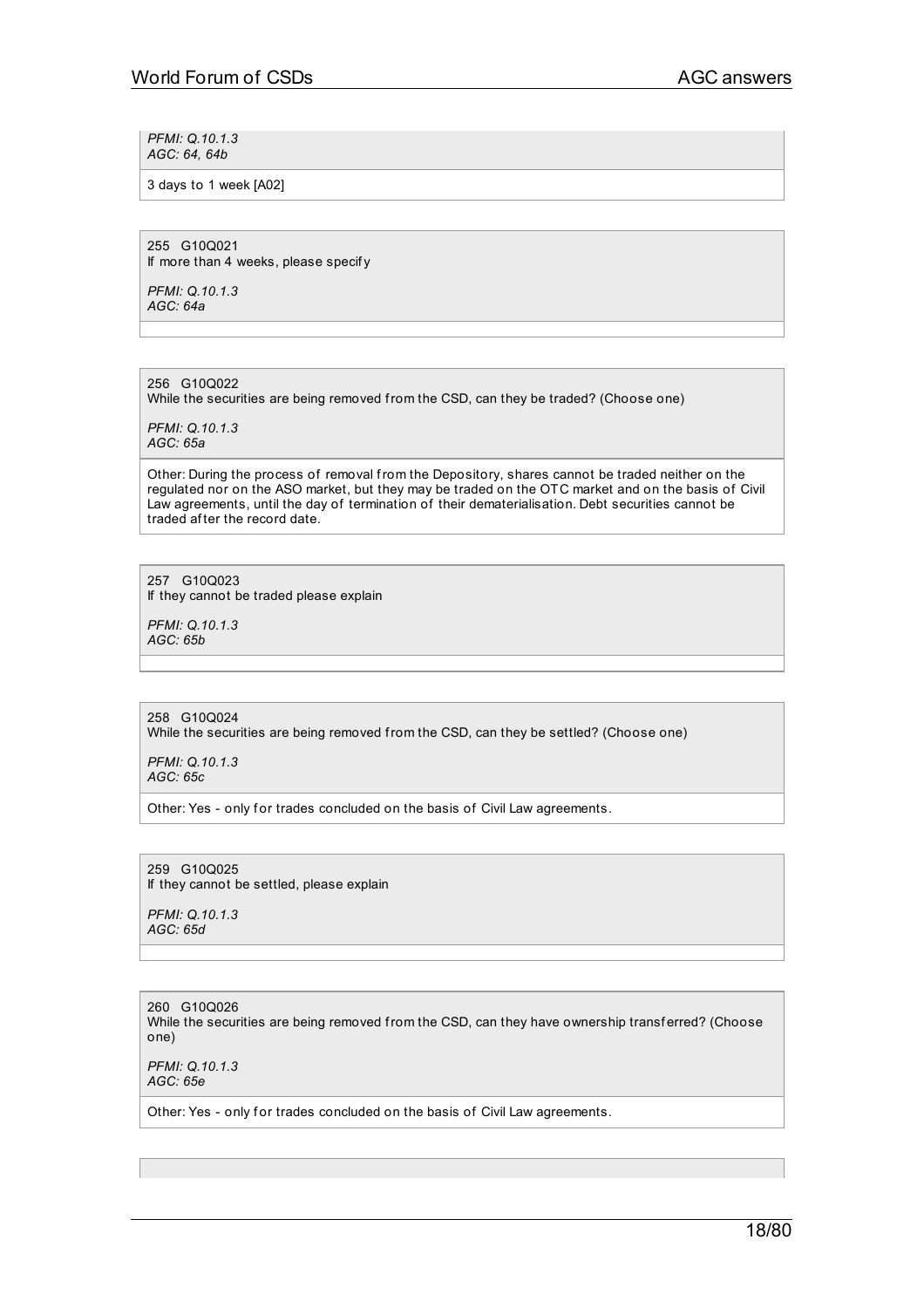261 G10Q027

If ownership cannot be transferred, please explain

*PFMI: Q.10.1.3 AGC: 65f*

| 263 G10Q029<br>What are the vault security procedures for the safekeeping of physical paper? |  |
|----------------------------------------------------------------------------------------------|--|
| PFMI: Q.10.2.1<br>AGC: 75                                                                    |  |
|                                                                                              |  |
| Not applicable, no vault is maintained<br>$\checkmark$                                       |  |
| Electronic keys or combinations                                                              |  |
| Dual access control                                                                          |  |
| Visitor logs                                                                                 |  |
| Vault counts                                                                                 |  |
| Intrusion alarms                                                                             |  |
| Fire alarms                                                                                  |  |
| Guards                                                                                       |  |
| OTHER:                                                                                       |  |
|                                                                                              |  |
| 264<br>G10Q030                                                                               |  |

Please indicate frequency of vault counts:

*PFMI: Q.10.2.1 AGC: 75a.*

265 G10Q031 Please explain:

*PFMI: Q.10.2.1 AGC: 75b*

# **Central Securities Depositories (PFMI Principle 11)**

271 G11Q002

CSD FUNCTIONALITY AND SERVICES, USE OF AGENTS. Certain functionalities and services reduce risk to an investor if provided in an efficient manner. The purpose of this section is to identify those functionalities that may potentially be offered by depositories and clearing systems around the world, and ascertain whether they are offered by your institution. For which of the following security types do you serve as a CSD or clearing system?

*PFMI: n/a AGC: 26*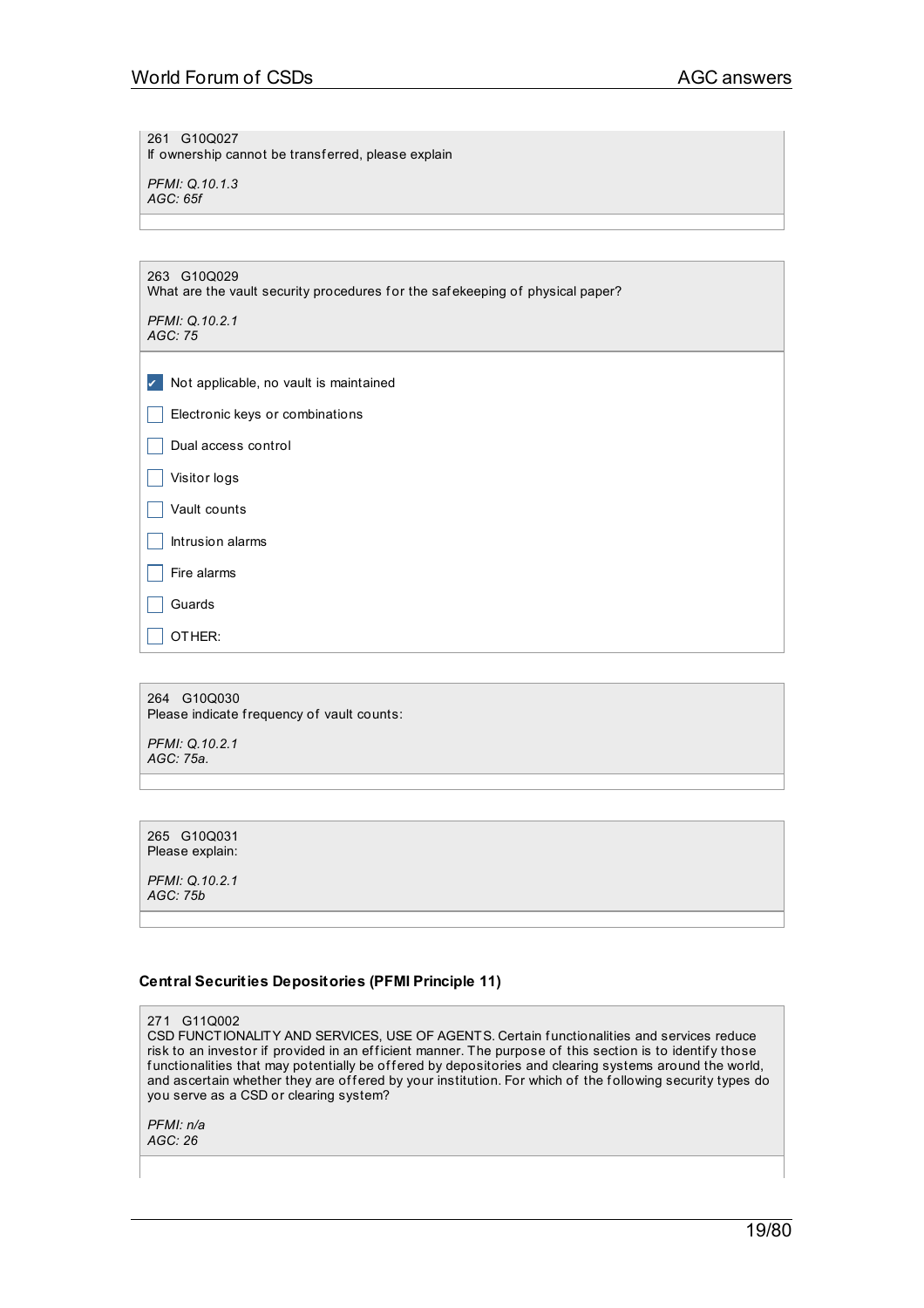| Government securities                       |
|---------------------------------------------|
| $\vert$ Equities                            |
| Corporate bonds<br>$\checkmark$             |
| $\sqrt{\phantom{a}}$ Corporate money market |
| $\vert$ Not applicable                      |
| OTHER: see p. 272                           |

# 272 G11Q003

Please name the other security types:

*PFMI: n/a AGC: 26a.*

Debt financial instruments: mortgage bonds, municipal bonds, convertible bonds, central bank bonds, f inancial institution bonds, non-public bonds, mortgage bonds and investment certif icates, bonds with priorities rights, structured certificates. Equity financial instruments: preferred shares, investment certificates, exchange-traded funds (ETFs). Other securities: allotment certificates, subscription rights, option warrants, subscription warrants.

| 273 G11Q004 |
|-------------|
|             |

Is the use of the CSD in your market compulsory by law or compulsory by market practice for the settlement or safekeeping of all instrument types in your market (e.g. equities, government securities, corporate bonds, money market instruments, warrants, derivatives etc).

*PFMI: n/a AGC: 27, 27c*

 $\vee$  Yes by law for settlement of all instrument types

 $\vee$  Yes by law for safekeeping of all instrument types

 $\Box$  Yes by market practice for settlement of all instrument types

 $\Box$  Yes by market practice for safekeeping of all instrument types

 $\Box$  Yes by law for settlement, but not for all instrument types

 $\Box$  Yes by law for safekeeping, but not for all instrument type

 $\Box$  Yes by market practice for settlement, but not for all instrument types

 $\Box$  Yes by market practice for safekeeping, but not for all instrument types

 $\Box$  Neither

 $\Box$  Other:

| 274 G11Q005<br>Please list the instrument types for which it is not compulsory by law to: (i)settle in your CSD |
|-----------------------------------------------------------------------------------------------------------------|
| PFMI: n/a<br>AGC: 27a. (i)                                                                                      |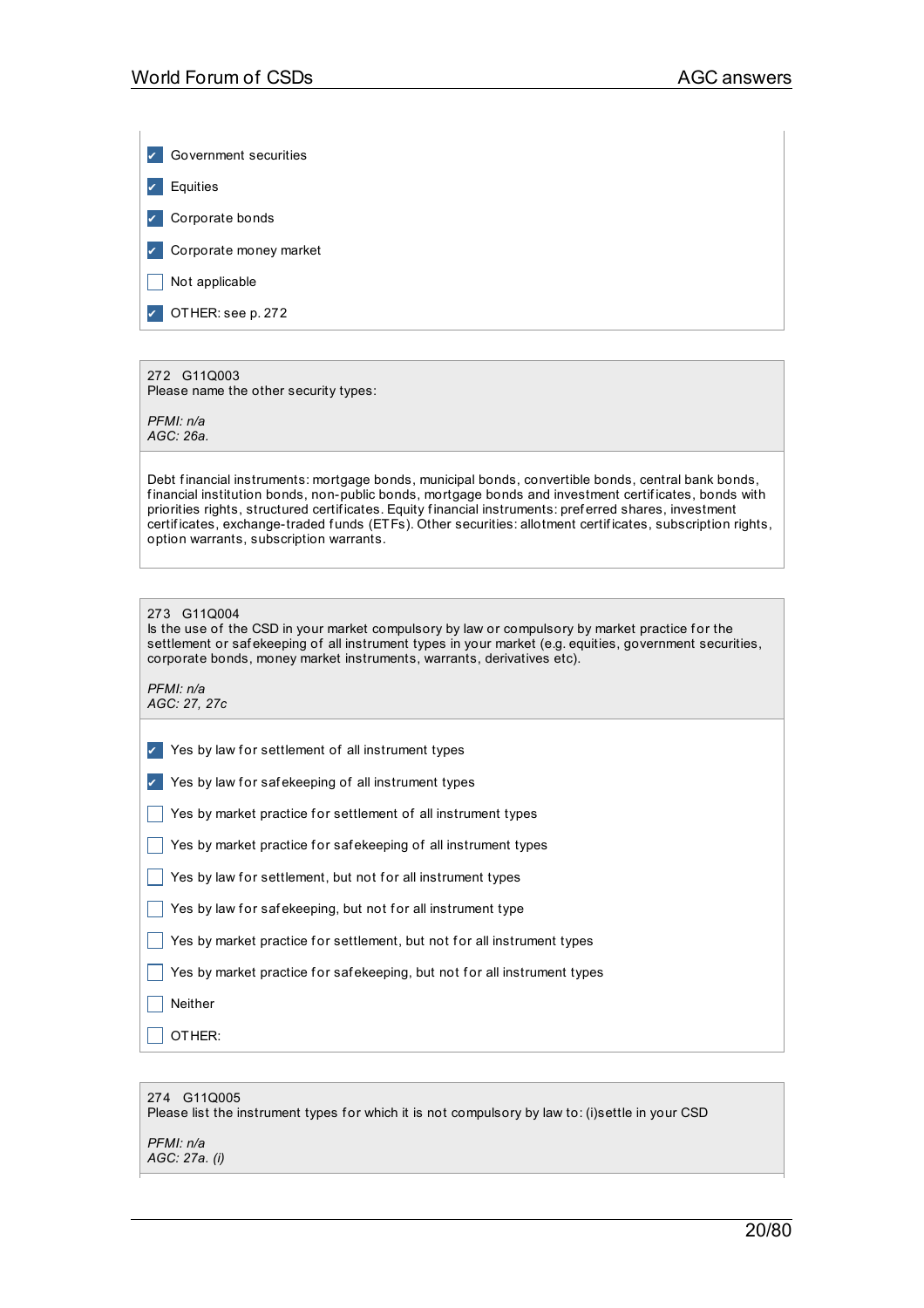The use of the depository in the Polish market is compulsory for settlement of transactions concluded on regulated and alternative markets. The instrument types for which it is not compulsory by law to settle are: non-publicly traded shares, non-publicly traded debt instruments issued bef ore 1 July 2019, Treasury bonds (for trades outside the regulated market) and Treasury bills. T-Bills are settled in the Securities Register (operated by the National Bank of Poland).

275 G11Q006 (ii) saf ekeep in your CSD:

*PFMI: n/a AGC: 27a. (ii)*

Non-publicly traded shares and non-publicly traded debt instruments issued bef ore 1 July 2019 are saf ekept in registers outside KDPW. T-Bills are saf ekept in the Securities Register operated by the National Bank of Poland.

276 G11Q007 Please list the instrument types for which it is not compulsory by market practice to: (i)settle in your **CSD** 

*PFMI: n/a AGC: 27b. (i)*

Non-publicly traded shares, non-publicly traded debt instruments issued bef ore 1 July 2019, Treasury bills; T-Bills are by law settled with the Securities Register (operated by the National Bank of Poland).

277 G11Q008 (ii) saf ekeep in your CSD:

*PFMI: n/a AGC: 27b. (ii)*

Non-publicly traded shares and non-publicly traded debt instruments issued bef ore 1 July 2019 are saf ekept in registers outside KDPW. T-Bills are by law saf ekept in the Securities Register operated by the National Bank of Poland.

278 G11Q009 Settlement and Safekeeping Percentages 28a Please list by instrument type the percentage of the total market in your jurisdiction (either volume or value) settled within your institution, exclusive of your links with third parties.

*PFMI: n/a AGC: 28 28a*

100 % - for securities which are obligatorily registered in KDPW.

#### 279 G11Q010

Please list by instrument type the percentage of the total market in your jurisdiction (either volume or value) held in saf ekeeping within your institution.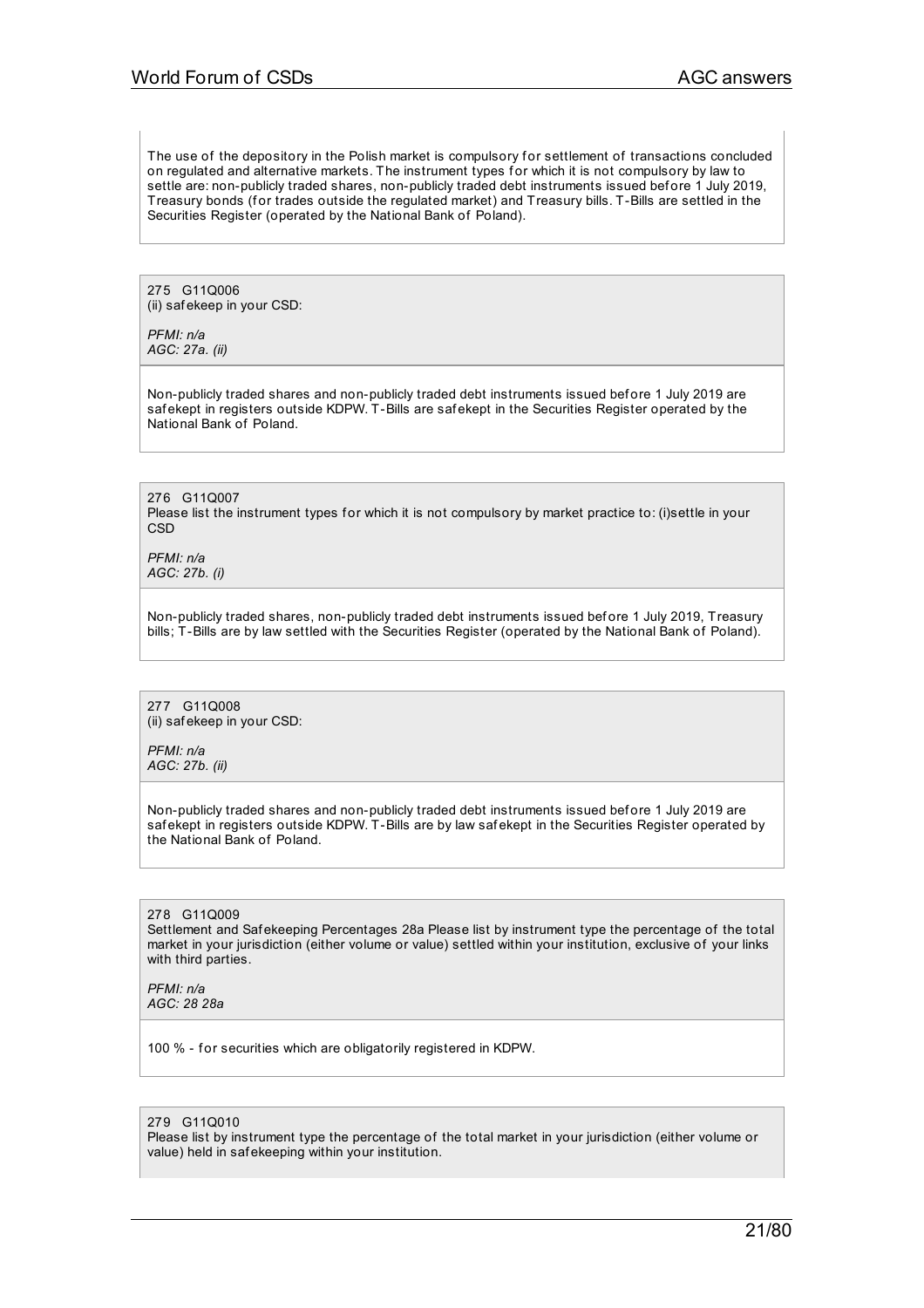#### *PFMI: n/a AGC: 28b.*

100 % - for securities which are obligatorily registered in KDPW.

#### 281 G11Q012

In the event a participant's single or main account is blocked for any reason (e.g., insolvency, penalties, violations, liens), would securities held in any account or accounts on behalf of the participant's clients be accessible: By the participant's clients?

*PFMI: Q.11.1.1 AGC: 44a*

Yes [A01]

#### 282 G11Q013

If yes, please describe brief ly how clients of participants would access their securities and whether there would be any delay in their ability to do so:

*PFMI: Q.11.1.1 AGC: 44b*

Any securities charges (i.e.: liens) made on accounts managed by KDPW may only affect those accounts where the participant's own securities are registered. As a result of this a charge cannot limit access by a client of that participant to securities registered on the securities account managed by that participant. In the same way, the insolvency of a participant does not in itself lead to restriction of access by a client, since the client's securities do not make up the property of the participant, nor do they form that participant's assets. Only where the participation status of a given participant is suspended can their clients have difficulties in accessing securities they own which are registered on the client's securities accounts managed by that participant, since during the suspension period, all accounts managed for that participant in KDPW are suspended as well (this is the fundamental nature of participation). In such case (suspension of participant) the Polish Financial Supervision Authority may take a decision to transfer securities from accounts managed by this participant to another participant (who gave its consent to this action), where they are immediately accessible to the clients. The same situation may arise in the event of cancellation of participation.

# 283 G11Q014

By the intervening authorities controlling insolvency or other proceedings?

*PFMI: Q.11.1.1 AGC: 44d.*

No [A02]

284 G11Q015 If yes, please describe briefly under what conditions access would be granted to the intervening authorities:

*PFMI: Q.11.1.1 AGC: 44e.*

285 G11Q016 By the participant's creditors?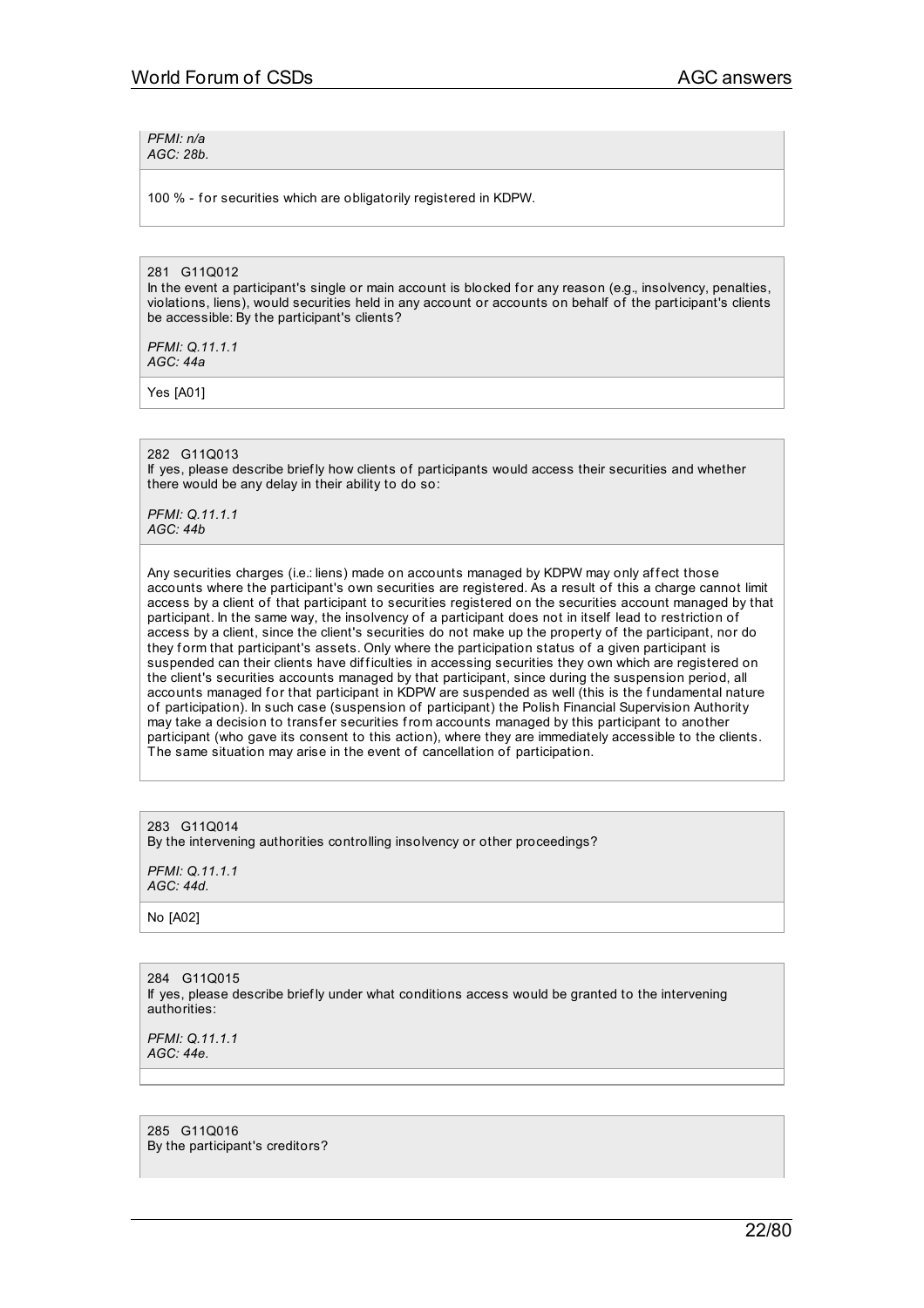| PFMI: Q.11.1.1<br>AGC: 44g, 44i |  |
|---------------------------------|--|
| No [A02]                        |  |

286 G11Q017 If yes, please describe briefly under what conditions access would be granted to the participant's creditors:

*PFMI: Q.11.1.1 AGC: 44h*

287 G11Q018 By the CSD's creditors?

*PFMI: Q.11.1.1 AGC: 44j.*

No [A02]

288 G11Q019 If yes, please describe briefly under what conditions access would be granted to the CSD's creditors:

*PFMI: Q.11.1.1 AGC: 44k.*

289 G11Q020 What is your document and record retention policy for documents and records described above in this section?

*PFMI: Q.11.1.1 AGC: 47, 47a*

Other: 10 years

290 G11Q021 Does the law protect participant assets from claims and liabilities of the CSD? *PFMI: Q.11.1.1 AGC: 54* Yes [A01]

291 G11Q022 Can the CSD assess a lien on participant accounts? (A lien would entitle the CSD to take and hold or sell the securities of the participant in payment of a debt.)

*PFMI: Q.11.1.1 AGC: 55*

Yes [A01]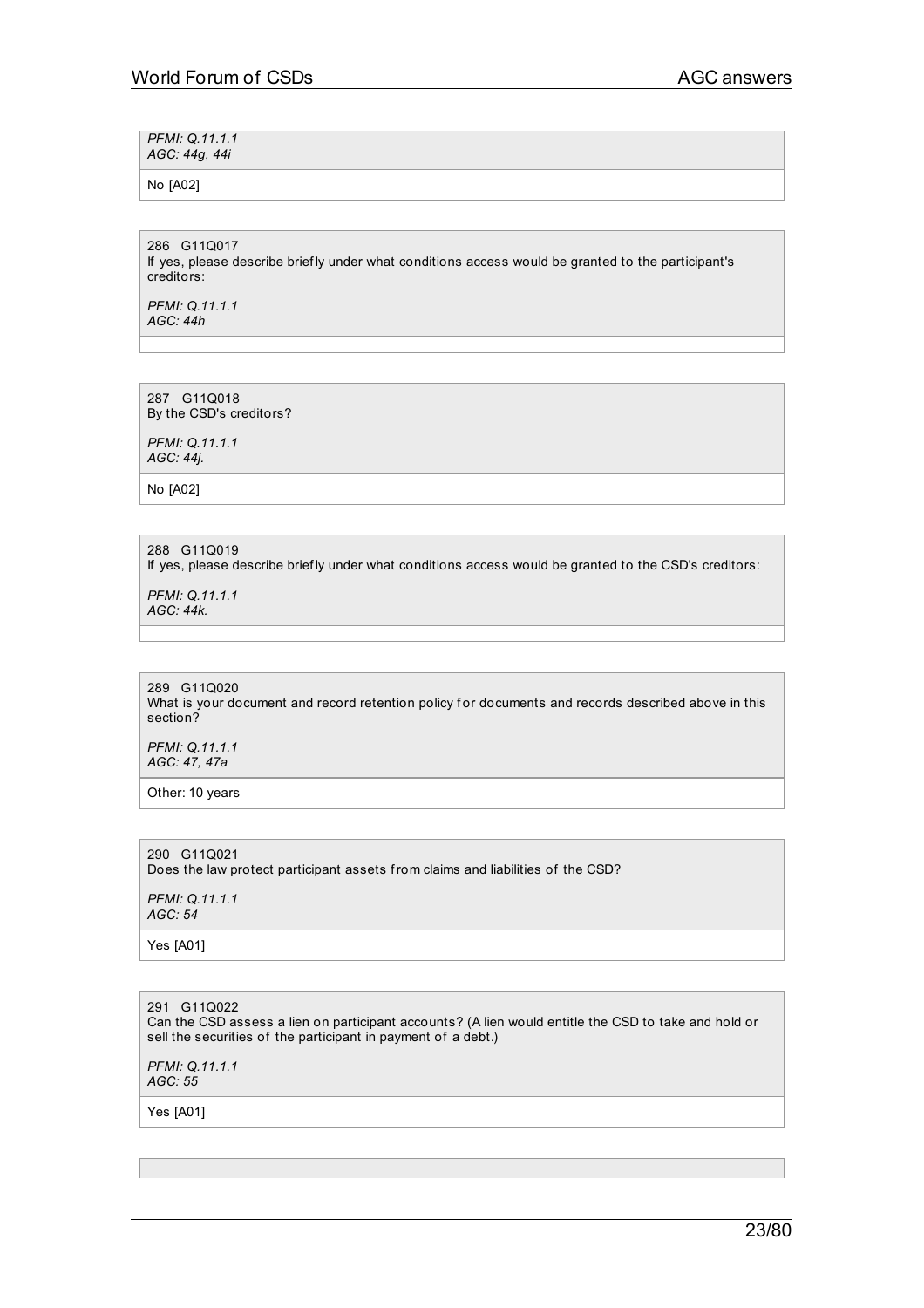292 G11Q023 If yes, for what reasons are liens or similar claims imposed?

*PFMI: Q.11.1.1 AGC: 55a*

 $\Box$  Fees and expenses

 $\Box$  Collateralization of overdrafts

 $\vert \ \vert$  To secure payment for purchased securities

**DER:** see 293

293 G11Q024 Please describe:

*PFMI: Q.11.1.1 AGC: 55b*

The securities on the participant's proprietary account, which are marked as available for collateral purposes, may be used to further collateralize an automatic securities loan taken out by the participant if that participant (acting as a borrower) fails to provide sufficient collateral for the loan in the first place.

294 G11Q025 Please indicate the limits of this lien as indicated below:

*PFMI: Q.11.1.1 AGC: 55c*

The lien is limited to securities in the participant's proprietary account [A01]

295 G11Q026 Please explain:

*PFMI: Q.11.1.1 AGC: 55d*

296 G11Q027 If a lien is placed on a participant's account which has been designated for its clients, will the CSD select certain securities to be subject to the lien?

*PFMI: Q.11.1.1 AGC: 55e*

297 G11Q028 If yes, please indicate whether:

*PFMI: Q.11.1.1 AGC: 55f*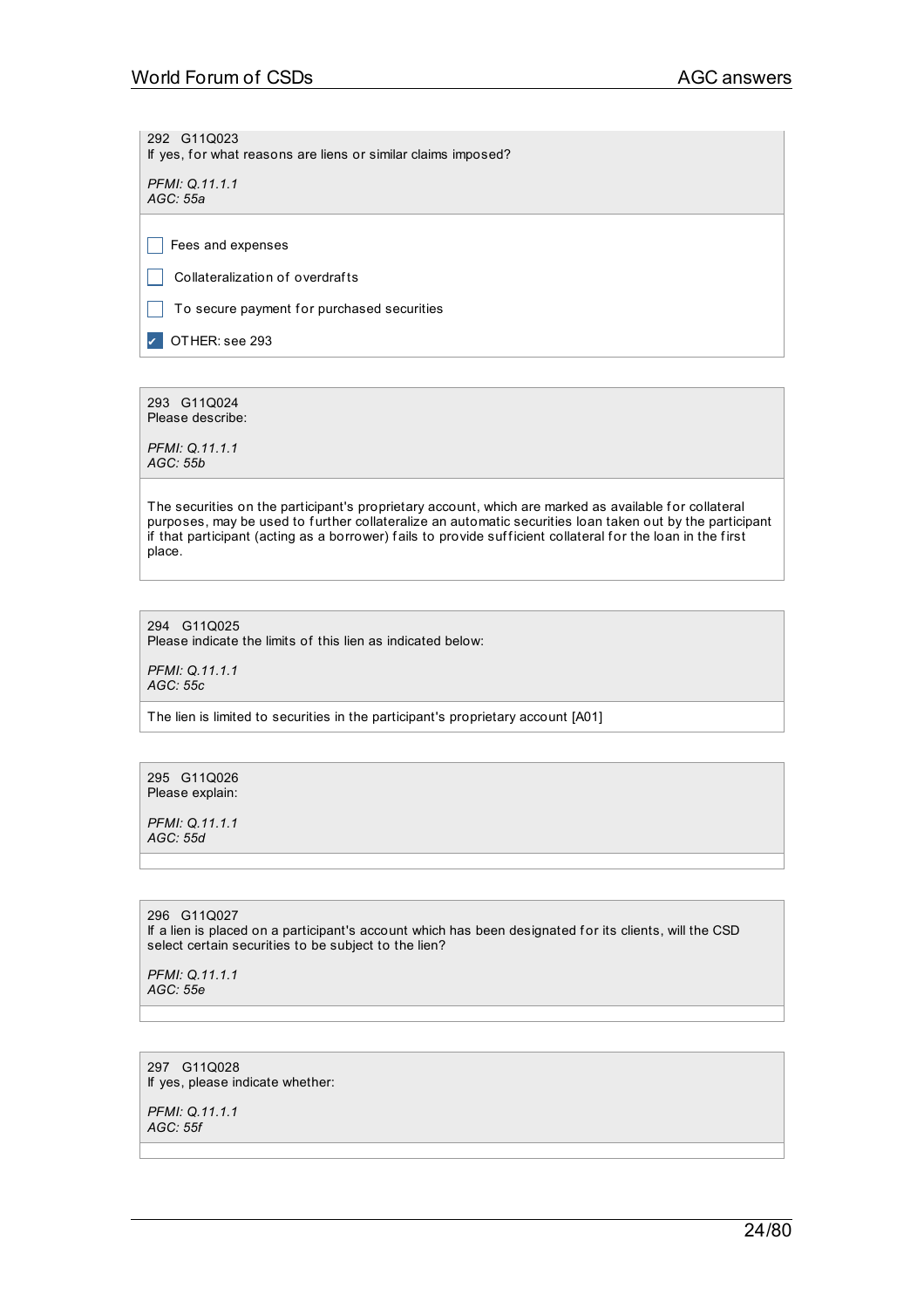298 G11Q029 Please explain:

*PFMI: Q.11.1.1 AGC: 55g*

299 G11Q030 If no, please indicate whether the entire account will be subject to the lien.

*PFMI: Q.11.1.1 AGC: 55h*

300 G11Q031 For accounts designated as client accounts, do procedures exist to restrict the placement of liens only to obligations arising from safe custody and administration of those accounts?

*PFMI: Q.11.1.1 AGC: 55j*

301 G11Q032 If yes, are the restrictions accomplished by:

*PFMI: Q.11.1.1 AGC: 55k*

302 G11Q033 Please explain:

*PFMI: Q.11.1.1 AGC: 55l*

303 G11Q034 Transfer of Legal Ownership. Does the CSD have legal authority to transfer title to securities?

*PFMI: Q.11.1.1 AGC: 56, 56e*

Yes [A01]

304 G11Q035 When does title or entitlement to CSD securities pass between participants?

*PFMI: Q.11.1.1 AGC: 56a*

Other: See p. 305.

305 G11Q036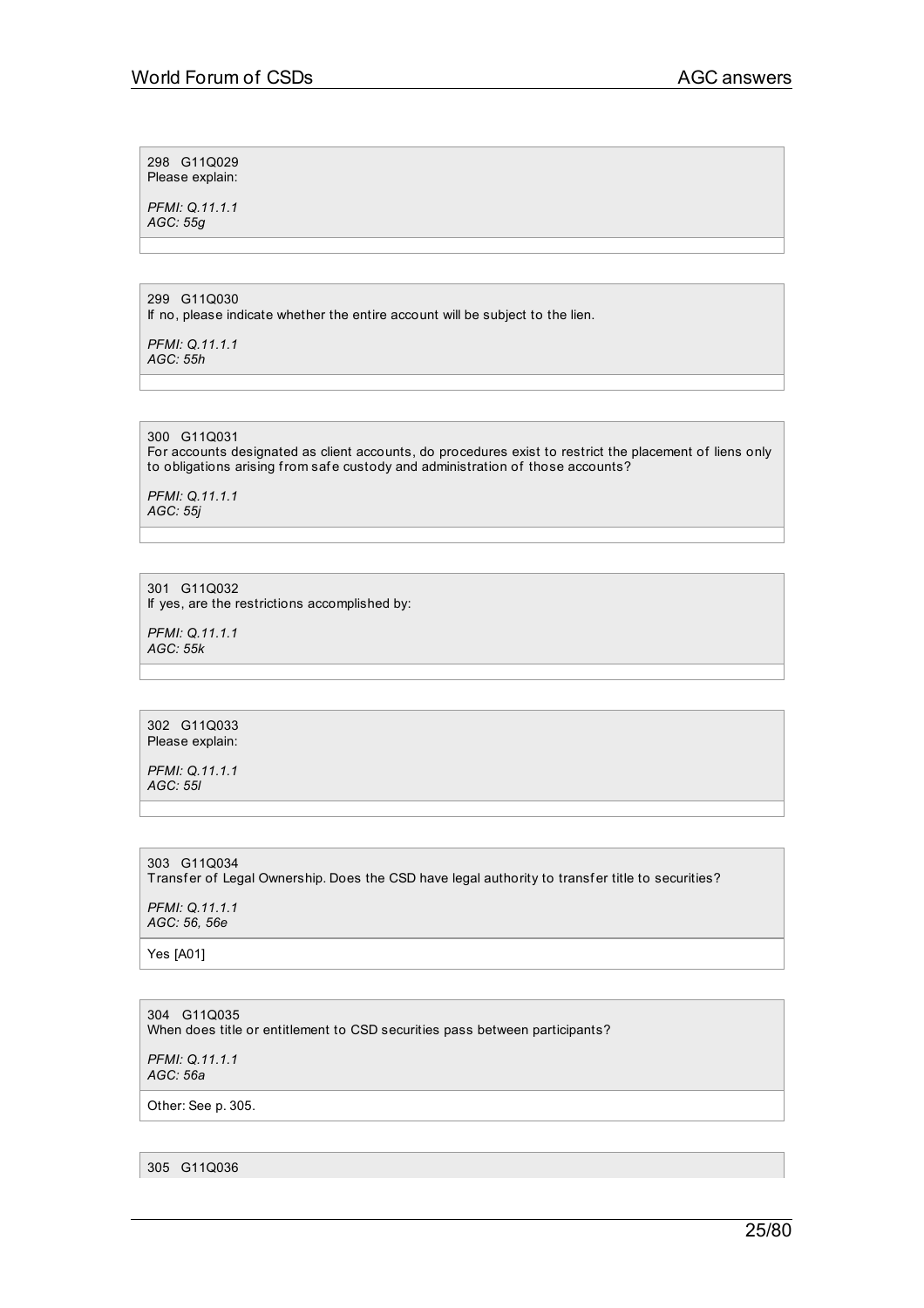Please describe:

*PFMI: Q.11.1.1 AGC: 56b*

The title to depository securities passes in the moment of booking these securities on securities accounts (i.e. end-investor accounts) kept by KDPW participants. Entries in these accounts arising from transactions shall be made on the basis of documents proving settlement of these transactions in KDPW.

306 G11Q037 Where does title or entitlement to CSD securities pass between participants?

*PFMI: Q.11.1.1 AGC: 56c*

307 G11Q038 Please describe:

*PFMI: Q.11.1.1 AGC: 56d*

| 309 G11Q040<br>In what form does the CSD maintain records identifying the assets of each participant? |
|-------------------------------------------------------------------------------------------------------|
| PFMI: Q.11.1.2<br>AGC: 45                                                                             |
|                                                                                                       |
| Computer file<br>$\checkmark$                                                                         |
| Microfiche                                                                                            |
| Hard copy                                                                                             |
| Computer tape                                                                                         |
| OTHER:                                                                                                |
|                                                                                                       |

310 G11Q041 In which format is the source data maintained?

*PFMI: Q.11.1.2 AGC: 45b*

Internal IBM System i format.

### 315 G11Q046

If the securities held with the CSD are recorded by book-entry at the registrar, what are the control features at the registrar for transfer of registrar positions to and from the CSD (e.g., authentication procedures, reconciliation, confirmation of position at registrar)? Please describe:

*PFMI: Q.11.1.6 AGC: 52i*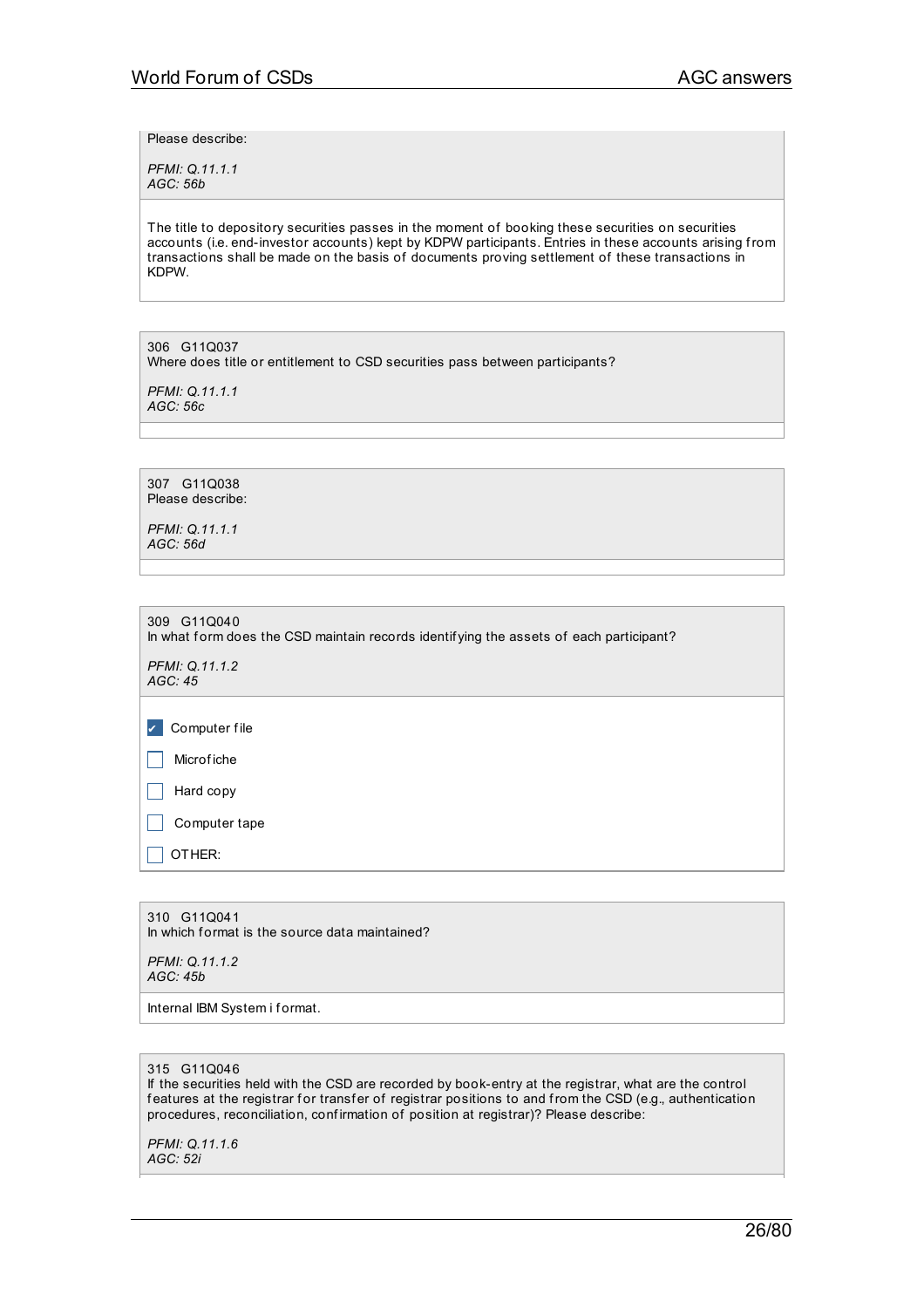Not applicable.

318 G11Q049 How are CSD eligible securities held by the CSD?

*PFMI: Q.11.3.1 AGC: 50, 50a*

✔ In dematerialized f orm

\_ In certif icated f orm

 $\Box$  OTHER:

320 G11Q051 If CSD eligible securities are certif icated, can CSD eligible securities be held outside of the CSD?

*PFMI: Q.11.3.2 AGC: 51*

Not applicable [A05]

321 G11Q052

If certain designated securities are held outside the CSD, please indicate under which conditions these securities would be held outside the CSD:

*PFMI: Q.11.3.2 AGC: 51a*

322 G11Q053

If CSD eligible securities are required to be centrally immobilized at the CSD, where and with whom are the certif icates saf ekept? (then please answer 51c)

*PFMI: Q.11.3.2 AGC: 51b*

| 323 G11Q054<br>Are these certificates: |  |
|----------------------------------------|--|
| PFMI: Q.11.3.2<br>AGC: 51c             |  |
|                                        |  |
| Bearer                                 |  |
| Registered                             |  |
| OTHER:                                 |  |
|                                        |  |

324 G11Q055 If registered, how are the CSD eligible securities registered?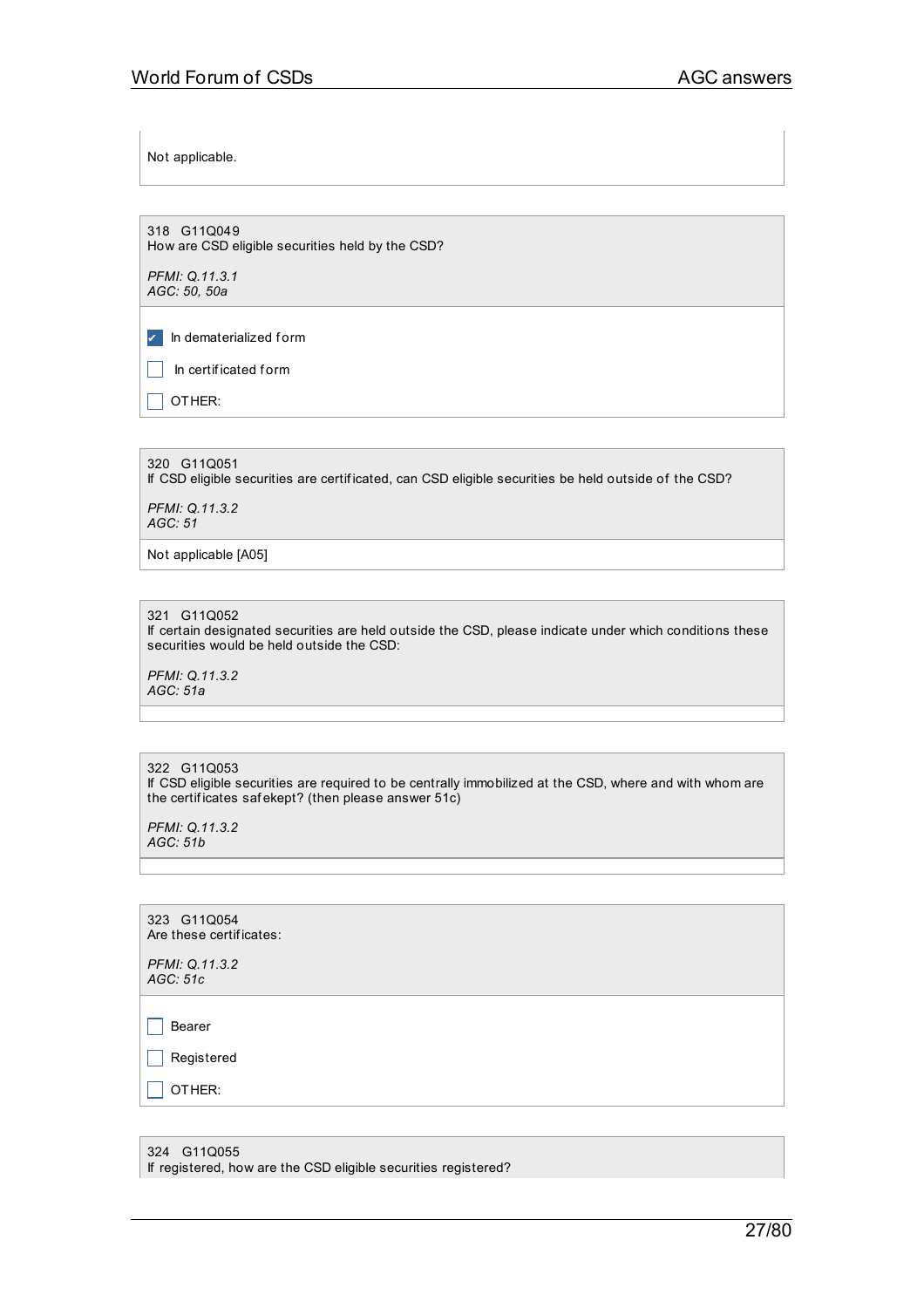*PFMI: Q.11.3.2 AGC: 51d*

 $\Box$  In the name of the CSD

 $\Box$  In the name of the depositing participant or its nominee

 $\Box$  In the name of a separate nominee of the CSD

 $\Box$  OTHER:

325 G11Q056 If in the name of a separate nominee, please identif y by name the nominee used:

*PFMI: Q.11.3.2 AGC: 51f*

326 G11Q057 If CSD eligible securities may be held either in or out of the CSD, are these certif icates:

*PFMI: Q.11.3.2 AGC: 51h*

| 327 G11Q058 |
|-------------|
|             |

What are the control features for receipt of certificates to the CSD (e.g., authentication procedures, re-registration)? Please describe:

*PFMI: Q.11.3.2 AGC: 51i*

328 G11Q059 If securities are dematerialized: May dematerialized security positions be re-certif icated and held outside the CSD?

*PFMI: Q.11.3.2 AGC: 52*

Yes [A01]

| 329 G11Q060<br>Are the securities held:                                                           |
|---------------------------------------------------------------------------------------------------|
| PFMI: Q.11.3.2<br>AGC: 52a, 52k                                                                   |
| $\sqrt{ }$ Through book-entry at the CSD<br>Through book-entry at a registrar or issuer<br>OTHER: |
|                                                                                                   |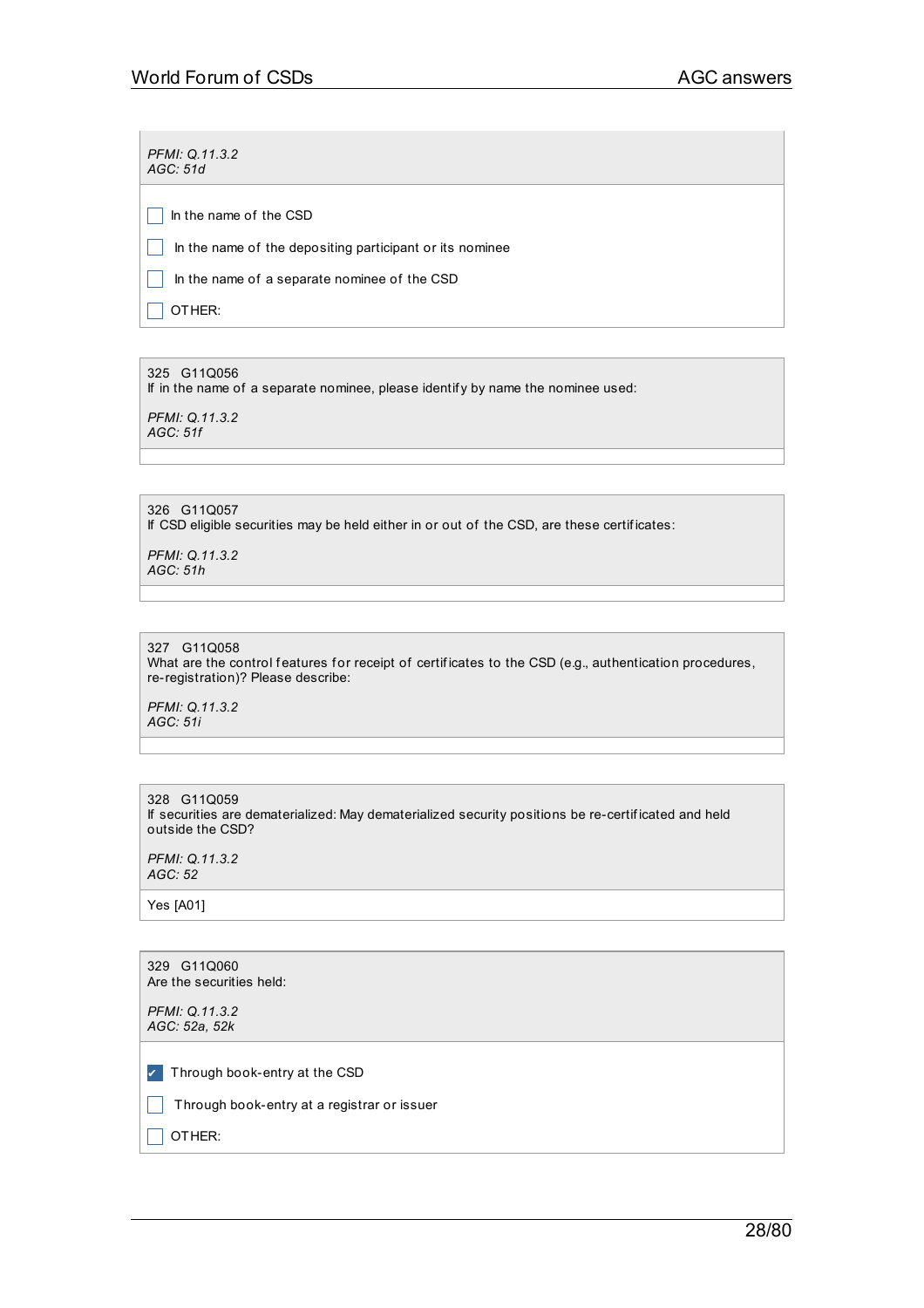330 G11Q061 Please identify which types of entities may act as registrars:

*PFMI: Q.11.3.2 AGC: 52b*

 $\Box$  Issuers

 $\Box$  Separate companies that perform registrar functions

 $\Box$  CSD

 $\Box$  OTHER:

331 G11Q062

If the securities held by the CSD are recorded by book entry at the registrar, are the securities registered only to the CSD, with the CSD providing the f unction of recording ownership on a centralized basis for the market?

*PFMI: Q.11.3.2 AGC: 52d*

332 G11Q063 If yes, how are securities held at the registrar for the account of the CSD?

*PFMI: Q.11.3.2*

*AGC: 52e*

333 G11Q064 Please describe:

*PFMI: Q.11.3.2 AGC: 52f*

334 G11Q065 If the securities held with the CSD are recorded by book-entry at the registrar but are not registered exclusively to the CSD, may they be registered to:

*PFMI: Q.11.3.2 AGC: 52g*

335 G11Q066 Please describe:

*PFMI: Q.11.3.2 AGC: 52h*

338 G11Q069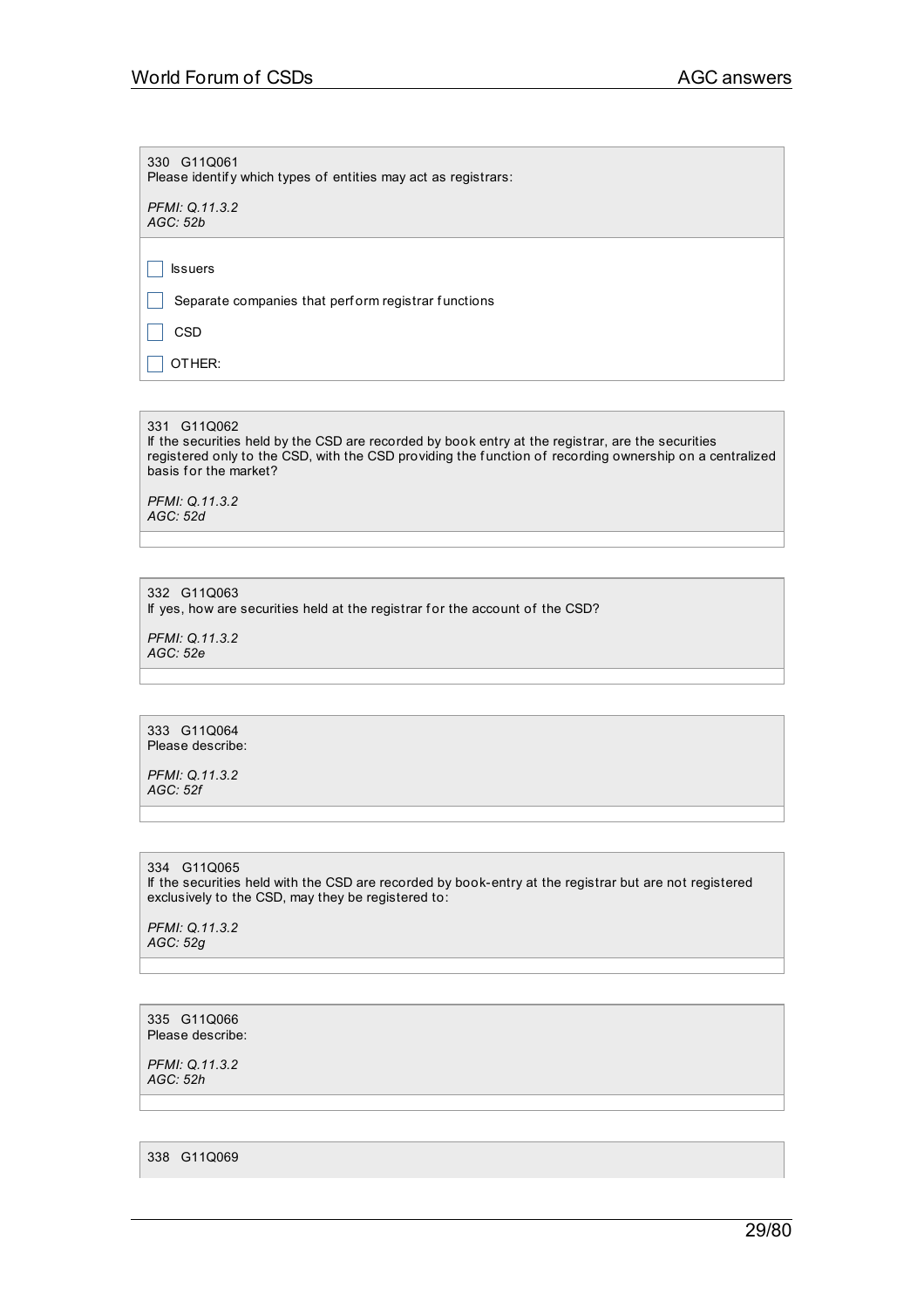Does the CSD accept liability (independent of any insurance coverage) for the following: Reconciliation errors with the registrar and/or the issuer that result in direct damages or losses to participants?

*PFMI: Q.11.4.1 AGC: 66, 66a, 66d*

Yes [A03]

339 G11Q070 If yes, please check all of the following that apply:

*PFMI: Q.11.4.1 AGC: 66b 66c*

 $\Box$  Financial limits are imposed on the amount of liability assumed by the CSD

 $\triangledown$  The CSD assumes liability for direct losses

 $\Box$  The CSD assumes liability for indirect or consequential losses

 $\Box$  OTHER:

340 G11Q071

Theft of securities (either physical certificate or electronically from accounts at the CSD) from the CSD that results in direct damages or losses to participants?

*PFMI: Q.11.4.1 AGC: 66e, 66g, 66h*

Yes [A02]

| 341 G11Q072 |  |                                                       |  |
|-------------|--|-------------------------------------------------------|--|
|             |  | If yes, please check all of the following that apply: |  |

*PFMI: Q.11.4.1 AGC: 66f*

 $\Box$  Financial limits are imposed on the amount of liability assumed by the CSD

 $\triangledown$  The CSD assumes liability for direct losses

 $\Box$  The CSD assumes liability for indirect or consequential losses

 $\Box$  Other:

342 G11Q073 Failure of the CSD's systems that result in direct damages or losses to participants because they cannot use either securities or funds? *PFMI: Q.11.4.1*

*AGC: 66i, 66l.*

Yes [A02]

343 G11Q074

If yes, please check all of the following that apply: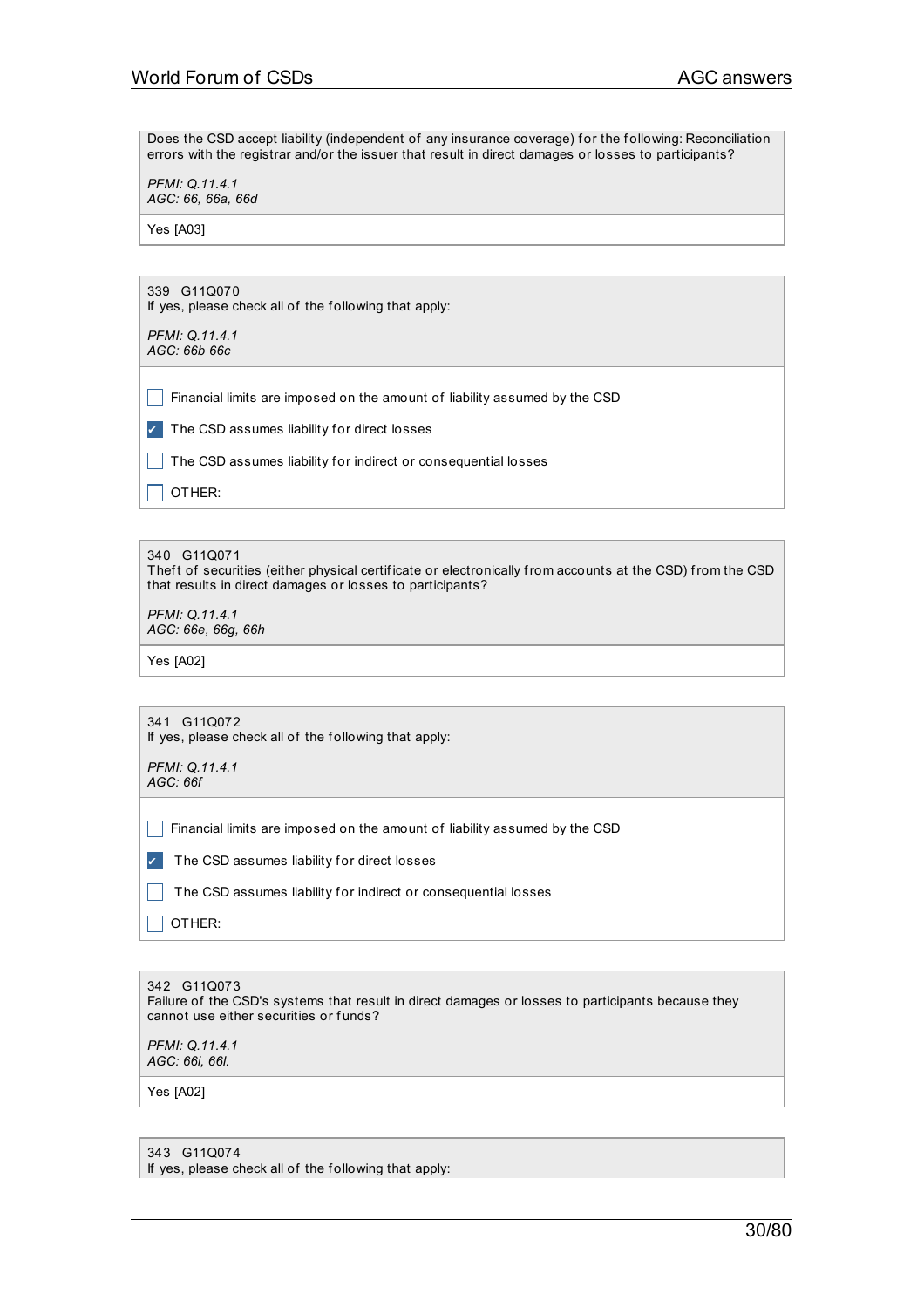| 344 G11Q075<br>Any direct damages or losses to participants caused by the CSD due to its errors, omissions or fraud? |
|----------------------------------------------------------------------------------------------------------------------|
| PFMI: Q.11.4.1<br>AGC: 66m, 66p.                                                                                     |
| Yes                                                                                                                  |
| No                                                                                                                   |
| Not applicable                                                                                                       |
| OTHER:                                                                                                               |

347 G11Q078 Is the CSD immune from legal action in its own jurisdiction?

*PFMI: Q.11.4.2 AGC: 68*

Other: According to Art. 6 p. 4 of the Bankruptcy and Restitution Law a legal entity which has been established on the basis of provisions of an Act of Parliament cannot be declared bankrupt. KDPW is currently such a legal entity.

# 349 G11Q080

Does the CSD have Fidelity insurance (that is, insurance to cover loss of securities or money resulting, for example, from acts such as forgery, theft, fraud and/or employee dishonesty)?

*PFMI: Q.11.4.3 AGC: 92*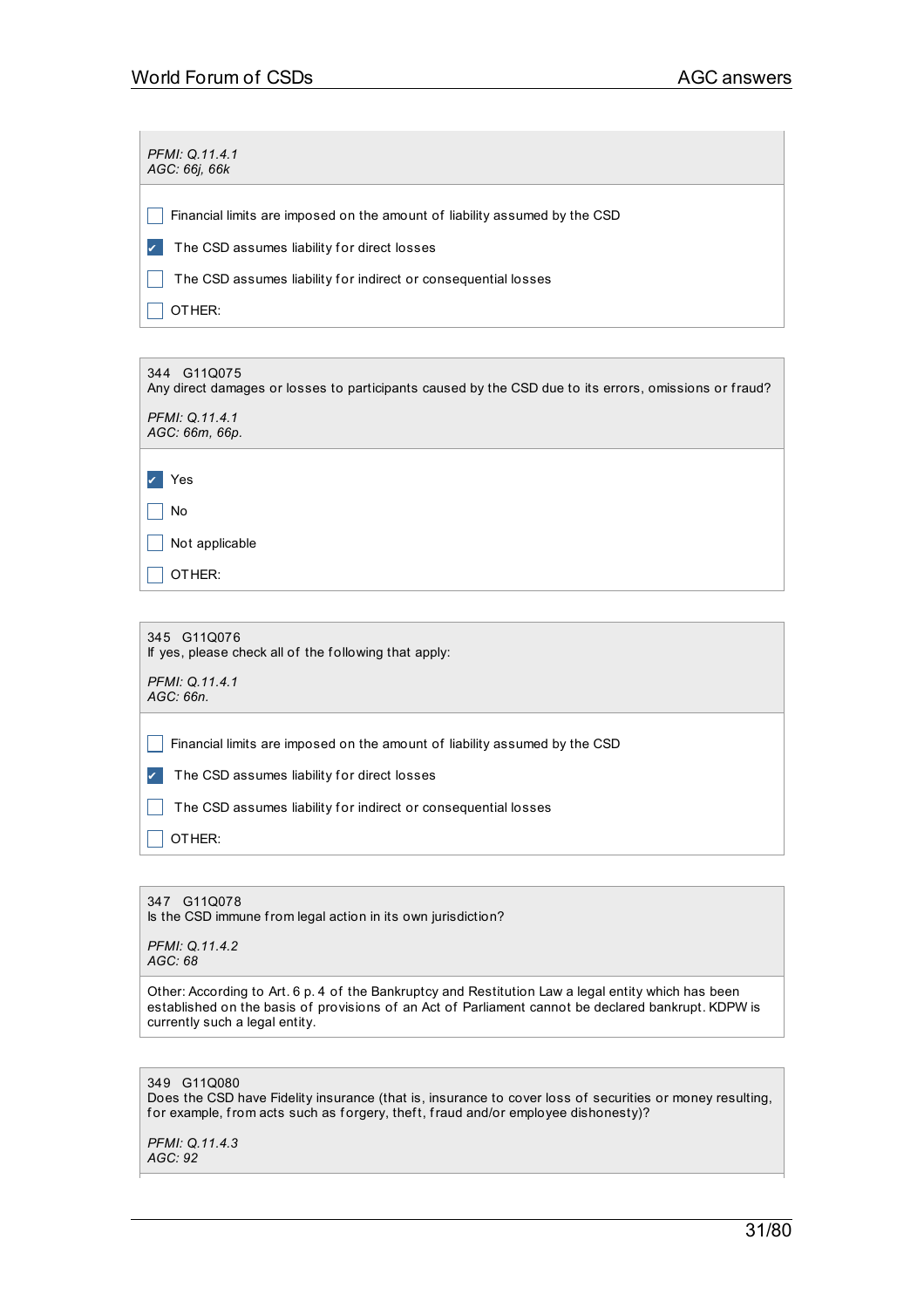Yes [A01]

350 G11Q081 What is the amount of the coverage?

*PFMI: Q.11.4.3 AGC: 92a.*

100 mn PLN (25 mn USD – USD/PLN 3,97 at the end of August 2019)

351 G11Q082 What is the amount of the deductible?

*PFMI: Q.11.4.3 AGC: 92b.*

100 000 PLN (25 000 USD – USD/PLN 3,97 at the end of August 2019)

352 G11Q083

Does the CSD have insurance for Operational Errors?

*PFMI: Q.11.4.3 AGC: 93*

Yes [A01]

353 G11Q084 What is the amount of the coverage?

*PFMI: Q.11.4.3 AGC: 93a.*

100 mn PLN (25 mn USD – USD/PLN 3,97 at the end of August 2019)

354 G11Q085 What is the amount of the deductible?

*PFMI: Q.11.4.3 AGC: 93b.*

250 000 - 300 000 PLN (62 000 - 75 000 USD – USD/PLN 3,97 at the end of August 2019)

355 G11Q086 Does the CSD have Errors and Omissions insurance?

*PFMI: Q.11.4.3 AGC: 94*

Yes [A01]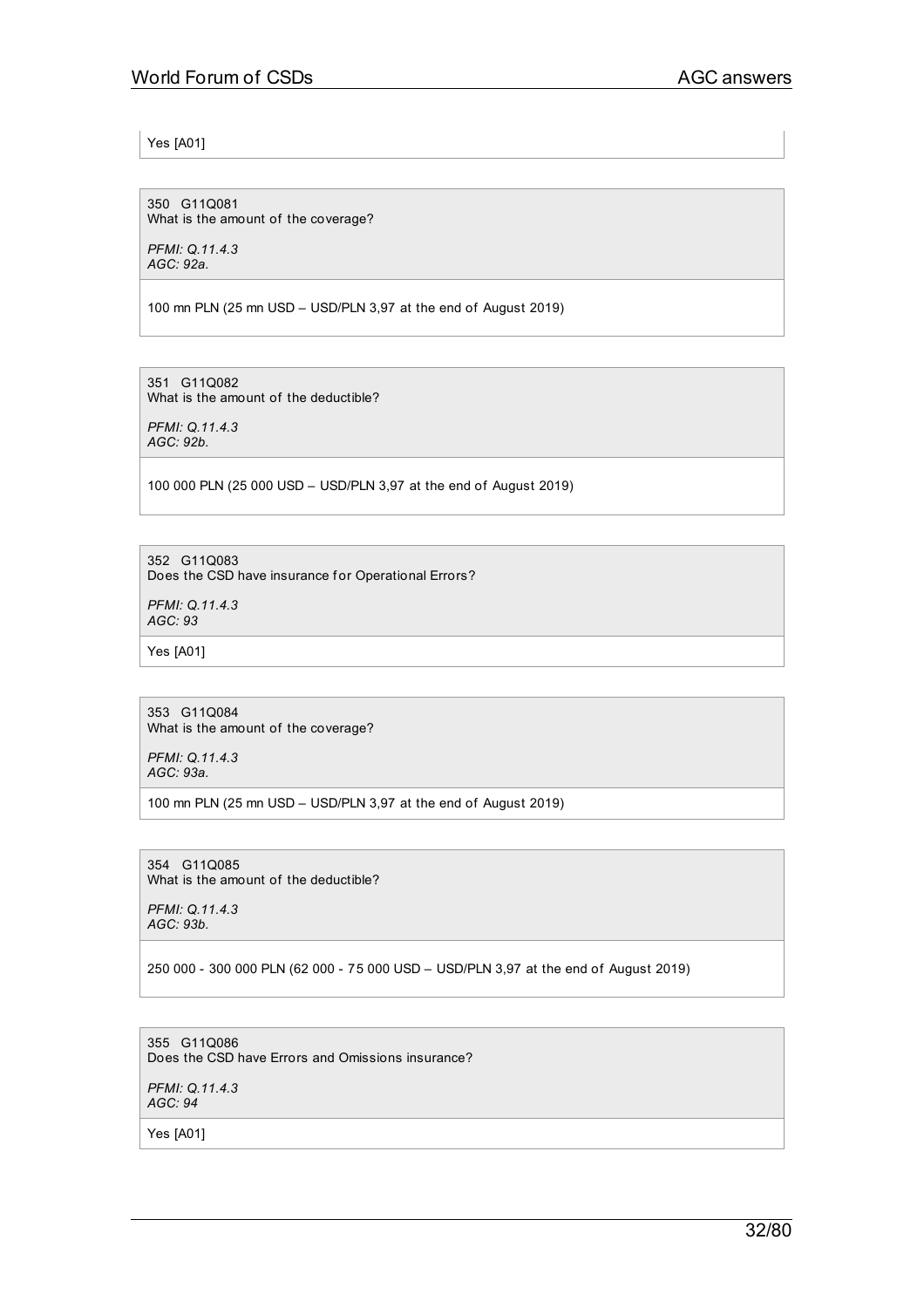356 G11Q087

What is the amount of the coverage?

*PFMI: Q.11.4.3 AGC: 94a.*

100 mn PLN (25 mn USD – USD/PLN 3,97 at the end of August 2019)

357 G11Q088 What is the amount of the deductible?

*PFMI: Q.11.4.3 AGC: 94b.*

250 000 - 300 000 PLN (62 000 - 75 000 USD – USD/PLN 3,97 at the end of August 2019)

358 G11Q089 Does the CSD have insurance for the Premises?

*PFMI: Q.11.4.3 AGC: 95*

Other: KDPW has insurance for the disaster recovery site. As regards the main premises, KDPW, as one of the co-owners of the buiding, has its share equal to 21,138760% in the insurance for the building.

359 G11Q090 What is the amount of the coverage?

*PFMI: Q.11.4.3 AGC: 95a.*

360 G11Q091 What is the amount of the deductible?

*PFMI: Q.11.4.3 AGC: 95b.*

361 G11Q092 Does the CSD have any other insurance?

*PFMI: Q.11.4.3 AGC: 96, 96d*

Yes [A01]

362 G11Q093 If so, what is it for?

*PFMI: Q.11.4.3 AGC: 96a.*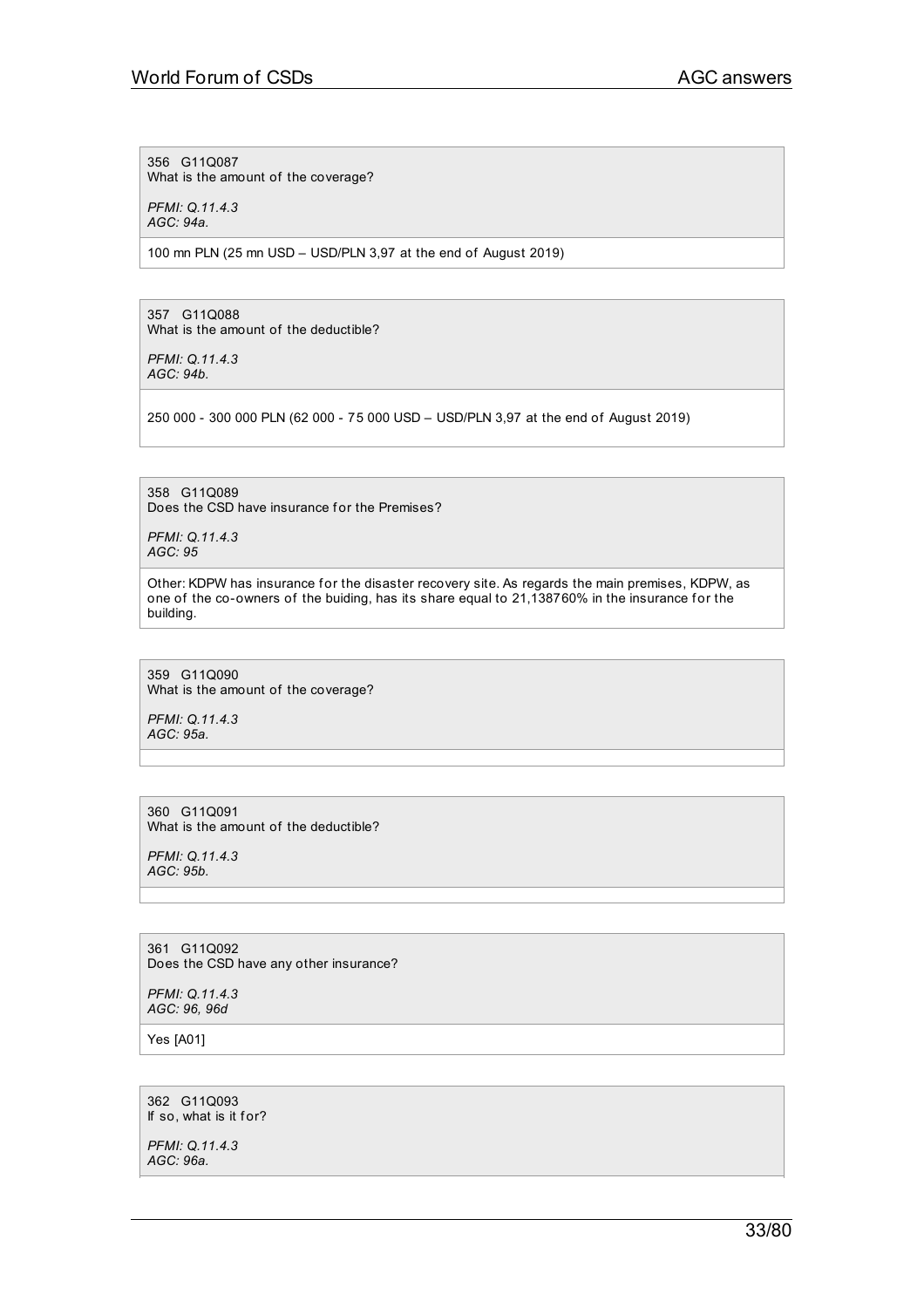There is insurance for fire and other events, such as break-ins and theft, robbery and destruction, for all risks relating to fittings and portable equipment (laptop computers, mobile phones), property insurance in transit in Polish territory, civil liability as a result of managing offices.

363 G11Q094 What is the amount of the coverage?

*PFMI: Q.11.4.3 AGC: 96b.*

Full property insurance - reproduction value.

364 G11Q095 What is the amount of the deductible?

*PFMI: Q.11.4.3 AGC: 96c.*

365 G11Q096 Who is the insurance carrier? If more than one insurance carrier, please list each carrier here and provide your responses to questions 97a and 97b in corresponding order.

*PFMI: Q.11.4.3 AGC: 97*

Colonnade Insurance SA - operational risk insurance, PZU S.A. - other insurance agreements

366 G11Q097 Who is the insurance carrier's parent company, if applicable? (If inapplicable, simply type n/a.)

*PFMI: Q.11.4.3 AGC: 97a.*

Colonnade Insurance SA - member of Fairf ax Financial Holdings Limited

367 G11Q098 What is the term of the policy?

*PFMI: Q.11.4.3 AGC: 97b.*

1 year

368 G11Q099 Who does the insurance cover?

*PFMI: Q.11.4.3 AGC: 97c, 97d*

✔ CSD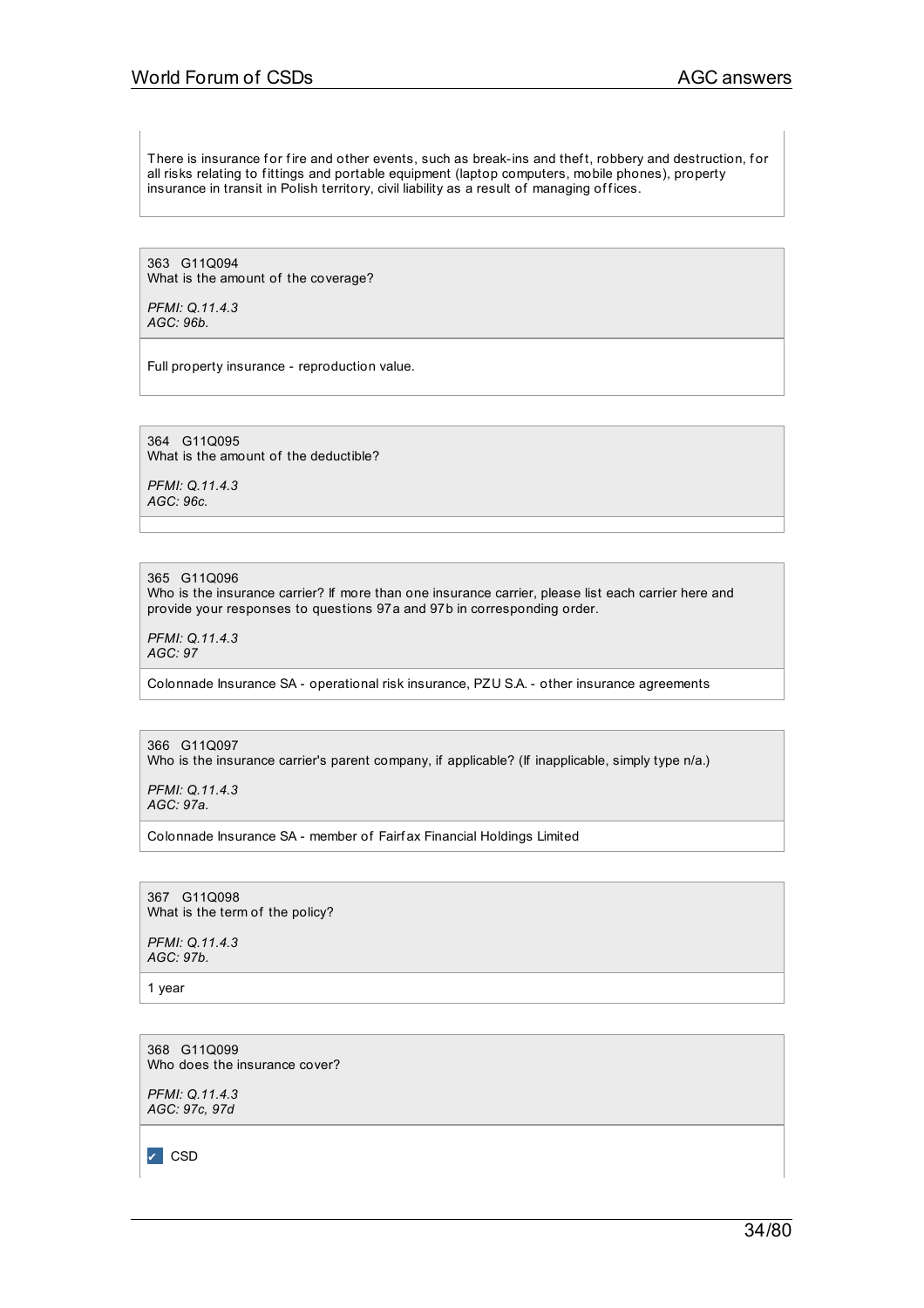Direct CSD participants

 $\Box$  Final investors

 $\Box$  Not applicable

✔ OTHER: KDPW\_CCP (KDPW's subsidiary)

# 369 G11Q100

If you feel that you would like to provide additional details on any of the given answers, feel free to provide any additional comments here (maximum of 5,000 characters) or prepare an additional document identif ying the question(s) you are commenting on and upload the document under 98a:

*PFMI: Q.11.4.3 AGC: 98*

370 G11Q101 filecount - Upload document here:

*PFMI: Q.11.4.3 AGC: 98a.*

0

| 371 G11Q102                                                                                       |  |
|---------------------------------------------------------------------------------------------------|--|
| Do the CSD's written contracts, rules, or established practices and procedures provide protection |  |
| against risk of loss of participant assets by the CSD in the form of indemnification?             |  |
| $\Gamma$ $\Gamma$ $\Lambda$ $\Lambda$ , $\Lambda$ , $\Lambda$ , $\Lambda$                         |  |

*PFMI: Q.11.4.3 AGC: 67a, 67b.*

 $\Box$  Yes ✔ No

 $\Box$  Not applicable

 $\Box$  OTHER:

372 G11Q103 Please explain (then please answer 67c):

*PFMI: Q.11.4.3 AGC: 67b.*

373 G11Q104 Please provide details of the relevant sections of the contracts, rules or practices where this inf ormation is f ound

*PFMI: Q.11.4.3 AGC: 67c.*

not applicable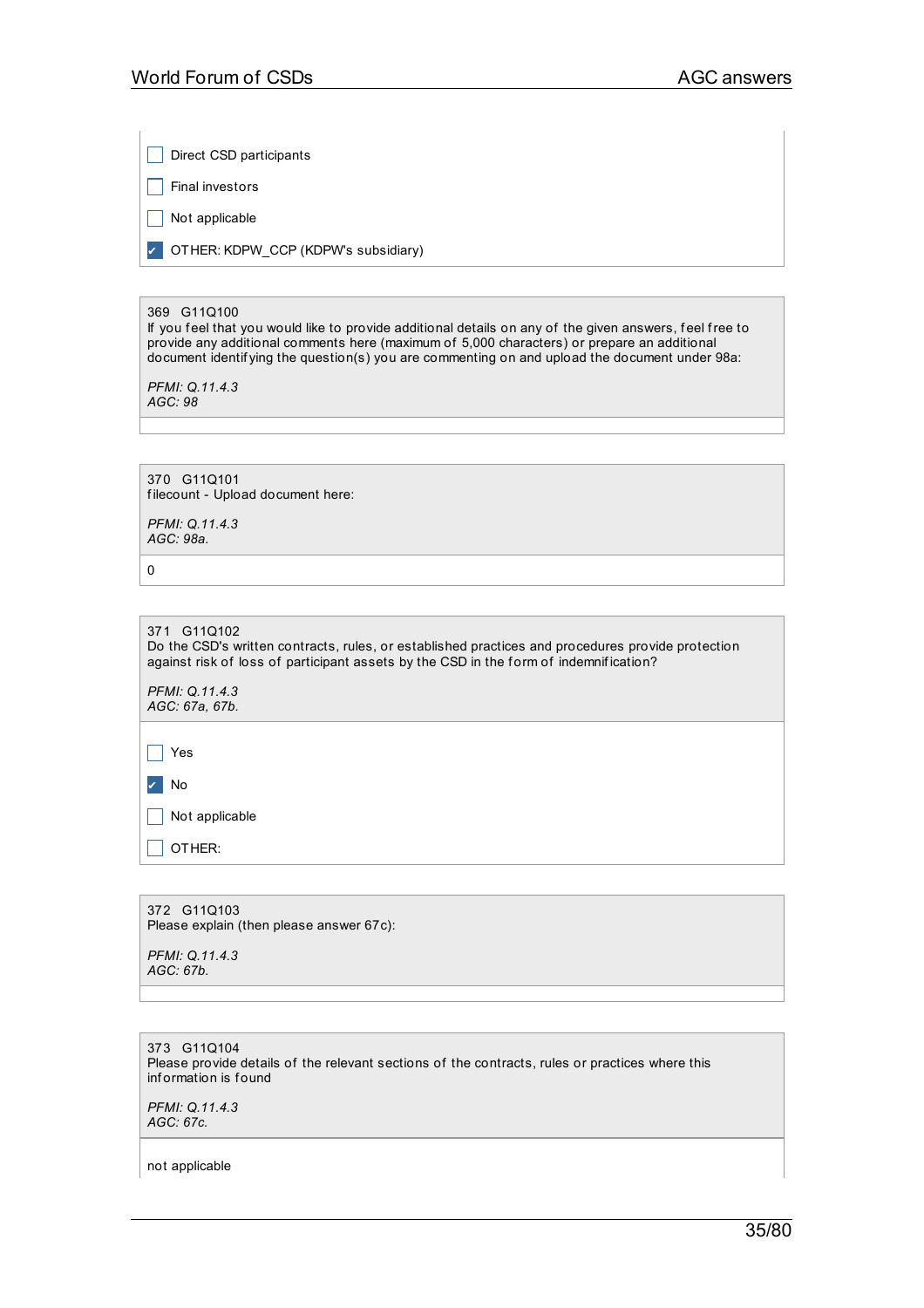374 G11Q105 Insurance *PFMI: Q.11.4.3 AGC: 67d.* ✔ Yes  $\Box$  No  $\Box$  Not applicable  $\vert$  OTHER:

375 G11Q106 Please explain (then please answer 67f):

*PFMI: Q.11.4.3 AGC: 67e.*

KDPW holds an insurance agreement to cover specific fraud relating to KDPW-owned financial instruments, f inancial instruments registered on KDPW accounts and KDPW managed accounts, or where KDPW holds powers of attorney. The policy further covers risks involving malfunctions of IT systems, computer crime and professional liability of financial institutions (interest or damages for failure to perform its functions, or for negligent performance).

376 G11Q107 Please provide details of the relevant sections of the contracts, rules or practices where this information is found

*PFMI: Q.11.4.3 AGC: 67f.*

not applicable

377 G11Q108 Acknowledgement of liability for losses caused by CSD's own actions.

*PFMI: Q.11.4.3 AGC: 67g.*

Yes [A01]

378 G11Q109 Please explain (then please answer 67i):

*PFMI: Q.11.4.3 AGC: 67h.*

see 375

379 G11Q110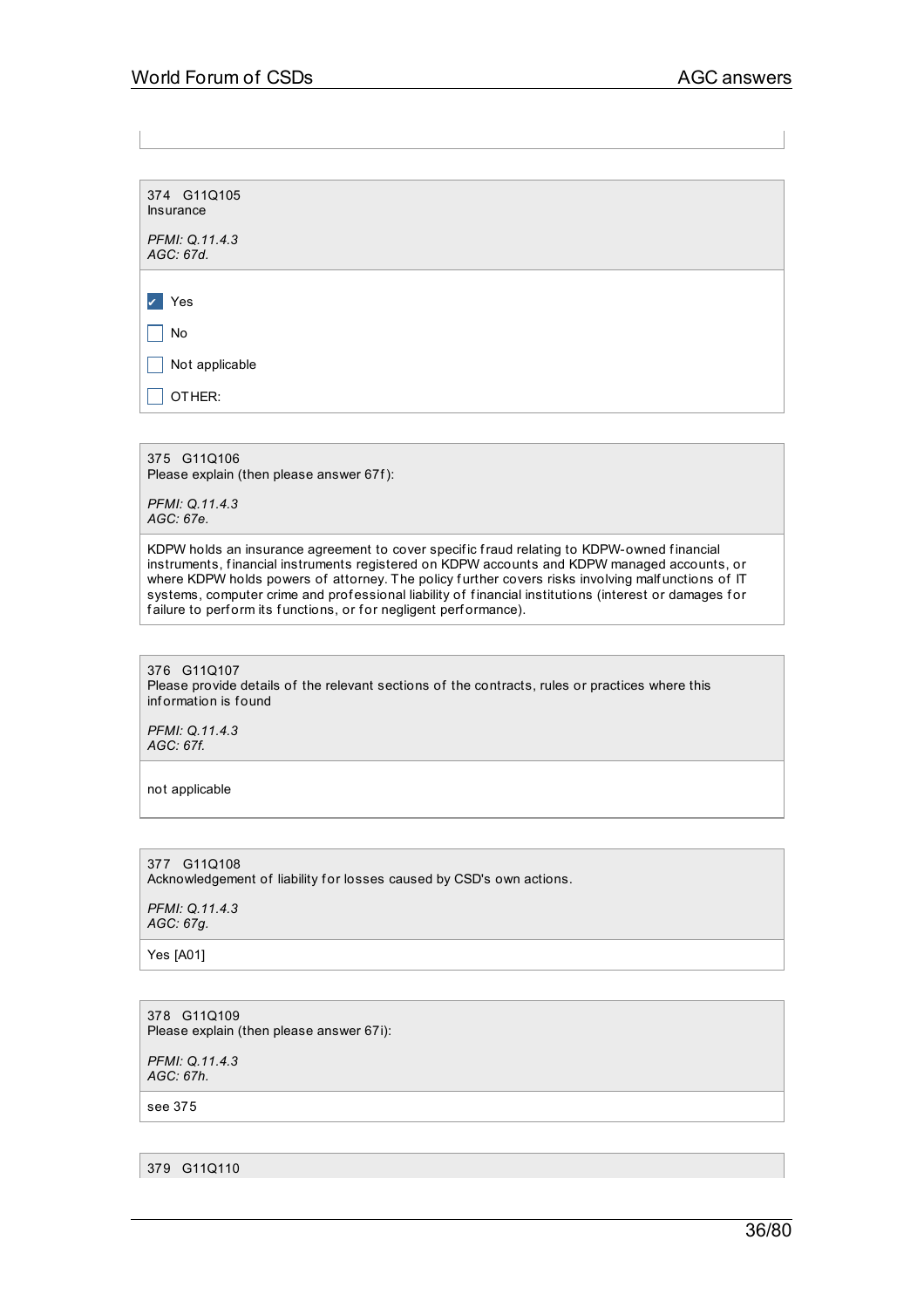Please provide details of the relevant sections of the contracts, rules or practices where this inf ormation is f ound.

*PFMI: Q.11.4.3 AGC: 67i.*

not applicable

380 G11Q111 **Other** 

*PFMI: Q.11.4.3 AGC: 67j.*

Yes [Y]

381 G11Q112 Please explain (then please answer 67l:

*PFMI: Q.11.4.3 AGC: 67k.*

KDPW has a dedicated Corporate Security Department, which prepares policy, methodologies, procedures and tools to manage any kind of operational and legal risks, inter alia, resulting in a loss of assets registered in the KDPW depository system. However, rights to securities arise as a result of entries on securities accounts, which are in effect carried out by the participants themselves. The aggregated amounts of assets kept on securities accounts with participants are equal to the balances on depository accounts in KDPW. The reconciliation process at the end of each day allows to identif y any discrepancies between KDPW's depositary accounts and participants' aggregated accounts and take any action to resolve them. Moreover, operational risk management and monitoring systems have strict procedures to deal with any kind of incidents that can occur in the KDPW processes and address ways how to cope with them. In case of direct material loss of a participant due to KDPW's own fault, the insurance policy might be activated to cover the loss. In addition, the assets of investors kept on securities accounts with participants are saf eguarded using a compensation scheme, which is administered by KDPW and used to pay compensation to clients in the event of the bankruptcy of a participant or fraudulent dealings by participants.

382 G11Q113 Please provide details of the relevant sections of the contracts, rules or practices where this information is found.

*PFMI: Q.11.4.3 AGC: 67l.*

Compensation Scheme Regulation, art. 132-146 of the Trading in Financial Instruments Act, Rules of Operation of the Compensation Scheme in KDPW.

384 G11Q115 Are participants permitted to maintain more than one account at the CSD?

*PFMI: Q.11.5.1 AGC: 41*

Yes [A01]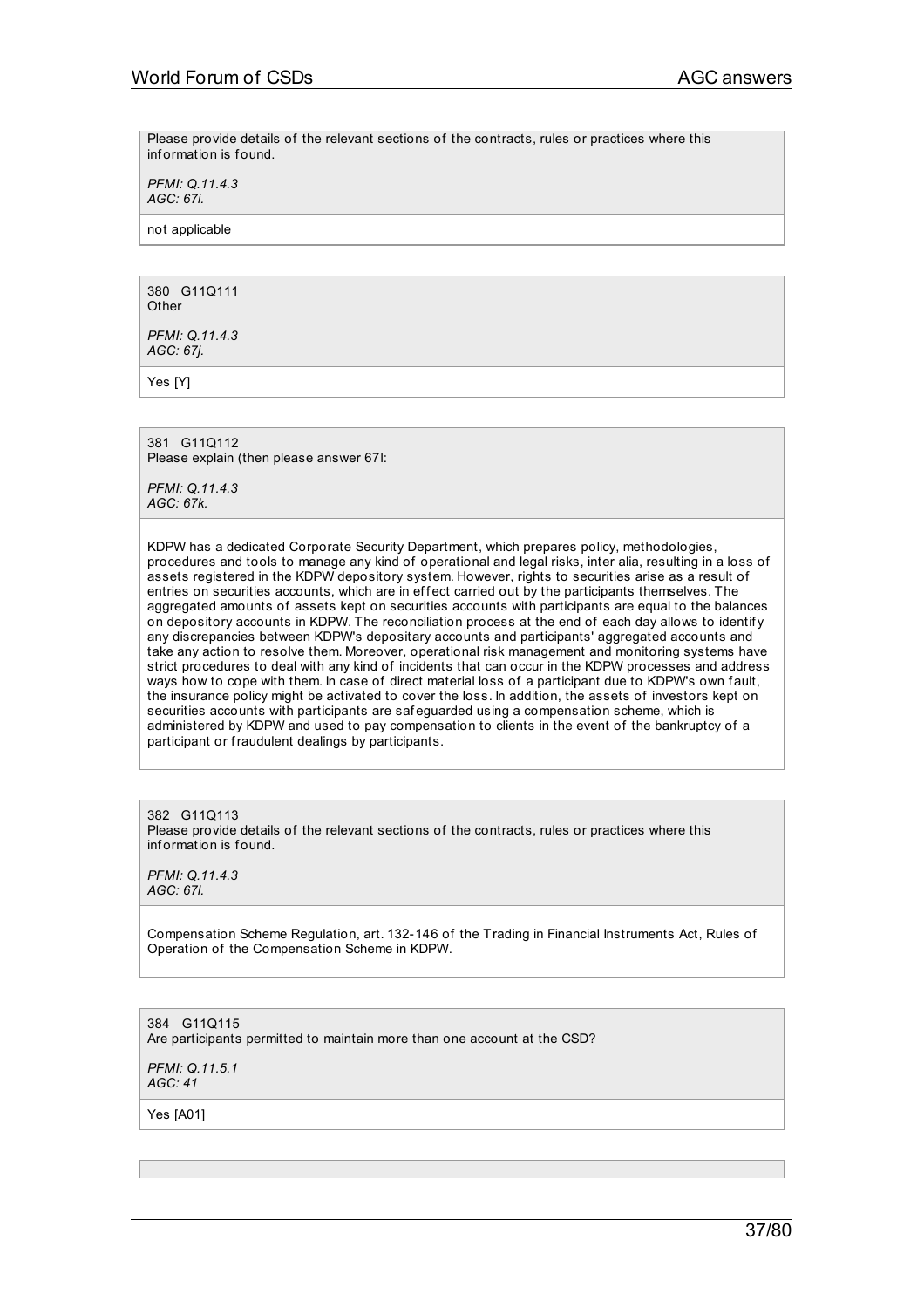385 G11Q116 If yes, please indicate number:

*PFMI: Q.11.5.1 AGC: 41a, 41c*

✔ An unlimited number of accounts

 $\Box$  More than one account

 $\Box$  OTHER:

386 G11Q117 If more than one account what is the maximum?

*PFMI: Q.11.5.1 AGC: 41b*

388 G11Q119 Are participants required/permitted to segregate assets held for their own benefit from those they hold for their clients?

*PFMI: Q.11.5.2 AGC: 42*

✔ Yes

 $\Box$  No  $\Box$  Not applicable

|  | 389 G11Q120 |                                                      |
|--|-------------|------------------------------------------------------|
|  |             | If yes, is segregation required or simply permitted? |

*PFMI: Q.11.5.2 AGC: 42a*

 $\Box$  OTHER:

Required [A01]

| 390 G11Q121<br>How does segregation occur?                     |
|----------------------------------------------------------------|
| PFMI: Q.11.5.2<br>AGC: 42b, 42c                                |
| By separately designated participant accounts.<br>$\checkmark$ |
| By sub-accounts within a single participant account.           |
| By separately designated beneficial owner accounts.            |
| OTHER:                                                         |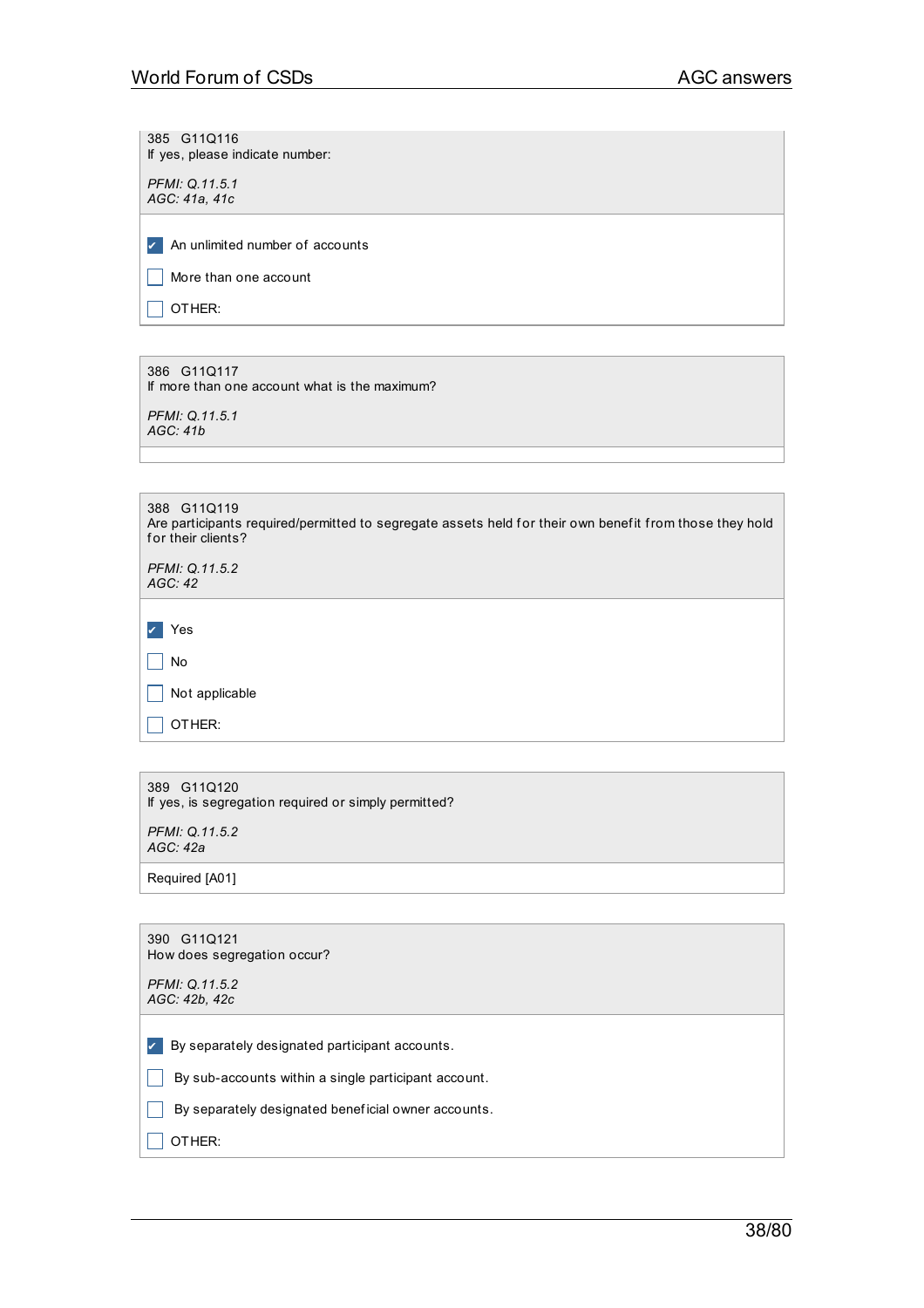# 391 G11Q122

Does the CSD permit its participants to open accounts in the participant's own nominee name(s)?

*PFMI: Q.11.5.2 AGC: 43, 43b*

Other: Polish Securities Law allows for opening omnibus accounts, operated by KDPW participants or by KDPW, for their foreign clients. They are opened in the name of the partcipant's clients, not in the participant's own nominee name.

392 G11Q123 If yes, do laws exist, which define as well as protect the rights of beneficial owners with respect to securities registered in nominee name?

*PFMI: Q.11.5.2 AGC: 43a*

| 393 G11Q124                                                                                           |  |
|-------------------------------------------------------------------------------------------------------|--|
| Does the CSD maintain records that identify the assets of each participant and segregate the system's |  |
| own assets from the assets of participants?                                                           |  |
|                                                                                                       |  |

| PFMI: Q.11.5.2<br>AGC: 53, 53a |
|--------------------------------|
| $\mathbf{v}$<br>Yes            |
| No                             |
| Not applicable                 |
| OTHER:                         |

| 395 G11Q126<br>Please indicate services you provide.                                                                                                                                                                                                                                                     |  |  |  |  |
|----------------------------------------------------------------------------------------------------------------------------------------------------------------------------------------------------------------------------------------------------------------------------------------------------------|--|--|--|--|
| PFMI: Q.11.6.1<br>AGC: 35                                                                                                                                                                                                                                                                                |  |  |  |  |
| Own list or: AGC: Information in advance on corporate (annual or special) meetings in order that<br>owners can vote.                                                                                                                                                                                     |  |  |  |  |
| Tax assistance where foreign holders may be entitled to tax relief at source or through a claim.                                                                                                                                                                                                         |  |  |  |  |
| In order to avoid fails, an automatic securities lending facility - if requested - is provided for.                                                                                                                                                                                                      |  |  |  |  |
| Collateral handling in support of activities including securities lending, overdraft coverage, cash<br>management, repurchase agreements, etc.                                                                                                                                                           |  |  |  |  |
| Same day turnaround settlements.                                                                                                                                                                                                                                                                         |  |  |  |  |
| Information on distribution of new issues (IPO, Privatization).                                                                                                                                                                                                                                          |  |  |  |  |
| Not applicable                                                                                                                                                                                                                                                                                           |  |  |  |  |
| OTHER: Statutory services: (1) settlement of transactions conducted on the regulated and non-<br>regulated markets; (2) automated pre-matching service for OTC settlement instructions; (3) hold-<br>release mechanism which allows management of instructions sent for settlement; (4) Corporate Action |  |  |  |  |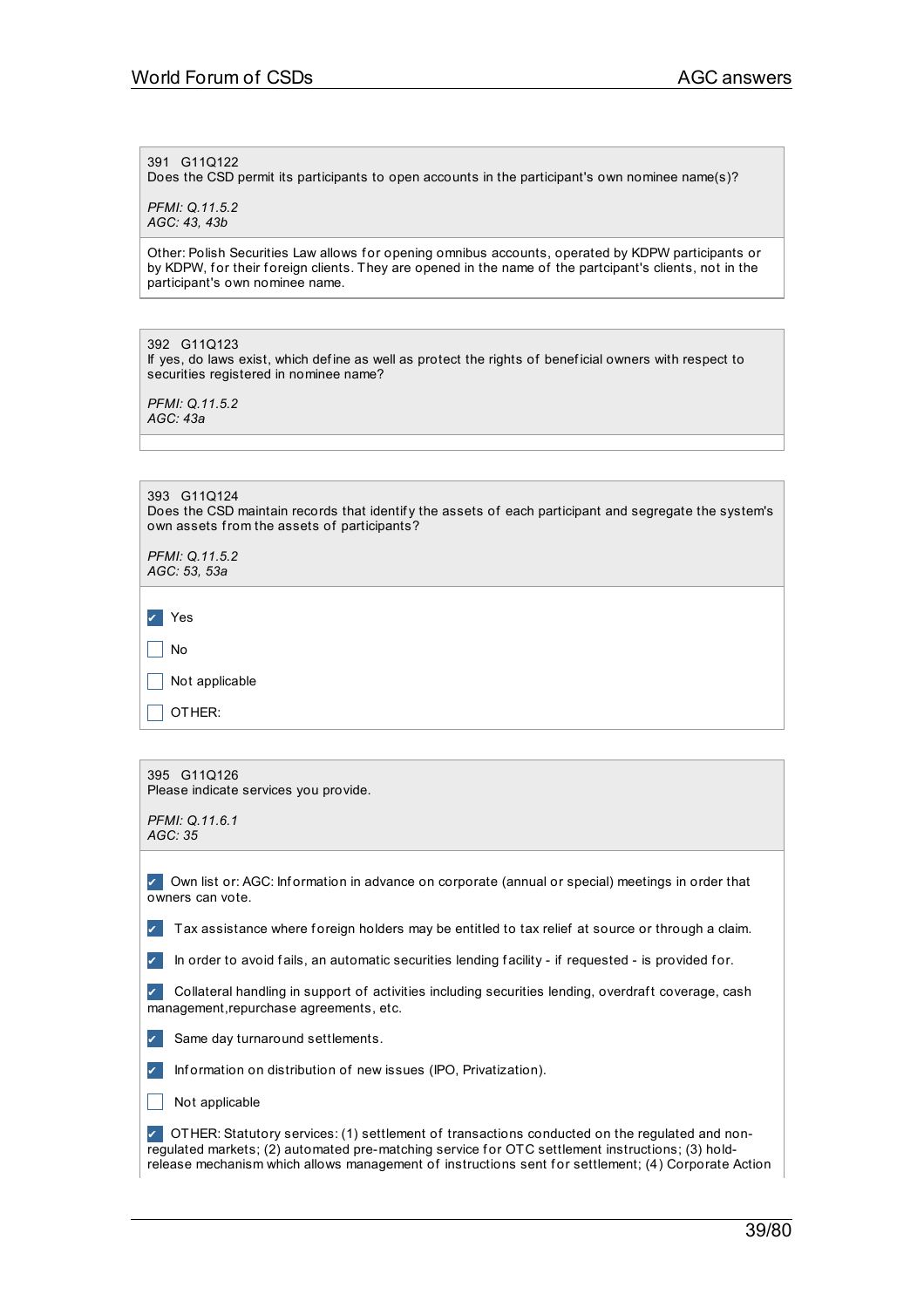processing: organising and co-ordinating the perf ormance of issuers' obligations f or securities owners, supporting inf ormation on both optional and mandatory events, providing an autocompensation service for losing cash benefits from securities for non-def aulting party with a cum dividend entitlement benefit, acting as an intermediary in processing GMs (providing a list of shareholders authorised to attend the GM with an interface (web application) for issuer to pass on inf ormation related to the GMs, providing e-Voting service); Other services: (5) voluntary partial settlement functionality: allows to optimise the volume of settled transactions outside of the organised markets, part of each DVP batch settlement, (6) negotiated securities lending & borrowing service organized in cooperation with KDPW\_CCP: voluntary service, intermediation in SLB agreements conclusion, fixed- or open-term securities loans available, settlement of loan for both opening and closing (return/recall) phase on a DvP basis with CCP guarantees for the closing phase, initial cash collateral transfer to the lender, daily mark-to-market of the initial cash collateral, managing loan throughout the loan's lifecycle, including returns, recalls, remuneration for the lent securities as well as provided cash collateral, market claims compensation in case of CAs on lent securities, (7) tri-party repo agent service: voluntary service, accepting repo instructions, selecting collateral for repo transactions, updating collateral, i.e., calculating and initiating collateral transf ers, reporting collateral requirements to repo counterparties, processing the closing of repo transactions at the set date taking into account the repo rate, processing corporate actions for securities posted as collateral: modif ications to the collateral register, processing compensation in respect of cash payments attached to securities posted as collateral. (8) trade repository service for reporting derivatives trades under the provisions of EMIR, (9) numbering agency service (ISIN, CFI, FISN and LEI), (10) asset management; Complementary services: (11) organising and managing the Pension Guarantee Fund, (12) processing of transfer payments between open-ended pension funds, (13) managing the mandatory Investor Compensation Scheme in order to pool resources for the payment of compensation to investors who have lost their assets (cash and financial instruments) following the insolvency of their securities account provider, (14) collection of data and making publicly available information on outstanding nonredeemed bonds, mortgage bonds and investment certif icates issued by each issuer domiciled in the Republic of Poland

| 396 G11Q127<br>Automatic securities lending facility is provided for: |
|-----------------------------------------------------------------------|
| PFMI: Q.11.6.1                                                        |

*AGC: 35a*

✔ Brokers

✔ Banks

 $\Box$  Other financial institutions

✔ OTHER: The service is provided f or banks and brokers who are direct participants of KDPW, acting on their own account or on the account of another person, however, the securities borrower may only be a direct participant with the status of clearing member in the transaction clearing system operated by KDPW\_CCP or with the status of a representative (settlement agent) for KDPW\_CCP clearing mamhare

397 G11Q128 If collateral handling, please provide details

*PFMI: Q.11.6.1 AGC: 35c*

KDPW holds collateral for: - automatic securities loans (cash, Treasury bonds traded on the regulated market in Poland, shares participating in the WIG20 index) in co-ordination with KDPW\_CCP. - tri-party repo transactions (Treasury bonds traded on the regulated market in Poland and cash – last to be allowed only for marking to market the value of the repo transaction), - KDPW\_CCP holds on depository accounts in KDPW the collateral for initial margins and clearing funds of its participants resulting from trades executed on regulated and alternative markets, - a negotiated securities lending & borrowing service for which initial margin and quarantee fund are kept for KDPW CCP, - participants keep collateral to pledge intra-day technical credit granted by the National Central Bank, - securities are also blocked on depository accounts under pledge: (1) for the collateralisation of refundable financial aid granted by the Bank Guarantee Fund, (2) for the collateralisation of refinancing Lombard credit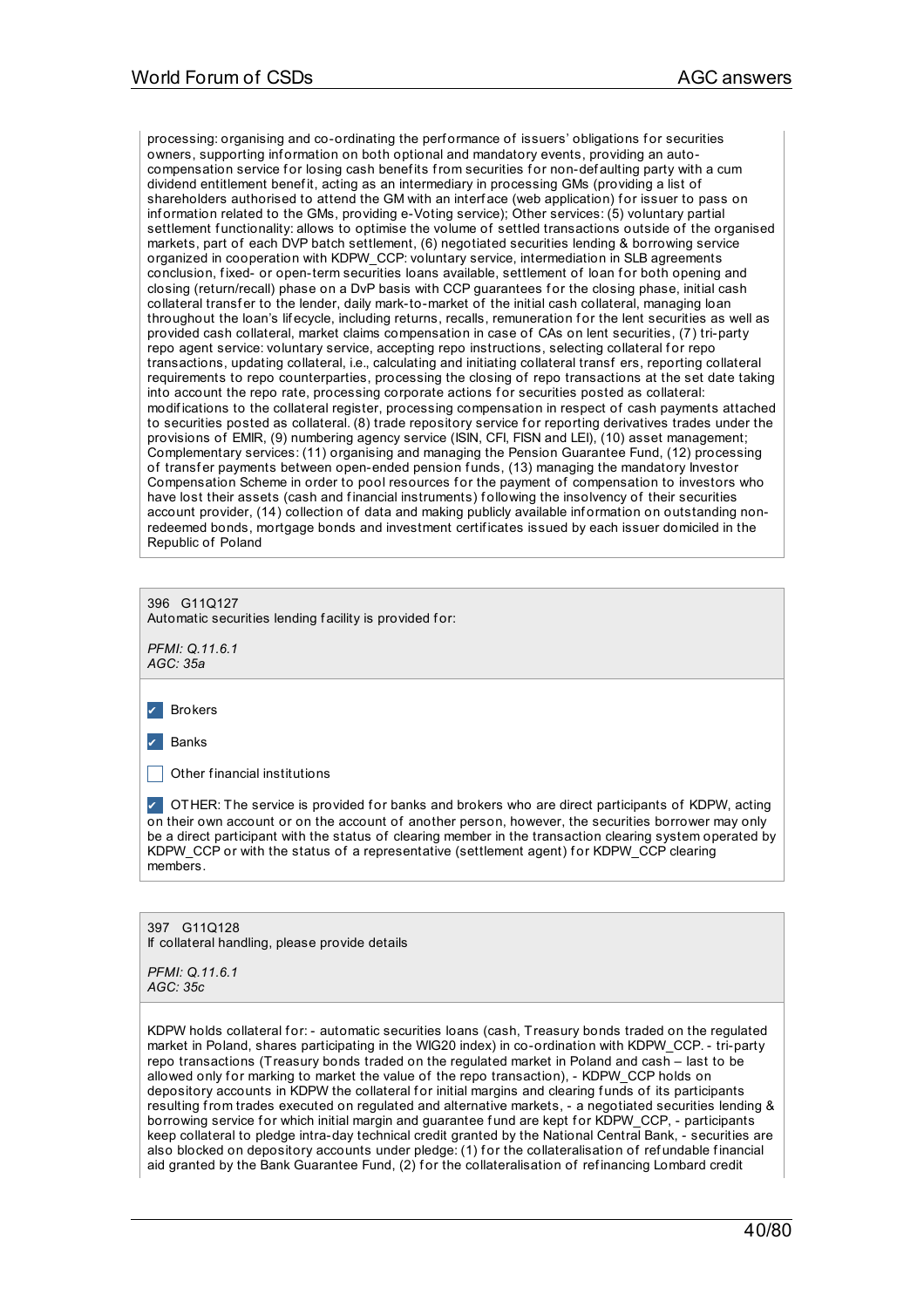granted by the National Bank of Poland; (3) in f avour of the Council of Europe Development Bank, European Investment Bank.

398 G11Q129 Other, please explain:

*PFMI: Q.11.6.1 AGC: 35d*

399 G11Q130 What procedures are in place for the processing of corporate action entitlements? *PFMI: Q.11.6.1*

*AGC: 36*

 $\Box$  Credited to the securities account on the day indicated below regardless of whether actually collected by the CSD on the scheduled date.

✔ Credited to the securities account upon actual receipt by the CSD.

\_ Corporate action entitlements are handled by an entity separate from the CSD.

 $\Box$  Not applicable

 $\Box$  OTHER:

400 G11Q131 Credited to the securities account: *PFMI: Q.11.6.1*

 $\Box$  On pay date.

*AGC: 36a*

 $\Box$  On pay date +1.

 $\Box$  On pay date +2.

 $\Box$  OTHER:

| 401 G11Q132<br>Name of entity: |  |  |  |
|--------------------------------|--|--|--|
| PFMI: Q.11.6.1<br>AGC: 36c     |  |  |  |
|                                |  |  |  |

# 402 G11Q133 What procedures are in place for the processing of interest and dividends?

*PFMI: Q.11.6.1 AGC: 37, 37d.*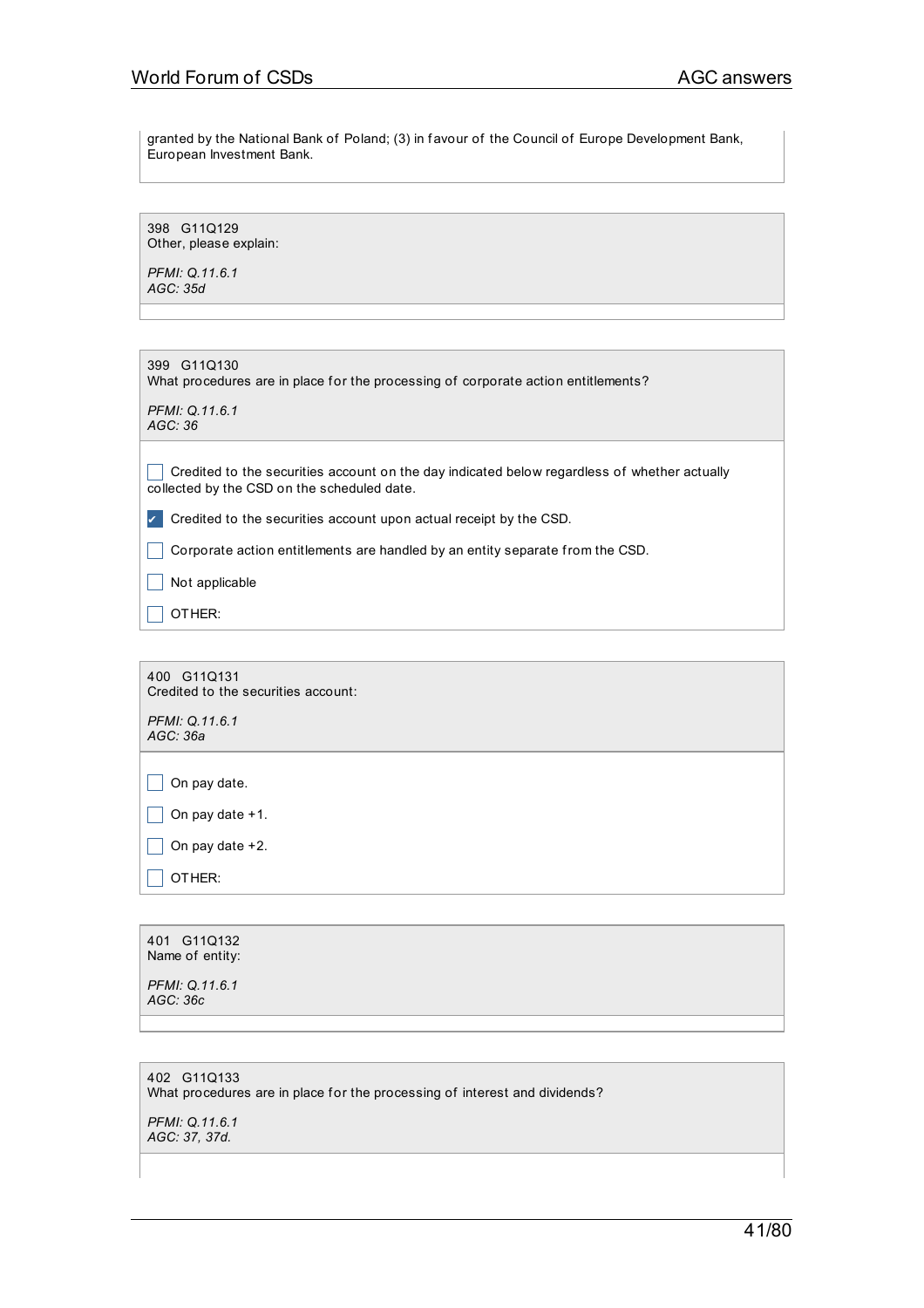$\Box$  Credited to the cash account on the day indicated below regardless of whether actually collected by the CSD on the scheduled date.

✔ Credited to the cash account upon actual receipt by the CSD.

 $\Box$  Income and dividend collection is handled by an entity separate from the CSD.

 $\Box$  Not applicable

 $\Box$  OTHER:

403 G11Q134 Credited to the cash account:

*PFMI: Q.11.6.1 AGC: 37a*

 $\Box$  On pay date.

 $\Box$  On pay date +1.

 $\Box$  On pay date +2.

 $\Box$  OTHER:

404 G11Q135 Name of entity:

*PFMI: Q.11.6.1 AGC: 37c*

## **Exchange-of-value settlement systems (PFMI Principle 12)**

409 G12Q003 Does the CSD guaranty settlement?

*PFMI: Q.12.1.1 AGC: 66u.*

Other: There is no settlement guarantee provided by the CSD. Clearing guarantee is accomplished by KDPW\_CCP (wholly owned by KDPW, EMIR compliant), which clears transactions executed in cash and derivatives, on- and off-exchange markets.

410 G12Q004 Please explain how this is accomplished. What are the procedures and saf eguards that permit the CSD to guaranty settlement?

*PFMI: Q.12.1.1 AGC: 66v.*

#### 412 G12Q006

The Committee on Payment and Settlement Systems of the Bank for International Settlements (BIS) has identified three common structural approaches or models for linking delivery and payment in a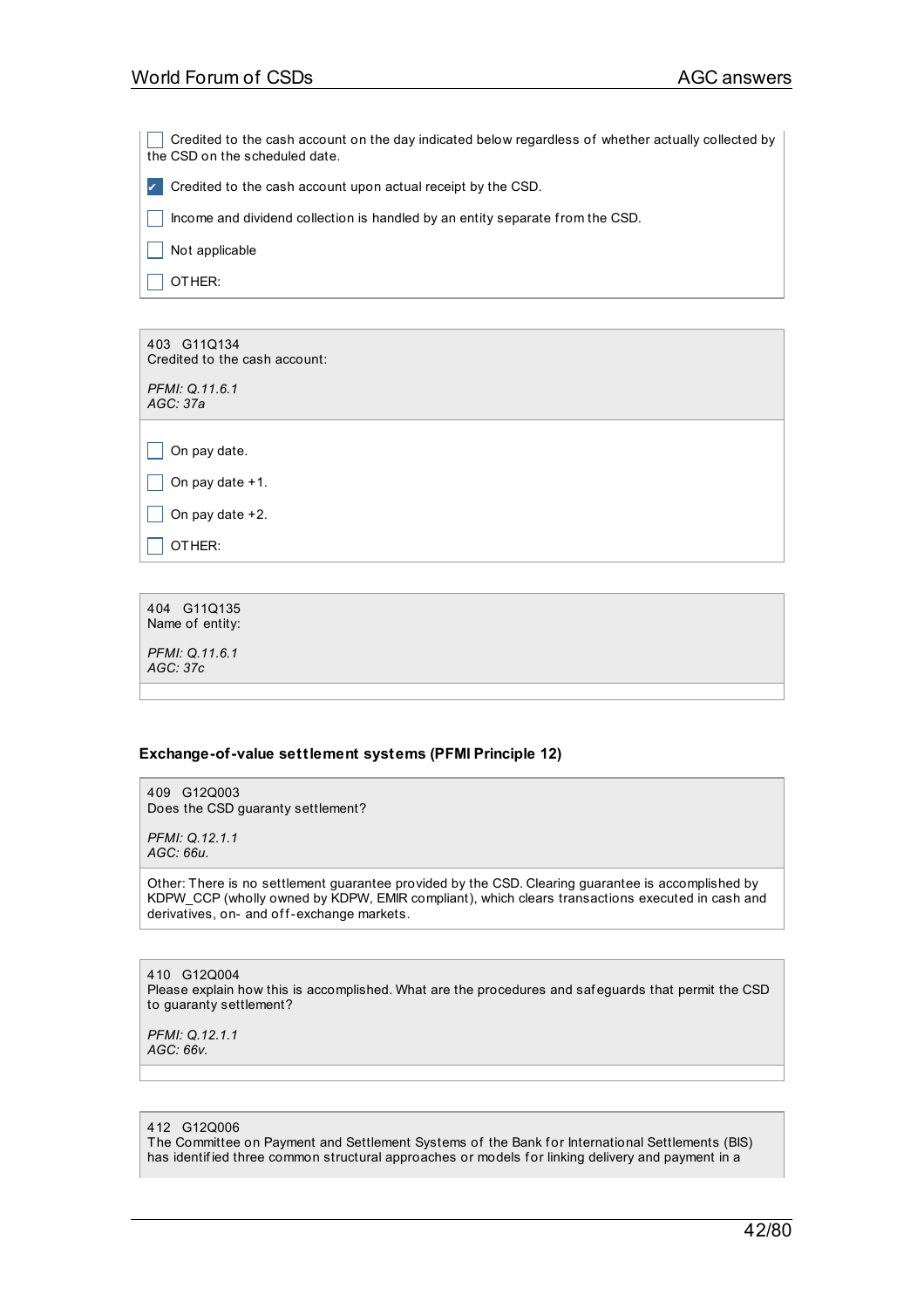securities settlement system. Please indicate which model your procedures most closely resemble. *PFMI: Q.12.1.2 AGC: 48* ✔ Model1 ✔ Model2 ✔ Model3  $\Box$  Not applicable  $\Box$  OTHER:

413 G12Q007

Please briefly describe your settlement process, including how do your settlement procedures vary from the model chosen above?

*PFMI: Q.12.1.3 AGC: 48a*

Model 1 (gross settlement of both securities and cash) is applicable to the settlement of transactions in RTGS. Model 2 (gross settlement of securities with net settlement of cash via central bank) is applicable to the settlement in the batch system. Model 3 (net settlement of both securities and cash) is applicable to the settlement in the batch system for all guaranteed market transactions. The securities netting process is performed following novation in KDPW\_CCP. At the end of the trade day (T), settlement instructions are sent to KDPW for T+2 settlements. Securities netting is an optional service. There are two options of securities netting functionality, full netting or directional netting (for each clearing account the securities settlement method may be chosen separately). The full netting method means there is one net settlement instruction for each clearing position, in directional netting two net settlement instructions are generated, respectively, for the buy and the sell clearing positions.

416 G12Q010 Are the cash and security movements simultaneous?

*PFMI: Q.12.1.3 AGC: 49*

Yes [A01]

417 G12Q011 If cash and security movements are not simultaneous, please indicate the duration of the timing gap

*PFMI: Q.12.1.3 AGC: 49a*

## **Participant default rules and procedures (PFMI Principle 13)**

422 G13Q004 During the past three years, has there been a situation where a participant def aulted which resulted in a significant loss?

*PFMI: Q.13.1.2 AGC: 77*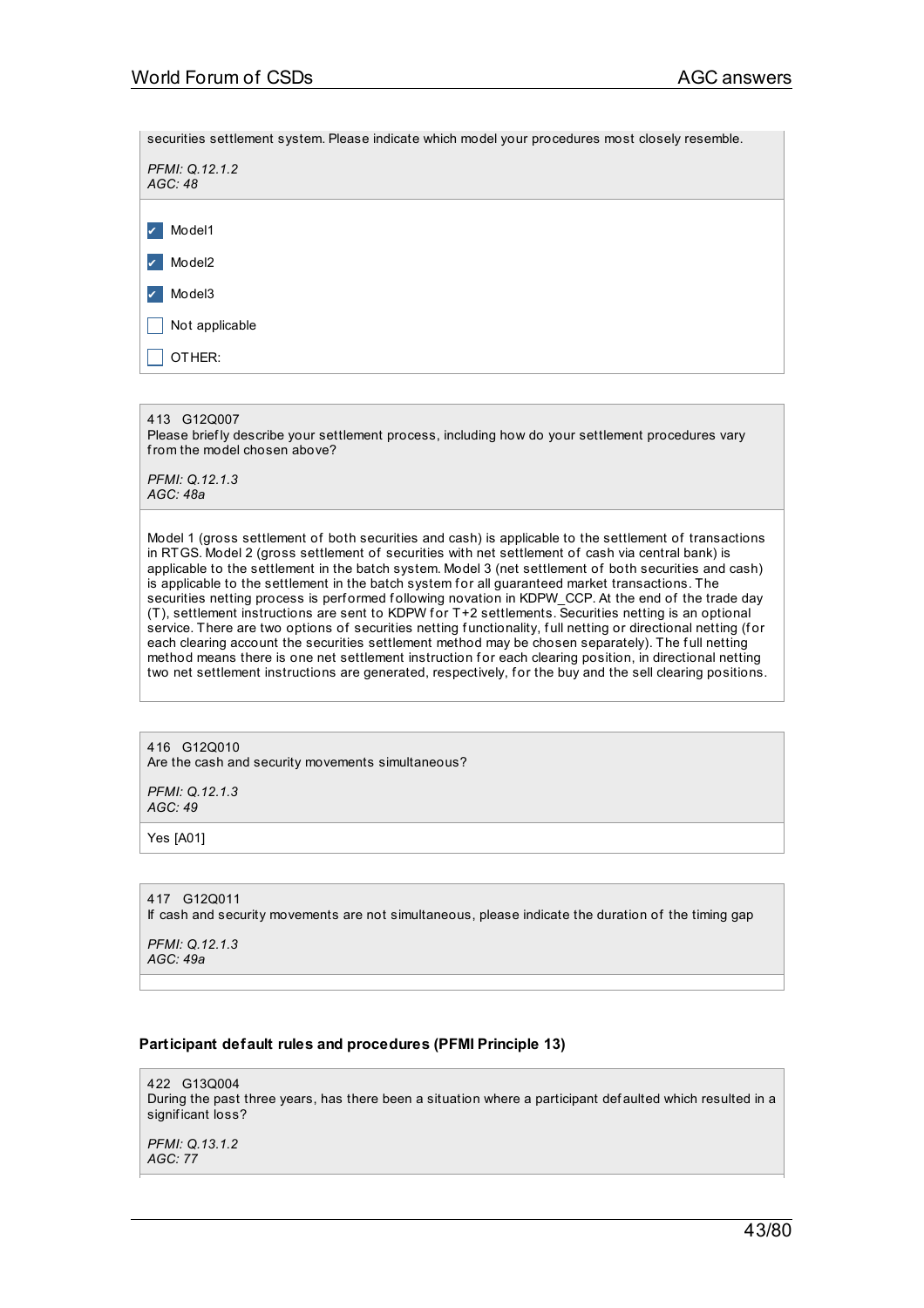No [A02]

423 G13Q005 How was the situation resolved? Or if you answered "Other," then please explain:

*PFMI: Q.13.1.2 AGC: 77a*

424 G13Q006 Does the stock exchange have def ault protections that extend to the CSD, such as the following? *PFMI: Q.13.1.2 AGC: 80*

 $\Box$  Margin requirements for stock exchange members

 $\Box$  Guaranty fund for stock exchange members

 $\Box$  Financial requirements for stock exchange membership

✔ No

 $\Box$  Not applicable

OTHER: see 425

425 G13Q007 Please explain:

*PFMI: Q.13.1.2 AGC: 80a*

KDPW CCP maintains a guarantee system for stock exchange and the alternative trading platform transactions (excluding block trade transactions) and also f or OTC derivatives market transactions.

428 G13Q010

Participant Def ault Protections Resulting from a Participant Failure. If a participant def aults, how is the loss covered? (Choose all that apply?)

*PFMI: Q.13.1.4 AGC: 76, 76d*

 $\Box$  CSD insurance covers the loss

 $\Box$  The CSD guaranty fund covers the loss

 $\Box$  Loss is shared among participants

 $\Box$  Not applicable

✔ OTHER: KDPW\_CCP, a subsidiary of KDPW, operates a guaranty system covering the losses of clearing members, represented by settlement agents in KDPW. KDPW\_CCP uses a range of mechanisms, which reduce the risk of counterparty def ault on a systemic basis. The sequence of activating the resources of the clearing guarantee system is as f ollows: 1) the def aulting clearing member's credits; 2) the def aulting clearing member's margins (initial deposit, initial margin, additional margin); 3) def ault/guarantee f und - the def aulting clearing member's contribution; 4) KDPW\_CCP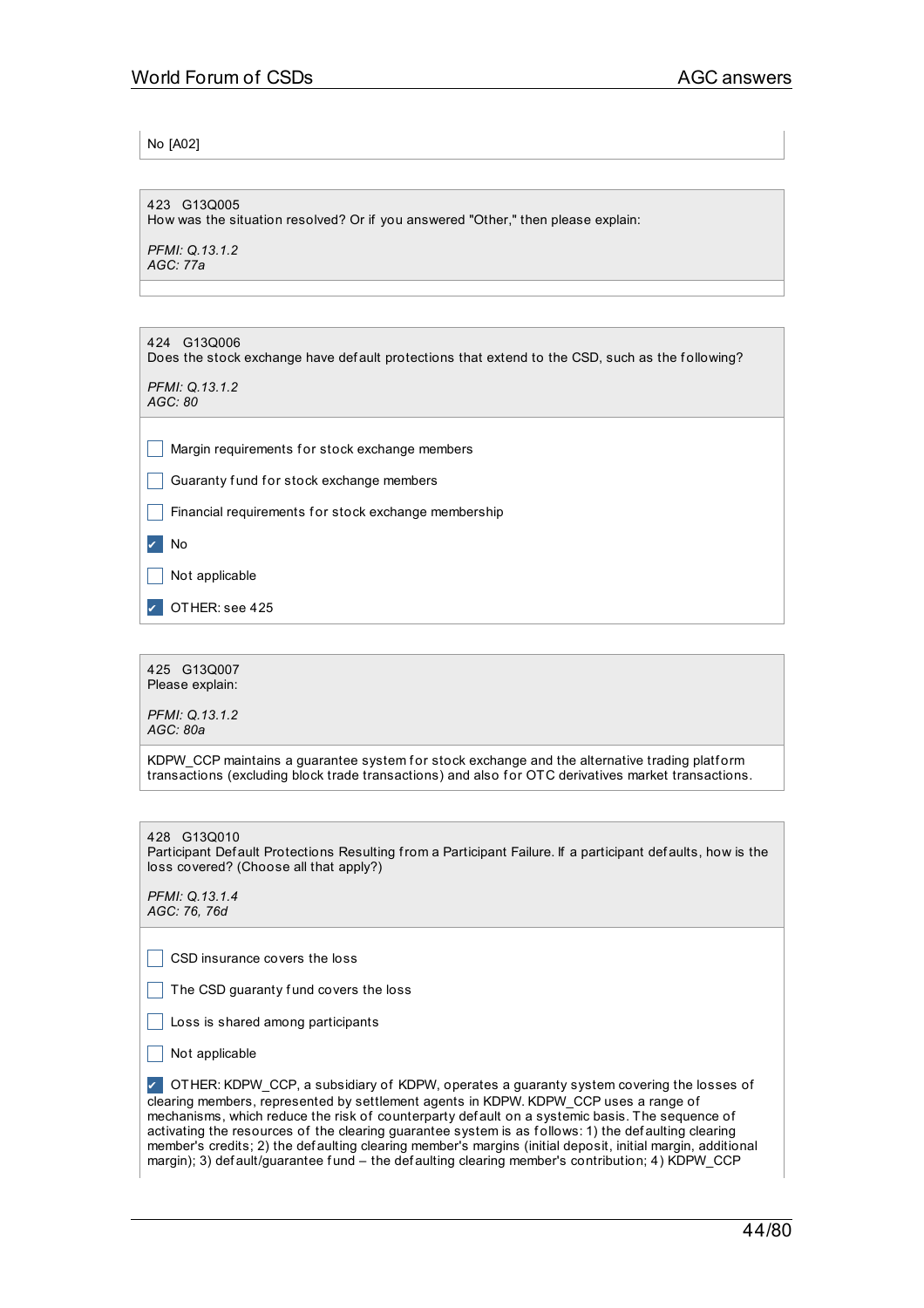dedicated capital in the amount corresponding to at least 25% of the capital requirements; 5) basic contributions of KDPW\_CCP's non-def aulting members to the guarantee fund; 6) KDPW\_CCP own capital up to the level of 110% of the required capital; 7) additional contributions of KDPW\_CCP's nondef aulting members to the guarantee f und capped at the level of the 50% of contributions' value resulting from the most recent update; 8) the remaining own funds of KDPW\_CCP.

429 G13Q011 Please explain the process:

*PFMI: Q.13.1.4 AGC: 76a*

430 G13Q012 Please explain the process of how the loss is shared:

*PFMI: Q.13.1.4 AGC: 76b*

431 G13Q013 Please explain:

*PFMI: Q.13.1.4 AGC: 76d*

Loss-sharing is used in further stages of the KDPW\_CCP's def ault waterf all procedures, when basic contributions to the settlement guarantee fund of KDPW\_CCP's non-def aulting members are used, and further, when additional contributions of KDPW\_CCP's non-def aulting members capped at the level of the 50% of original payments as per the latest calculation are demanded.

## **General business risk (PFMI Principle 15)**

441 G140002 Is a f inancial audit perf ormed by an Audit Firm, Regulatory Authority, or other external party? *PFMI: Q.17.2.3 AGC: 15*

Yes [Y]

442 G14Q003 If yes, please state the name(s) of the entity(ies) who perform the financial audit.

*PFMI: n/a AGC: 15a.*

Ernst & Young Audyt Polska Sp. z o. o. Sp. K (2018), BDO spółka z ograniczoną odpowiedzialnością sp.k. (2019). Tax audits are performed by the Ministry of Finance, ISM Modzelewski i Wspólnicy sp. z  $0.0$ .

443 G14Q004 Please list the date of your last financial audit performed by an Audit Firm, Regulatory Authority, or other external party: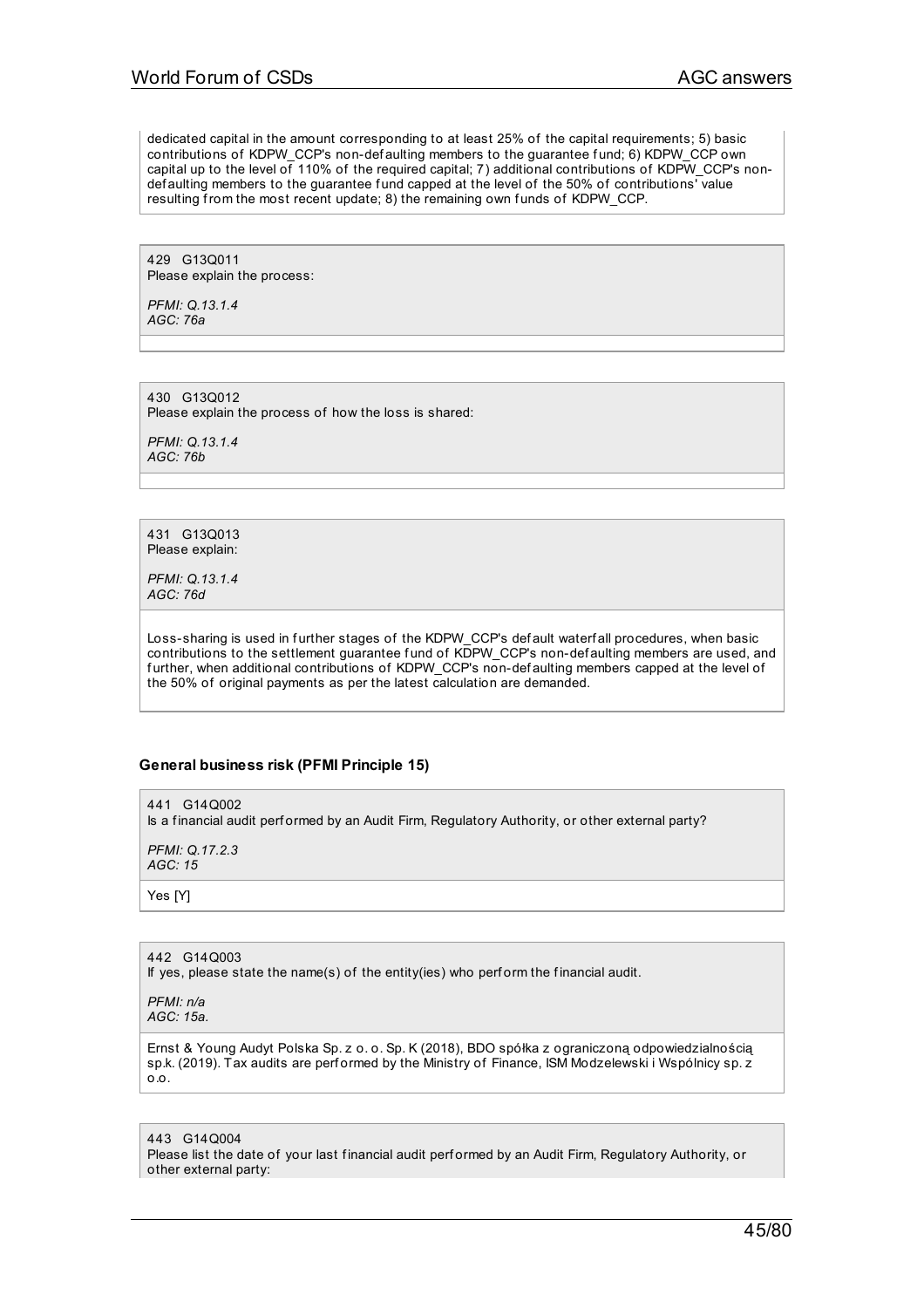*PFMI: n/a AGC: 15b.*

19/03/2019

444 G14Q005 Please list the period that the audit covered:

*PFMI: n/a AGC: 15c.*

Start date: 01/01/2018 End date: 31/12/2018

445 G14Q006 How frequently does the financial audit occur?

*PFMI: n/a AGC: 15d.*

Annually [A02]

446 G14Q007 If less than annually, please explain:

*PFMI: n/a AGC: 15e.*

447 G14Q008 Please select the statement that most accurately characterizes the results of the last financial audit:

*PFMI: n/a AGC: 15g.*

No material exceptions found. [A01]

448 G14Q009 If minor or material exceptions were found, what actions were taken? Please describe:

*PFMI: n/a AGC: 15h.*

449 G14Q010 Has there been any material loss by the CSD during the past three years?

*PFMI: n/a AGC: 86*

No [A02]

450 G14Q011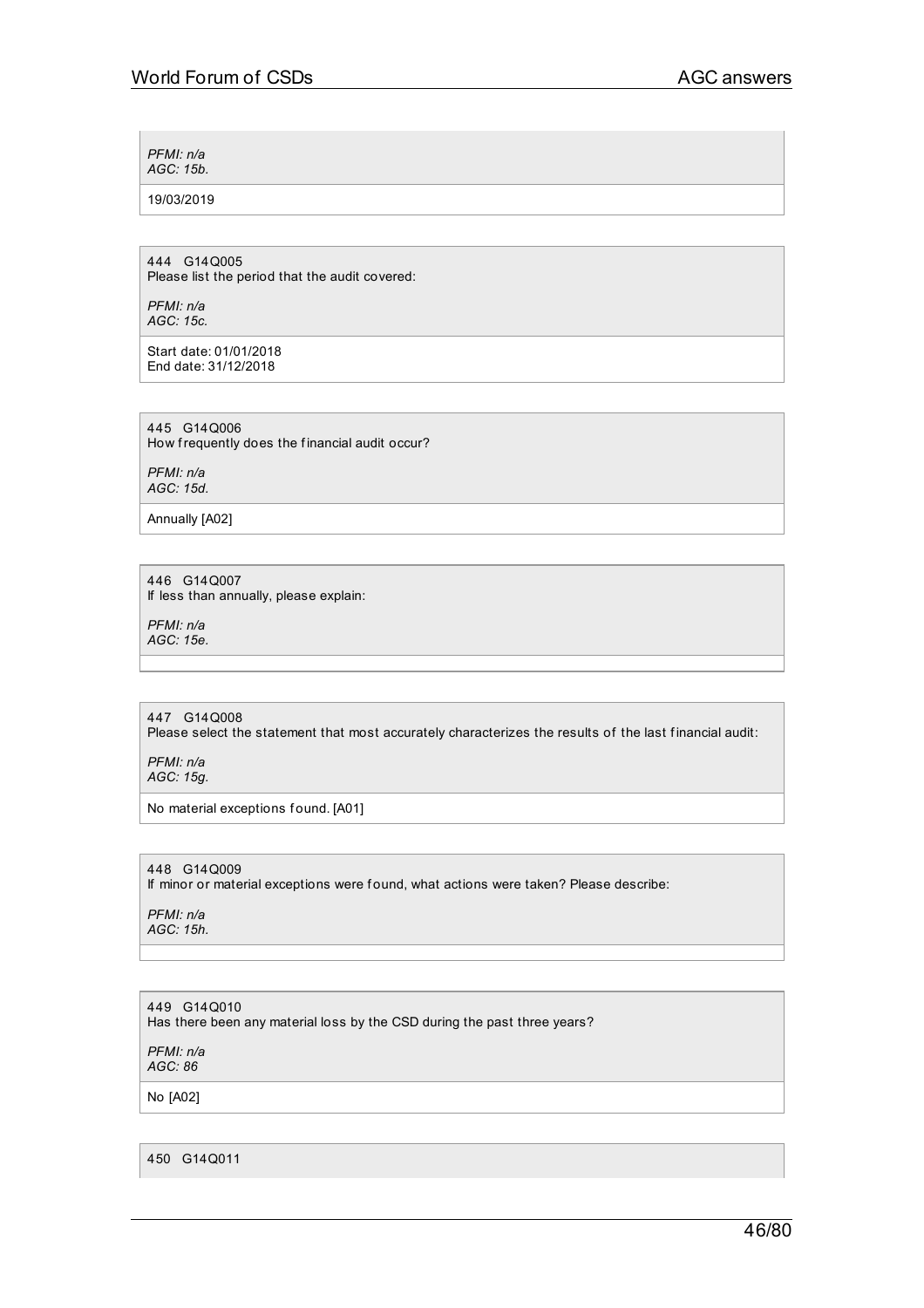If there has been a loss, please describe the cause, the f inal impact and the action taken to prevent a recurrence:

*PFMI: n/a AGC: 86a.*

451 G14Q012 Has the CSD been subject to any litigation involving a participant during the past three years?

*PFMI: n/a AGC: 87*

No [A02]

452 G14Q013 Please explain the circumstances and resolution:

*PFMI: n/a AGC: 87a.*

453 G14Q014

Has the CSD realized revenues sufficient to cover expenses during the past three years?

*PFMI: n/a AGC: 88, 88a*

Yes for all three years [A01]

454 G14Q015 Has any participant suffered any losses in the past three years due to the CSD's performance?

*PFMI: n/a AGC: 30, 30m*

No [A02]

455 G14Q016 If yes, please select all of the following in which loss has occurred. You will be prompted to enter the number of instances and total loss in USD thereaf ter.

*PFMI: n/a AGC: 30a, 30j*

 $\Box$  Corporate Action

Settlement Process - Securities

Settlement Process - Cash

 $\Box$  System Outage

 $\Box$  OTHER: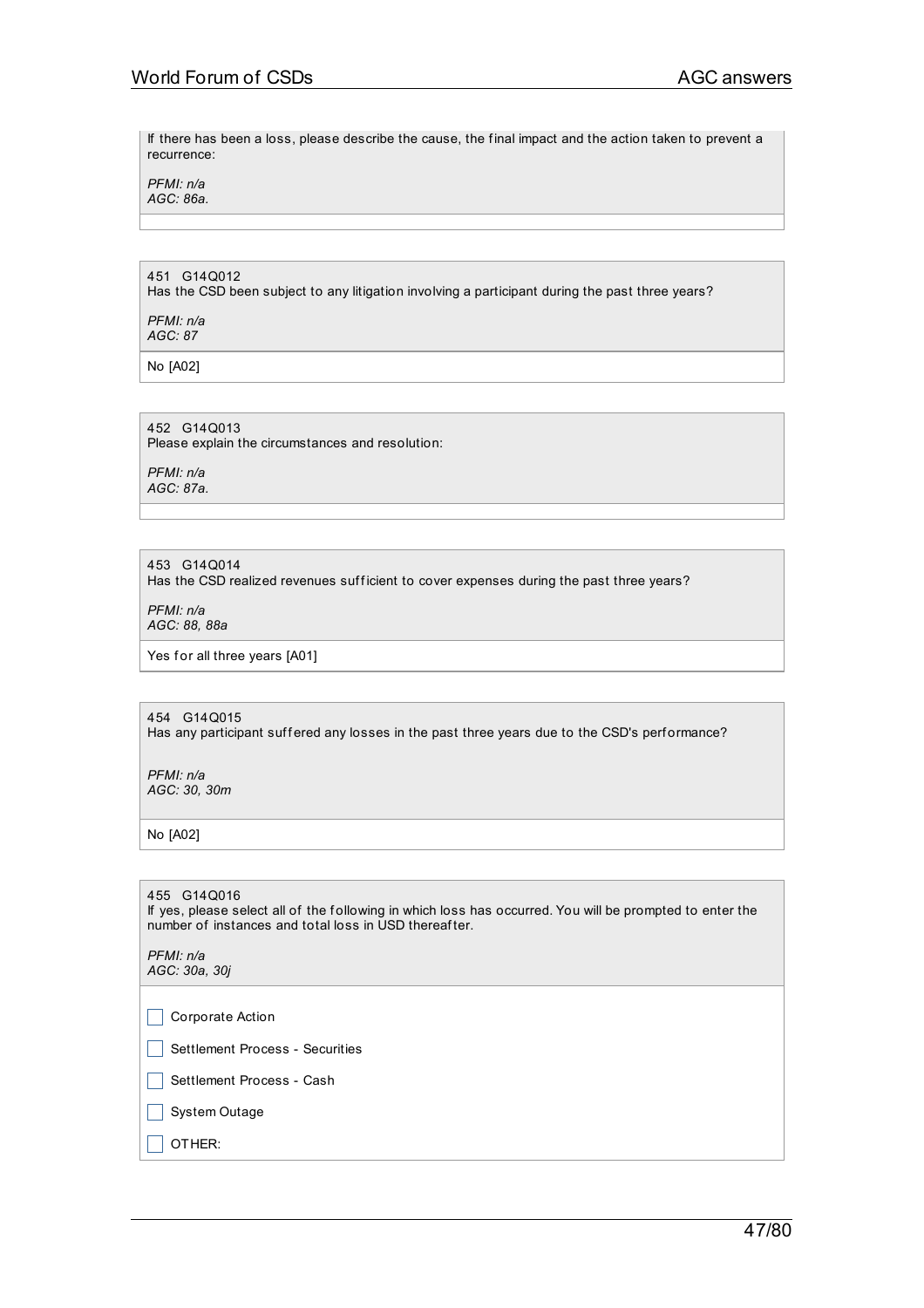#### 456 G14Q017

Corporate Action. Please specif y number of instances:

*PFMI: n/a AGC: 30b.*

#### 457 G14Q018

Corporate Action. Please specif y total loss in USD:

*PFMI: n/a AGC: 30c.*

458 G14Q019 Settlement Process - Securities. Please specif y number of instances:

*PFMI: n/a AGC: 30d.*

# 459 G14Q020

Settlement Process - Securities. Please specif y total loss in USD:

*PFMI: n/a AGC: 30e.*

#### 460 G14Q021 Settlement Process - Cash. Please specif y number of instances:

*PFMI: n/a AGC: 30f.*

#### 461 G14Q022 Settlement Process - Cash. Please specif y total loss in USD:

*PFMI: n/a AGC: 30g.*

#### 462 G14Q023 System Outage. Please specif y number of instances:

*PFMI: n/a AGC: 30h.*

# 463 G14Q024

System Outage. Please specif y total loss in USD:

*PFMI: n/a*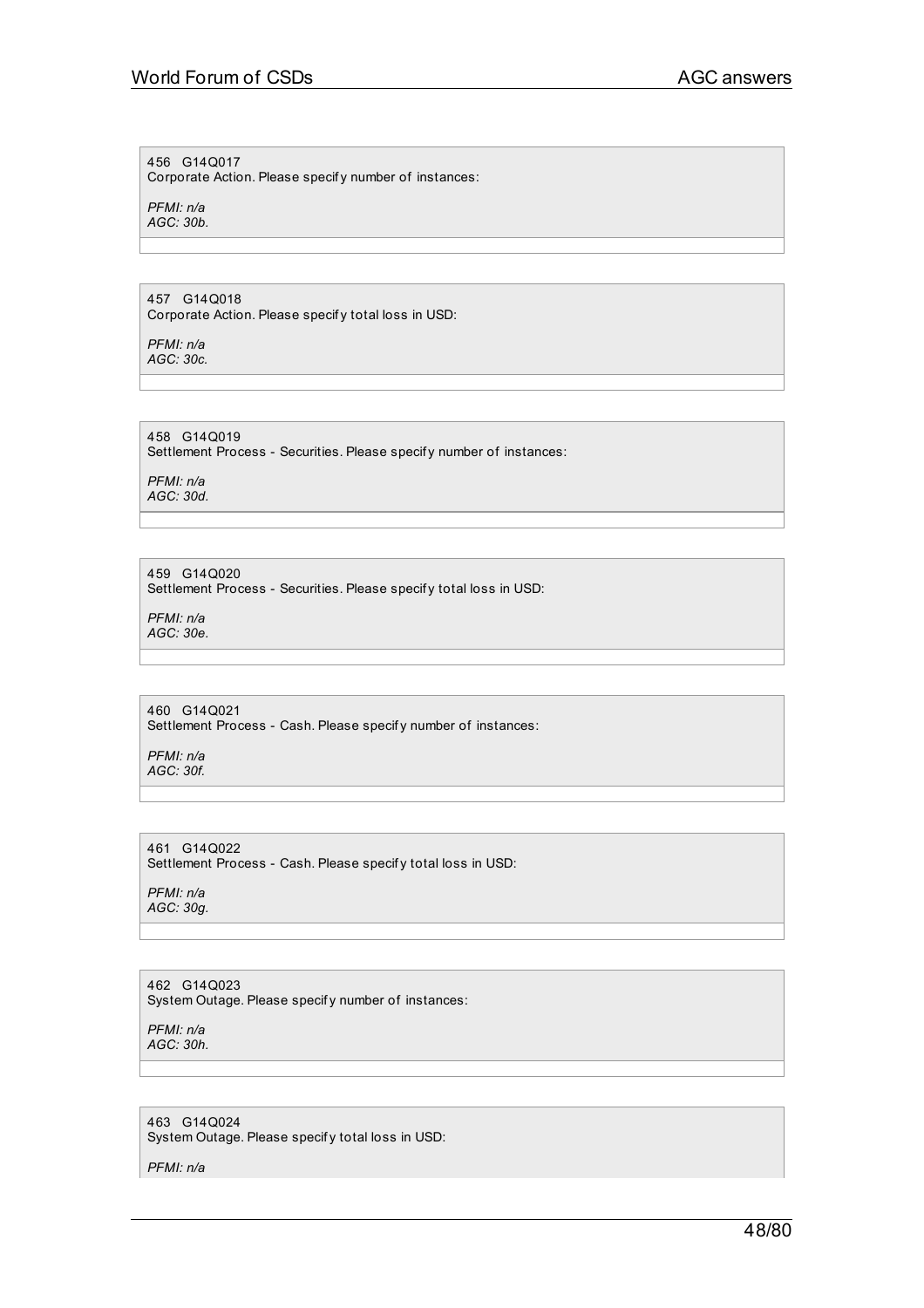*AGC: 30i.*

464 G14Q025 For Other, please specif y number of instances:

*PFMI: n/a AGC: 30k.*

465 G14Q026 For Other, please specif y total loss in USD:

*PFMI: n/a AGC: 30l.*

469 G14Q030 Does the CSD maintain a reserve for operating losses?

*PFMI: Q.15.2.1 AGC: 89, 89b*

No [A02]

472 G14Q033 Please describe and indicate reserve (for operating losses) amount:

*PFMI: Q.15.2.2 AGC: 89a.*

# **Custody risk (PFMI Principle 16)**

486 G15Q003 Are there any activities performed by a third party on behalf of the CSD for the CSD participants (e.g., vaulting of physical securities, registration, entitlement processing, etc.)? *PFMI: Q.16.1.1 AGC: 29, 29i*  $\Box$  Yes ✔ No  $\Box$  Not applicable  $\Box$  OTHER:

| 487 G15Q004<br>If third parties are employed, please indicate which services they supply: |
|-------------------------------------------------------------------------------------------|
| PFMI: Q.16.1.1<br>AGC: 29a.                                                               |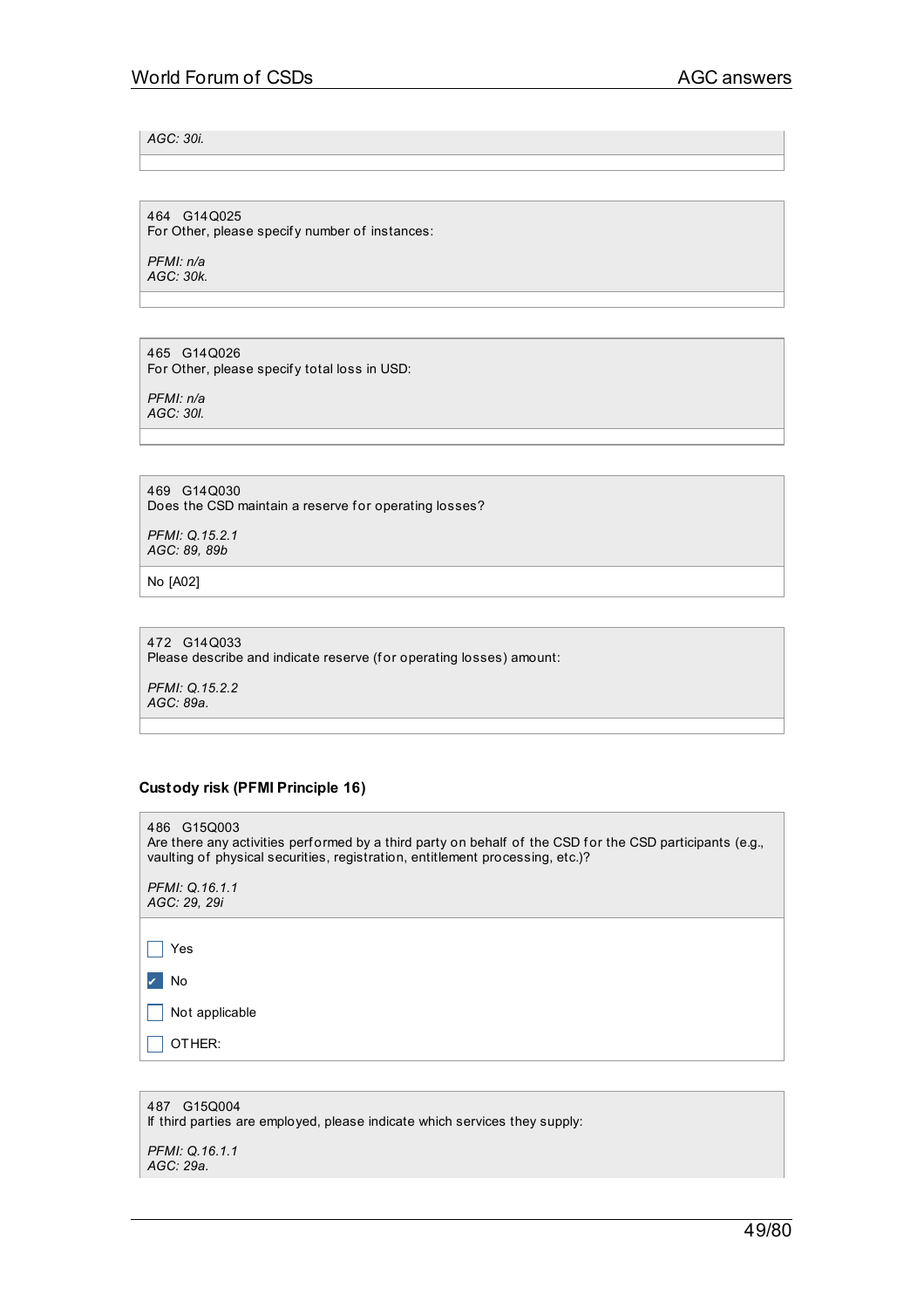488 G15Q005

If third parties are employed, does the CSD assume liability for losses incurred by participants as a result of the actions/inactions of the third parties?

*PFMI: Q.16.1.1 AGC: 29b.*

| 489 G15Q006<br>If you acknowledge responsibility, please indicate whether your responsibility is assumed |
|----------------------------------------------------------------------------------------------------------|
| PFMI: 0.16.1.1<br>AGC: 29c. 29e.                                                                         |

 $\Box$  regardless of whether such loss was caused by any action or inaction of the agent

 $\Box$  if such loss was caused by the agent's action or inaction and such action or inaction was deemed to be negligence on the part of the agent

 $\Box$  if such loss was caused by the agent's action or inaction and such action or inaction was deemed to be gross negligence on the part of the agent

 $\Box$  if the loss was caused by the willful default or other willful conduct on the part of the agent

 $\Box$  OTHER:

490 G15Q007 If you acknowledge responsibility for agents, your responsibility is assumed for losses *PFMI: Q.16.1.1 AGC: 29d, 29h.*

 $\Box$  without limit

 $\Box$  which are not consequential losses

 $\Box$  subject to a monetary limit not based on insurance limits

 $\Box$  subject to a monetary limit based on insurance limits

 $\Box$  OTHER:

491 G15Q008 Please specif y limit:

*PFMI: Q.16.1.1 AGC: 29f.*

492 G15Q009 Please specif y limit:

*PFMI: Q.16.1.1 AGC: 29g.*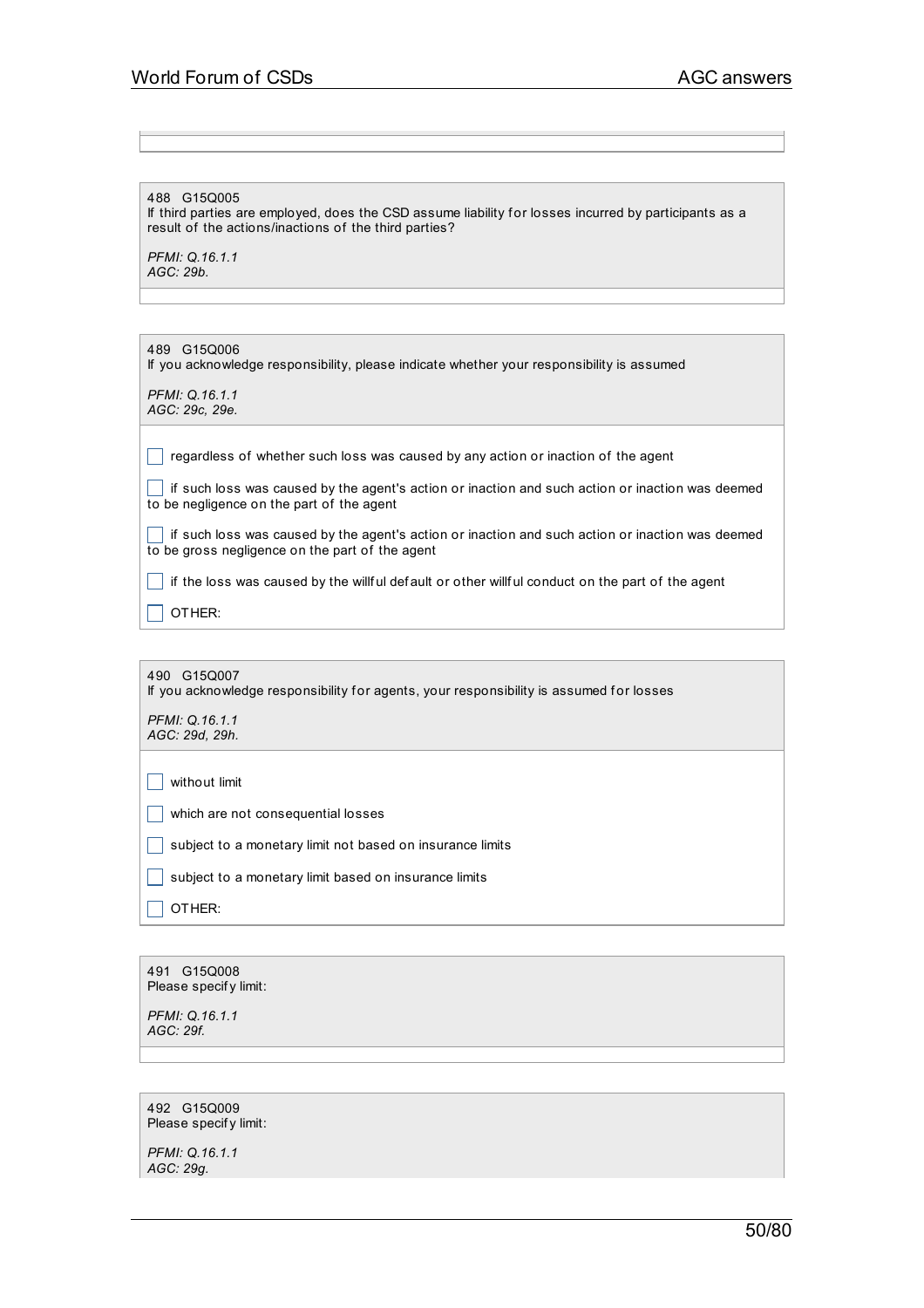#### 497 G15Q014

Please describe briefly the arrangements / procedures / facilities you maintain to ensure that eligible securities held at the CSD are handled at least as efficiently as compared to securities held outside the CSD, particularly in relation to income, corporate actions and proxy services.

*PFMI: Q.16.3.1 AGC: 62*

The only eligible securities which are held outside the CSD are non-public debt securities which were issued before 1 July 2019 and may be registered in investment firms. The efficiency of handling these securities by KDPW comes from standarisation of procedures and systems of registration, safekeeping and corporate actions processing, which in KDPW are the same as for public-traded securities, including central distribution of inf ormation on corporate actions and registration on securities accounts, managed in accordance with stringent standards of the central depository system.

#### **Operational risk (PFMI Principle 17)**

515 G16Q011 Internal Audit. Is an internal audit undertaken in your CSD?

*PFMI: Q.17.2.3 AGC: 14*

Yes [Y]

516 G16Q012 If yes, what areas does the audit cover (f inancials, operations, etc.) and which department in your CSD handles it?

*PFMI: Q.17.2.3 AGC: 14a.*

The audit covers operations, compliance and partially financial areas. It is handled by the Internal Audit Department.

517 G16Q013 Please list the date of your last internal audit and the period that the audit covered:

*PFMI: Q.17.2.3 AGC: 14b.*

Start date: 01/01/2019 End date: 30/06/2019 Audit date: 10/09/2019

518 G16Q014 How frequently does the internal audit occur?

*PFMI: Q.17.2.3 AGC: 14c.*

Two or more times a year [A01]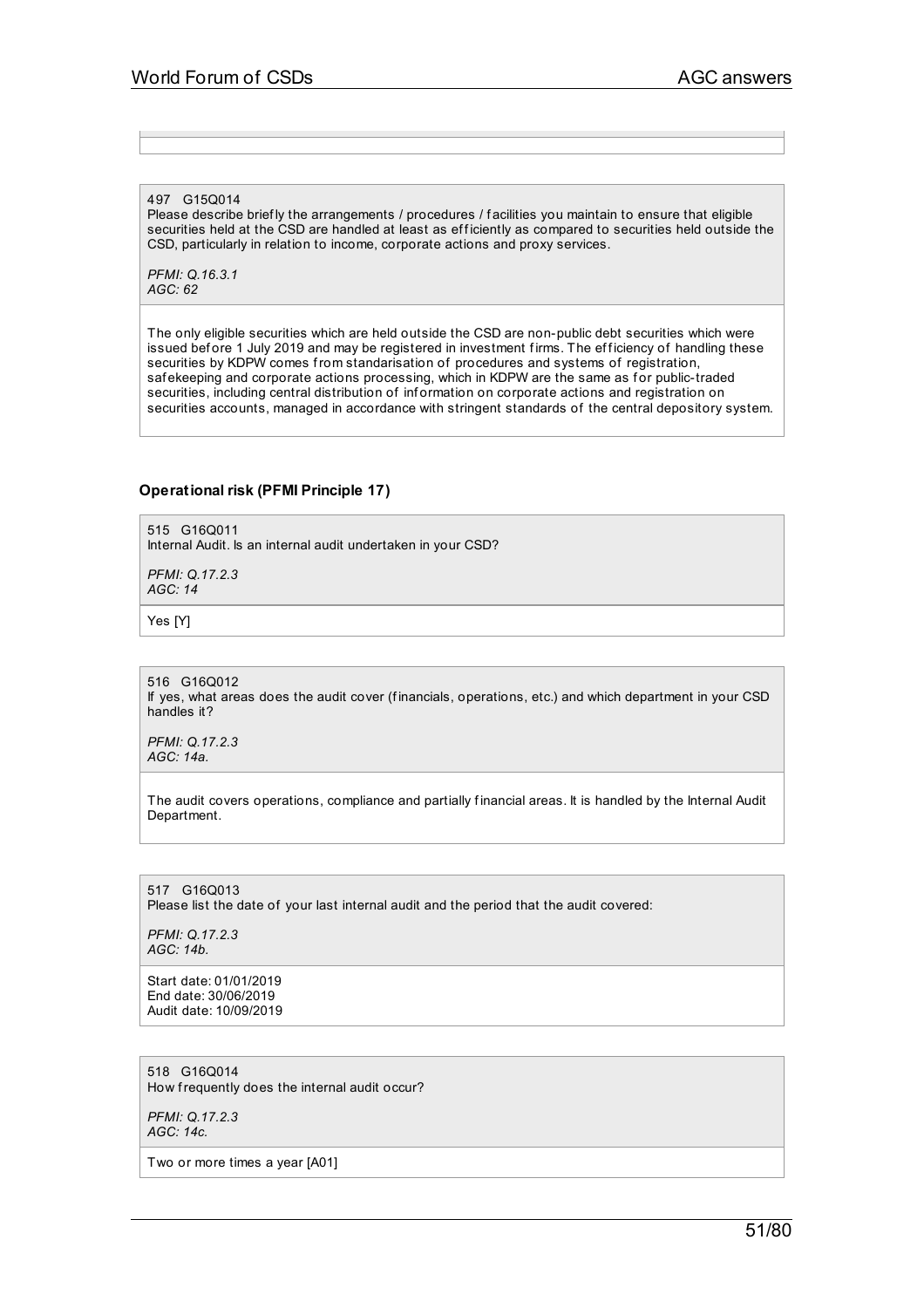519 G16Q015 If less than annually, please explain:

*PFMI: Q.17.2.3 AGC: 14d.*

#### 520 G16Q016

Are the results of the internal audit publicly available?

*PFMI: Q.17.2.3 AGC: 14e.*

No [N]

# 521 G16Q017

Please select the statement that most accurately characterizes the results of the last internal audit:

*PFMI: Q.17.2.3 AGC: 14f.*

No material exceptions found. [A01]

# 522 G16Q018

If minor or material exceptions were found, what actions were taken? Please describe:

*PFMI: Q.17.2.3 AGC: 14g.*

# 524 G16Q020

Is an operational audit performed by an Audit Firm, Regulatory Authority, or other external party?

*PFMI: Q.17.2.4 AGC: 16*

Yes [Y]

525 G16Q021 If yes, please state the name(s) of the entity(ies) who perform the operational audit.

*PFMI: Q.17.2.4 AGC: 16a.*

Operational audit is performed by the Polish Financial Supervision Authority. Processes related to the IT systems operations (change and access management, handling of incidents) are currently included in the annual audit performed by the financial auditor.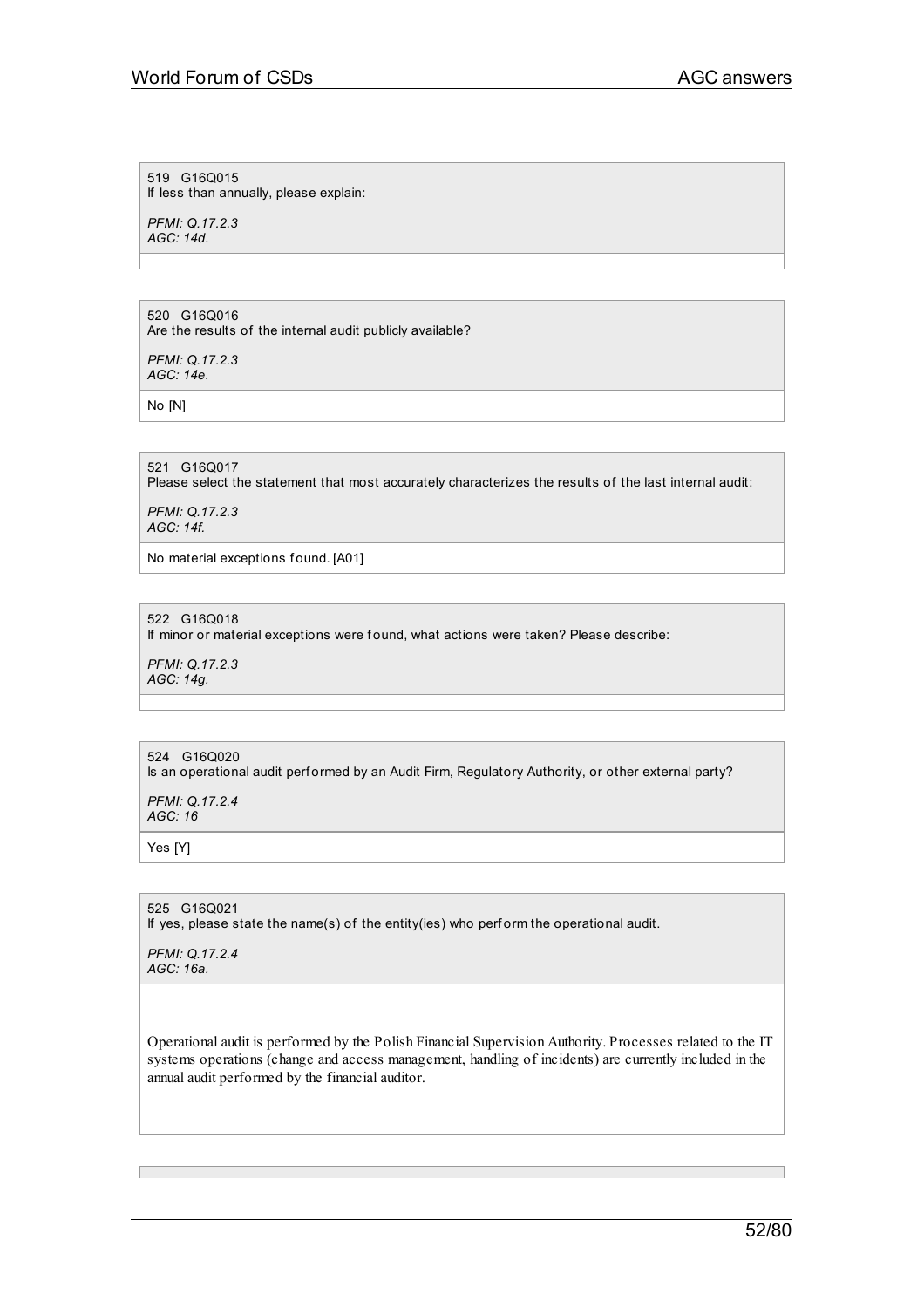#### 526 G16Q022

Please list the date of your last operational audit performed by an Audit Firm, Regulatory Authority, or other external party:

*PFMI: Q.17.2.4 AGC: 16b.*

15/06/2010

#### 527 G16Q023 Please list the period that the audit covered:

*PFMI: Q.17.2.4 AGC: 16c.*

Start date: 02/01/2007 End date: 31/12/2009

# 528 G16Q024

How frequently does the operational audit occur?

*PFMI: Q.17.2.4 AGC: 16d.*

Less than annually [A03]

529 G16Q025 If less than annually, please explain:

*PFMI: Q.17.2.4 AGC: 16e.*

The PFSA performs audits usualy at the request of KDPW participants, which may seek an investigation of certain procedures. No such requests have been made since 2009.

530 G16Q026 Please select the statement that most accurately characterizes the results of the last operational audit:

*PFMI: Q.17.2.4 AGC: 16g.*

No material exceptions found. [A01]

531 G16Q027 If minor or material exceptions were found, what actions were taken? Please describe:

*PFMI: Q.17.2.4 AGC: 16h.*

538 G16Q034 How is access to the physical building controlled?

*PFMI: Q.17.5.1 AGC: 74*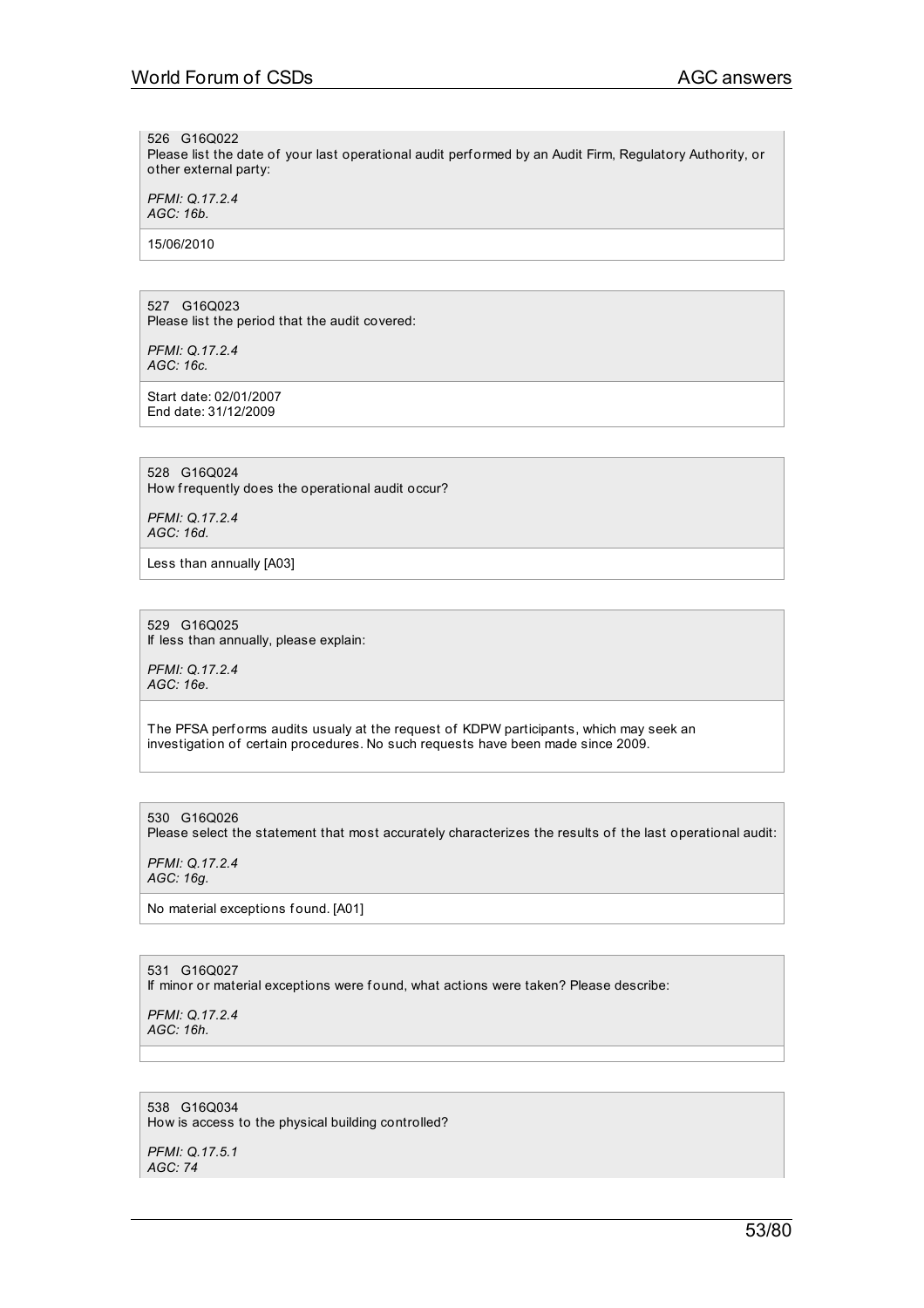*v* By guards *v* By electronic keys ✔ personal ID card **7** By alarm system

 $\Box$  Other:

539 G16Q035 Please explain:

*PFMI: Q.17.5.1 AGC: 74a.*

542 G16Q038 Regarding data security: Are passwords used by participants to access their accounts?

*PFMI: Q.17.5.3 AGC: 71 71a.*

Other: Participants have access to the Electronic System for Distribution of Information (ESDI/WEB) or the Electronic System for Message Distribution (ESDK). Data security is based mainly on individual cryptographic keys. ESDI/WEB: when a paticipant enters ESDI/WEB through website www.kdpw.pl, he has to enter login and password, and in the next step, select the appropriate certificate. When a participant enters directly (https://esdi.kdpw.pl), he has to select the appropriate certif icate. ESDK as a system to system communication solution doesn't provide any user interf ace. Security such as authentication and data encryption is based on specific MQ digital certificate. Our new online system available from the internet is accessible using login/password and is protected by advanced threat analysis system delivered by our service providers.

543 G16Q039 Does each user have a unique user ID?

*PFMI: Q.17.5.3 AGC: 71c.*

Yes [A01]

544 G16Q040 Are passwords regularly changed?

*PFMI: Q.17.5.3 AGC: 71e.*

Other: No, Individual cryptographic keys are changed every 2 years.

545 G16Q041 How of ten?

*PFMI: Q.17.5.3 AGC: 71f.*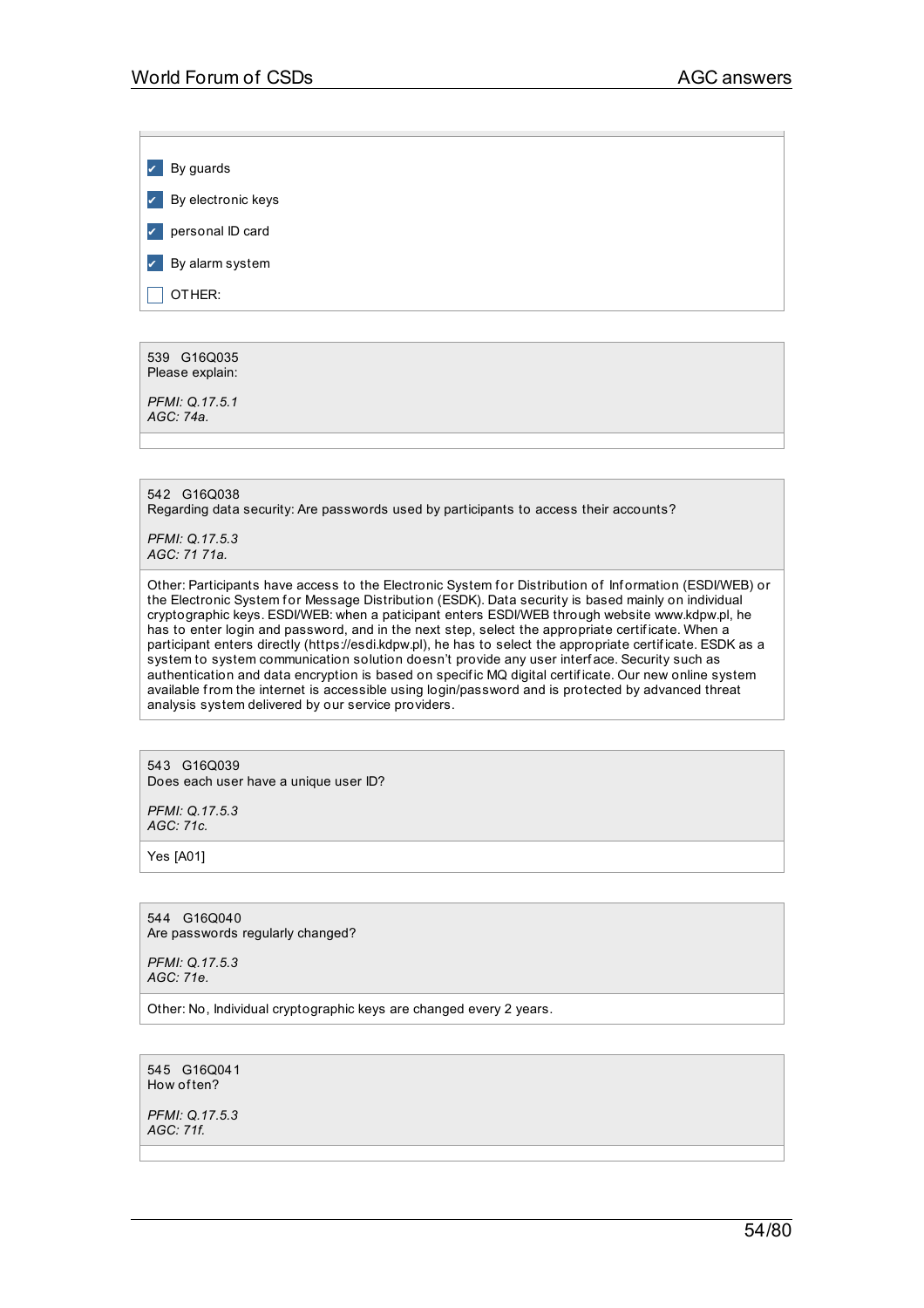# 546 G16Q042

Is there a user lock-out after a pre-set number of unsuccessful User ID attempts?

*PFMI: Q.17.5.3 AGC: 71h.*

Other: Depends on the system. Some have lockout af ter 5 unsuccessf ul attempts (login/password). Systems using certif icate do not lockout.Our online systems having access to the internet use sophisticated strategy to lock accounts. The accounts are locked based on the IP of the request and the passwords entered. The duration of the lockout also increases based on the likelihood that it is an attack.

547 G16Q043 How many?

*PFMI: Q.17.5.3 AGC: 71i.*

551 G16Q047 How quickly can the main system be reactivated in the event of an outage?

*PFMI: Q.17.6.2 AGC: 82*

1 - 4 hours [A01]

554 G16Q050 Will the CSD publicly announce any system interruption?

*PFMI: Q.17.6.4 AGC: 84*

Yes [A01]

555 G16Q051 To whom will the CSD disclose any system interruptions?

*PFMI: Q.17.6.4 AGC: 84a.*

|  |  |  | To the CSD regulators |
|--|--|--|-----------------------|
|--|--|--|-----------------------|

- $\triangledown$  To all direct participants
- $\Box$  To direct and indirect participants

 $\Box$  To the public via the internet

 $\Box$  In the press

 $\Box$  OTHER:

556 G16Q052 If so, please list webpage address: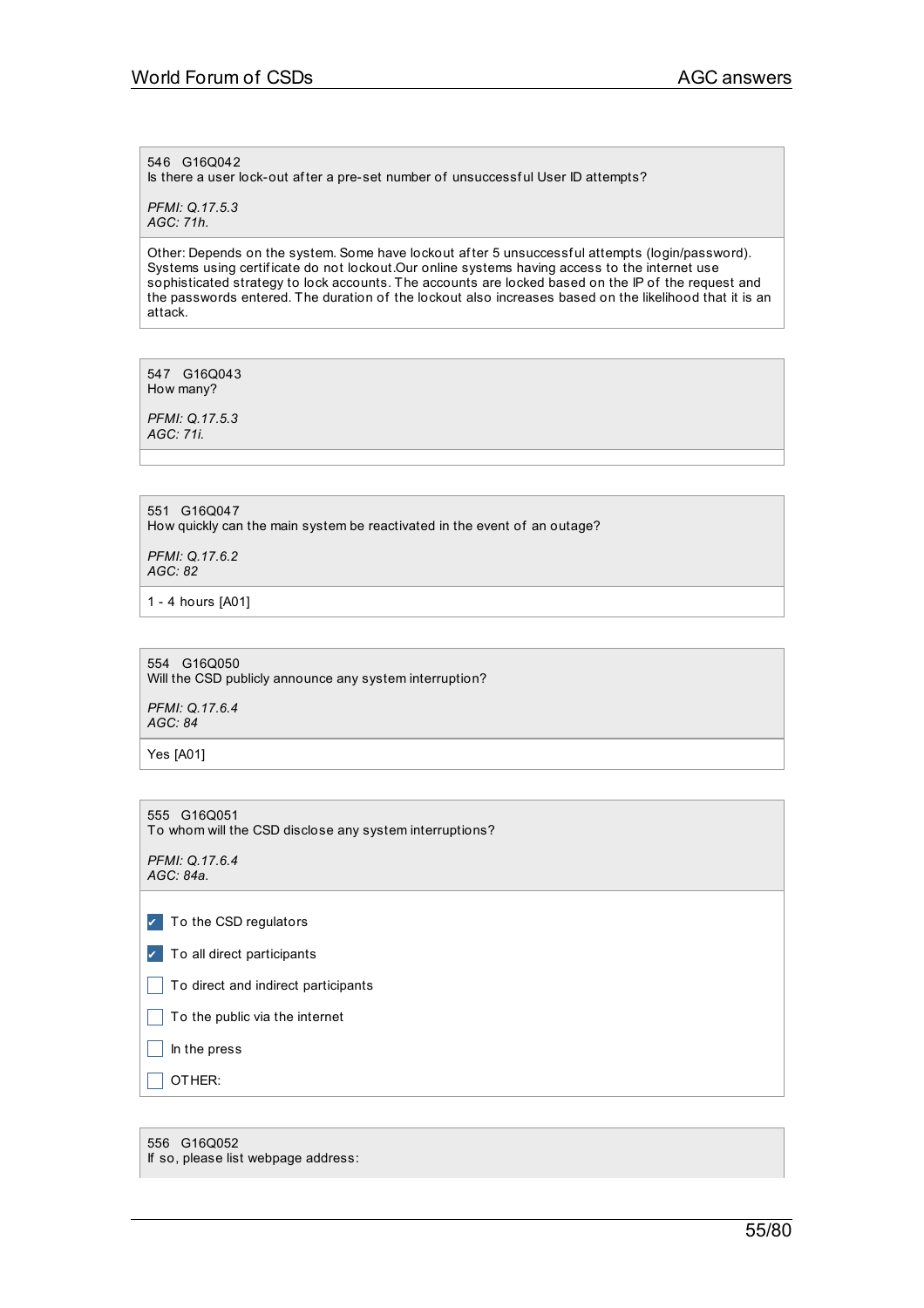*PFMI: Q.17.6.4 AGC: 84b.*

557 G16Q053 If so, please list all publications:

*PFMI: Q.17.6.4 AGC: 84c.*

558 G16Q054 Please explain:

*PFMI: Q.17.6.4 AGC: 84d.*

| 559 G16Q055 |  |                                                     |
|-------------|--|-----------------------------------------------------|
|             |  | How will the CSD disclose any system interruptions? |

*PFMI: Q.17.6.4 AGC: 84e.*

 $\Box$  By e-mail

 $\Box$  By telephone

 $\Box$  Public announcement

 $\Box$  Press release

▼ OTHER: Electronic System for Distribution of Information (ESDI/WEB), fax

560 G16Q056 Please explain:

*PFMI: Q.17.6.4 AGC: 84f.*

Electronic System for Distribution of Information (ESDI/WEB), fax

562 G16Q058 If a back-up system exists, how quickly can the back-up system be activated in the event of the main system failing?

*PFMI: Q.17.6.5 AGC: 83*

1 - 4 hours [A01]

566 G16Q062

BUSINESS RECOVERY PLAN. This section is intended to identify key aspects of the CSD's Business Recovery Plan (BRP), including testing requirements and past results, expected recovery time periods,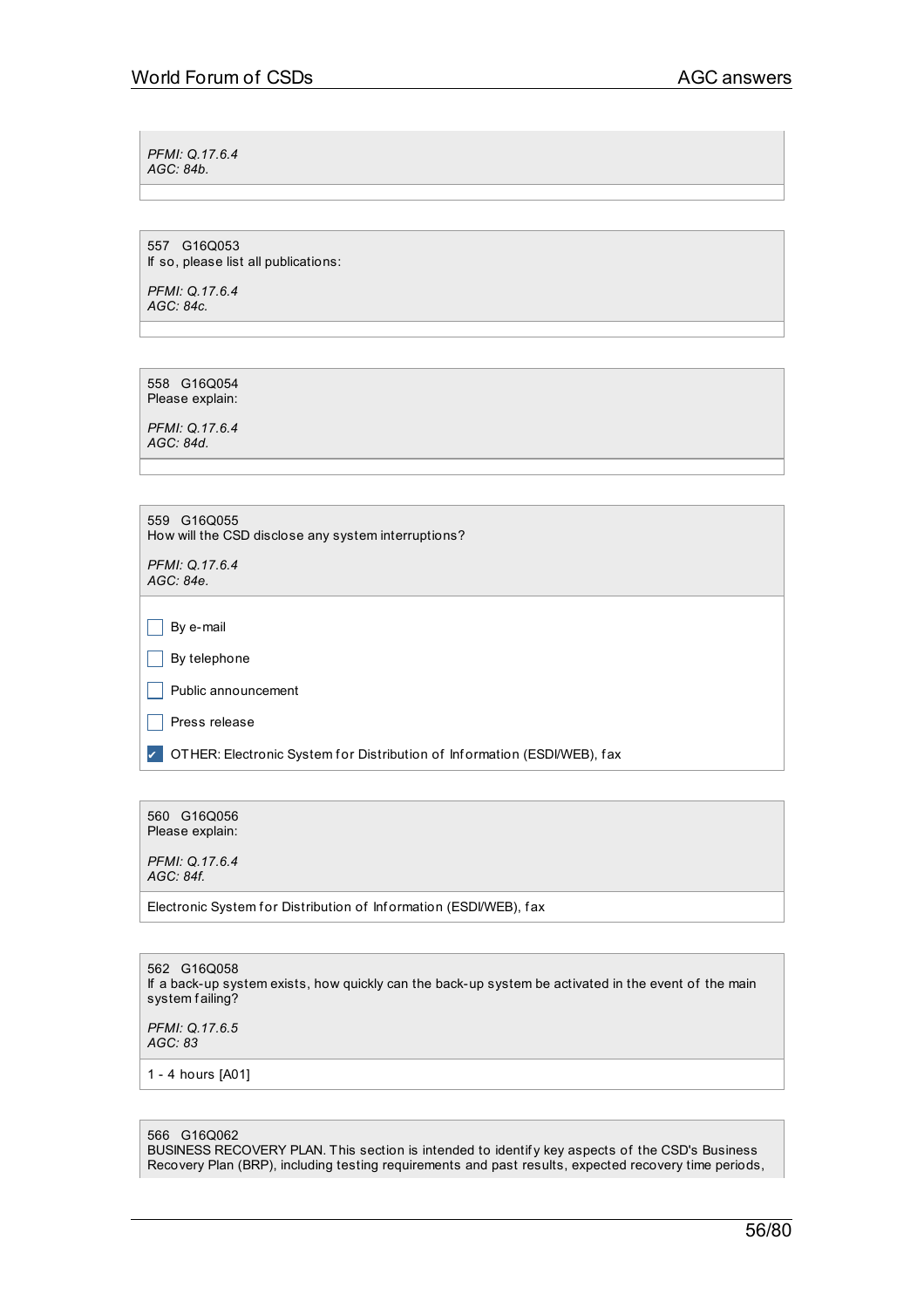and the independent review and validation (if any) of the BRP. Do you have a formal business recovery plan?

*PFMI: Q.17.6.8 AGC: 81*

Yes [Y]

| G16Q063<br>567<br>Does your Business Recovery Plan include: |
|-------------------------------------------------------------|
| PFMI: Q.17.6.8<br>AGC: 81a, 81h.                            |
|                                                             |
| Back-up of all computer files<br>$\checkmark$               |
| Off-site data storage<br>$\checkmark$                       |
| Back-up files stored and locked<br>$\checkmark$             |
| Off-site operations facility<br>$\checkmark$                |
| OTHER: On-line data replication<br>$\checkmark$             |

#### 568 G16Q064

Please identify both the frequency and the last date of testing for the following third party: CSD participants/members

*PFMI: Q.17.6.8 AGC: 81b.*

at least once a year; the last date of testing: 13.10.2018

569 G16Q065 Please identify both the frequency and the last date of testing for the following third party: Stock exchange

*PFMI: Q.17.6.8 AGC: 81c.*

at least once a year; the last date of testing: 13.10.2018

570 G16Q066 Please identify both the frequency and the last date of testing for the following third party: Central bank

*PFMI: Q.17.6.8 AGC: 81d.*

at least once a year; the last date of testing: 13.10.2018

571 G16Q067 Please identify both the frequency and the last date of testing for the following third party: Local brokers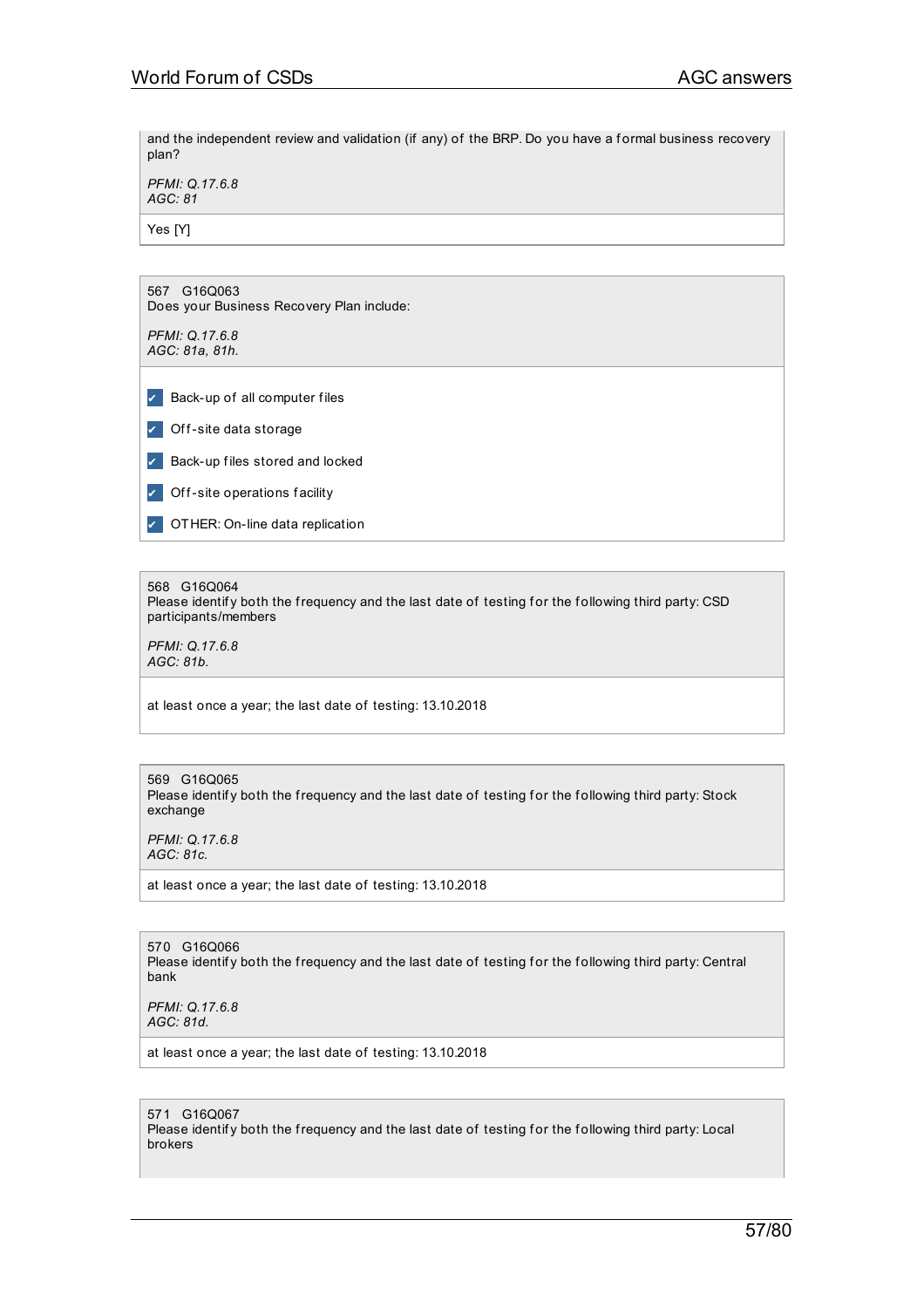*PFMI: Q.17.6.8 AGC: 81e.*

at least once a year; the last date of testing: 13.10.2018

572 G16Q068 Please identify both the frequency and the last date of testing for the following third party: Any other third party

*PFMI: Q.17.6.8 AGC: 81f.*

573 G16Q069 In the past three years, has it been necessary to activate the recovery plan in a live situation?

*PFMI: Q.17.6.8 AGC: 85*

No [A02]

574 G16Q070 If yes, how much time was needed to implement the recovery plan?

*PFMI: Q.17.6.8 AGC: 85a.*

575 G16Q071 How much time was needed to recover and restore business to normal operations?

*PFMI: Q.17.6.8 AGC: 85b.*

576 G16Q072 What was the impact to the market?

*PFMI: Q.17.6.8 AGC: 85c, 85d.*

 $\Box$  All securities settlements took place as scheduled on the same day with good value

 $\Box$  All cash settlements took place as scheduled on the same day with good value

 $\Box$  All securities settlements took place one business day late with good value

 $\Box$  All cash settlements took place one business day late with good value

 $\Box$  All securities settlements took place one business day late with value one day late

 $\Box$  All cash settlements took place one business day late with value one day late

 $\Box$  All securities settlements took place more than one business day late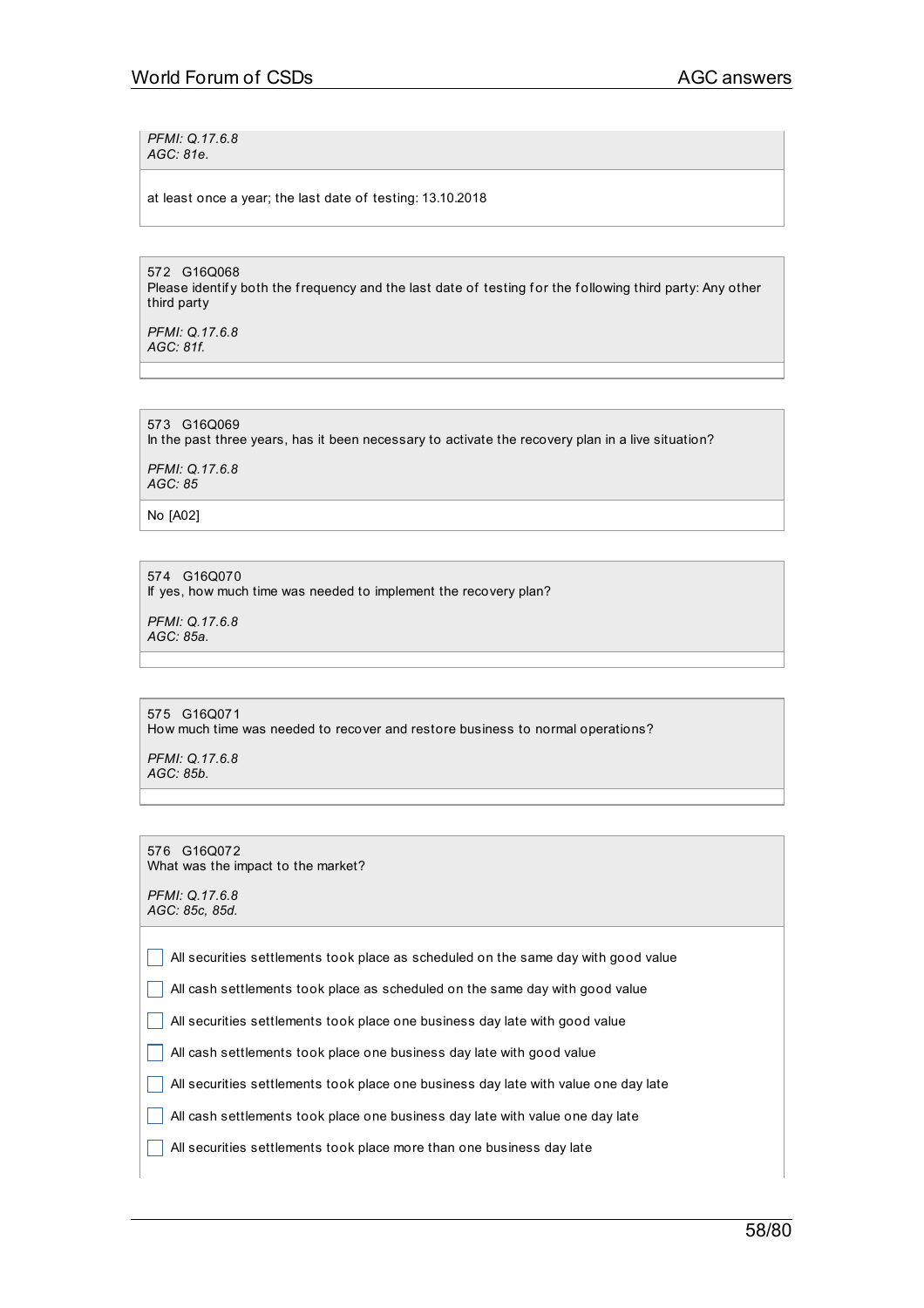$\Box$  All cash settlements took place more than one business day late

 $\Box$  As a result of the system failure, all fines and penalties for late settlements were waived

 $\vert \ \vert$  Even though there was a system failure, all fines and penalties for late settlements were still assessed

 $\Box$  OTHER:

577 G16Q073 If no or other, please explain

*PFMI: Q.17.7.4 AGC: 40a.*

579 G16Q075 Are procedures and controls (firewalls) in place to avoid systemic collapse or contamination if one of the linked entities should experience business interruptions for whatever reason?

*PFMI: Q.17.7.1 AGC: 39*

 $\Box$  Yes

 $\Box$  No

✔ Not applicable

580 G16Q076 Please explain

*PFMI: Q.17.7.1 AGC: 39a*

The links are provided via the SWIFT messaging system and there is no direct linkage between KDPW and the other entity's systems. The SWIFT infrastructure used by KDPW is secured in accordance with SWIFT recommendations.

584 G16Q080 Has a business interruption recovery plan been developed in the event the linkages should become inoperable for any reason?

*PFMI: Q.17.7.4 AGC: 40*

#### **Access and participation requirements (PFMI Principle 18)**

588 G17Q003 Are prospective participants subject to an initial review and approval process regarding compliance with eligibility requirements?

*PFMI: Q.18.1.1*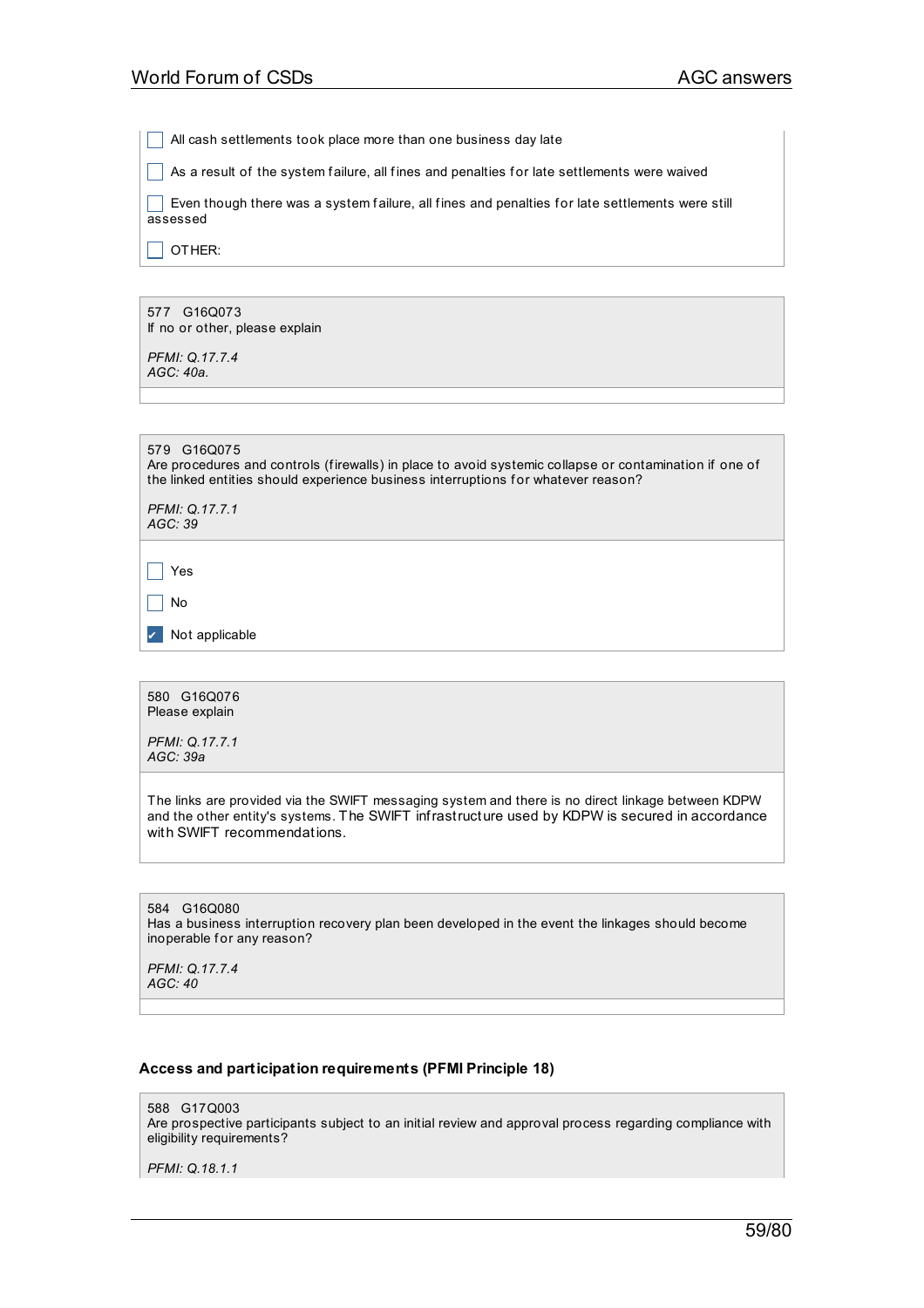*AGC: 19*

Yes [A01]

What governs the relationship between the CSD and the participants?

*PFMI: Q.18.2.2 AGC: 20*

| ✓ |  |                             |
|---|--|-----------------------------|
|   |  | Relevant law and regulation |

- $\Box$  Standard participation contract
- ✔ Established terms and conditions of participation
- $\Box$  By-laws of the CSD

✔ Rules of the CSD

 $\Box$  Not applicable

 $\Box$  OTHER:

593 G17Q008 Please explain:

*PFMI: Q.18.2.2 AGC: 20a*

#### 595 G17Q010

PARTICIPANTS AND PARTICIPATION. The purpose of this section is to understand issues relating to participation in the CSD, including eligibility requirements, conditions of participation, and supervision of participants. What types of entities are eligible to become participants and how many of each type are there currently?

*PFMI: Q.18.2.3 AGC: 17, 17q*

| Banks |
|-------|

✔ Brokers

 $\Box$  Individuals

✔ Foreign Institutions

 $\Box$  Not applicable

✔ OTHER: Depositors (f inancial institutions), Clearing houses (KDPW\_CCP), Central securities depositories (KELER, Clearstream Banking Luxembourg), Ministry of Finance; Bank Guarantee Fund, Central Bank (National Bank of Poland)

| 596 G17Q011                                                              |
|--------------------------------------------------------------------------|
| How many Bank participants are there currently? (then please answer 17b) |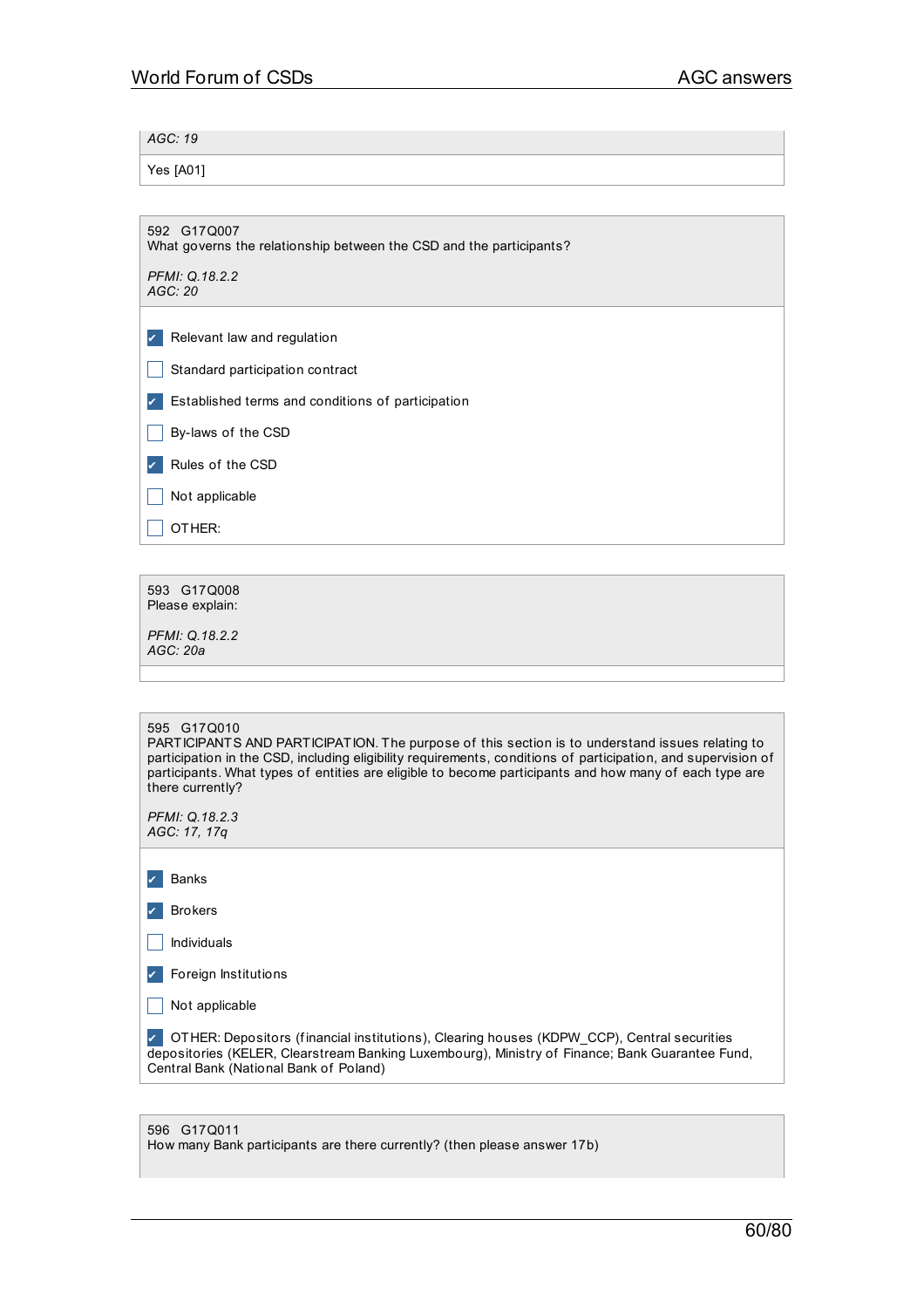| PFMI: Q.18.2.3<br>AGC: 17a. |  |
|-----------------------------|--|
| -32                         |  |

597 G17Q012 Please select the features included in the eligibility requirements for Banks.

*PFMI: Q.18.2.3 AGC: 17b, 17d*

 $\Box$  Financial Thresholds

✔ Regulatory Oversight

 $\Box$  Market Experience

DTHER: see 598

598 G17Q013 Please explain:

*PFMI: Q.18.2.3 AGC: 17d.*

Material and technical requirements

599 G17Q014 How many Broker participants are there currently? (then please answer 17f) *PFMI: Q.18.2.3 AGC: 17e.*

31

600 G17Q015 Please select the features included in the eligibility requirements for Brokers.

*PFMI: Q.18.2.3 AGC: 17f, 17h*

 $\Box$  Financial Thresholds

✔ Regulatory Oversight

 $\Box$  Market Experience

**7** OTHER: Material and technical requirements

| 601 G17Q016<br>How many Individual participants are there currently? (then please answer 17j) |
|-----------------------------------------------------------------------------------------------|
| PFMI: Q.18.2.3<br>AGC: 17i.                                                                   |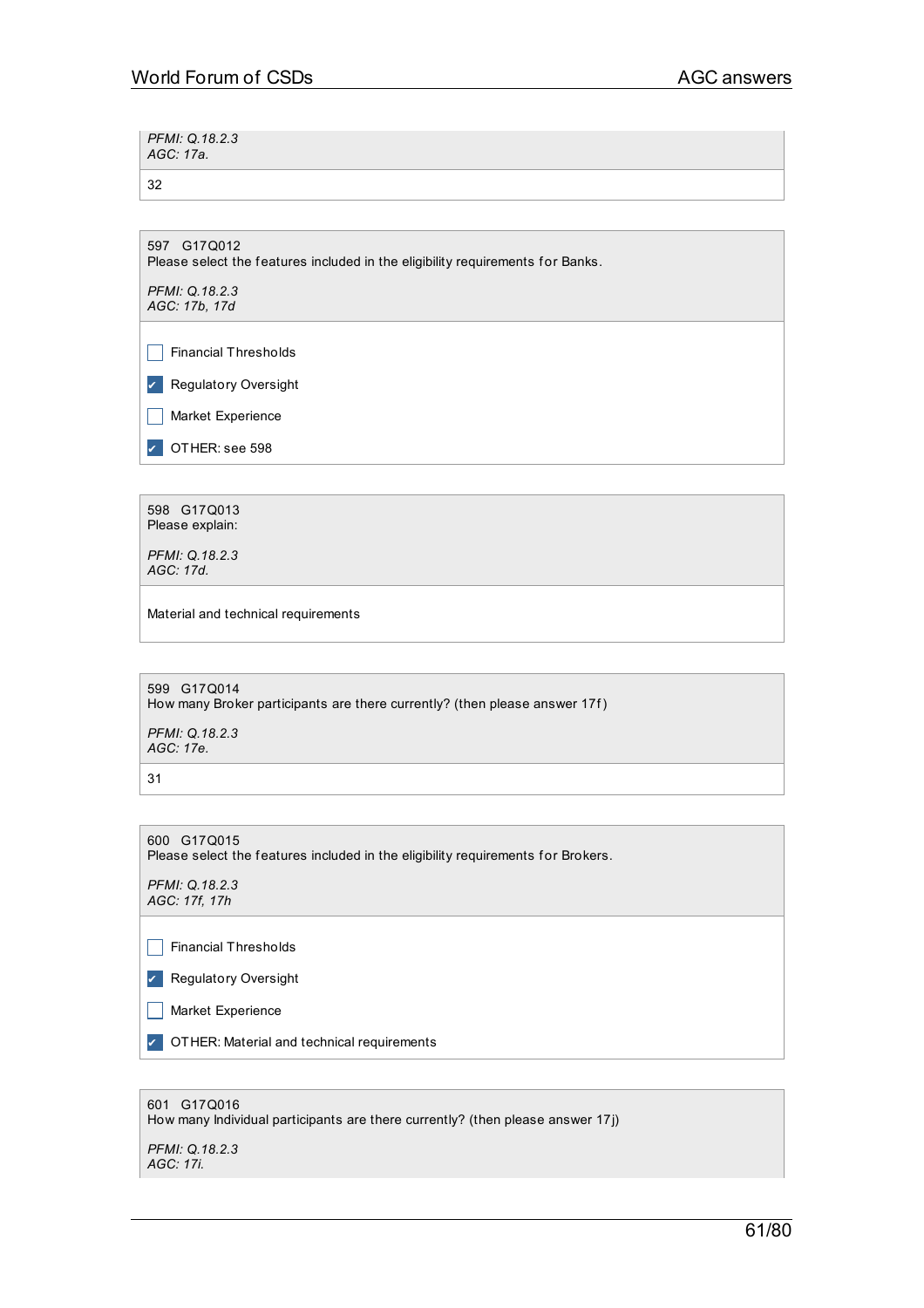602 G17Q017 Please select the features included in the eligibility requirements for Individual participants.

*PFMI: Q.18.2.3 AGC: 17j.*

 $\Box$  Financial Thresholds

 $\Box$  Regulatory Oversight

 $\Box$  Market Experience

 $\Box$  OTHER:

603 G17Q018 How many Foreign Institution participants are there currently?

*PFMI: Q.18.2.3 AGC: 17m.*

4

604 G17Q019 Please select the features included in the eligibility requirements for Foreign Institution participants. *PFMI: Q.18.2.3 AGC: 17n, 17p.*  $\Box$  Financial Thresholds

✔ Regulatory Oversight

 $\Box$  Market Experience

**7** OTHER: Material and technical requirements

605 G17Q020 If you have selected "Other entities" above, please explain:

*PFMI: Q.18.2.3 AGC: 17q.*

Brokerage offices and banks, as well as other entities: clearing houses (KDPW\_CCP), central securities depositories; Bank Guarantee Fund, Central Bank (National Bank of Poland), may participate in the KDPW system as depositors - participants who entrust KDPW with the management of securities accounts for their own securities.

606 G17Q021 Indicate how many "Other entities" are currently participants?

*PFMI: Q.18.2.3 AGC: 17r.*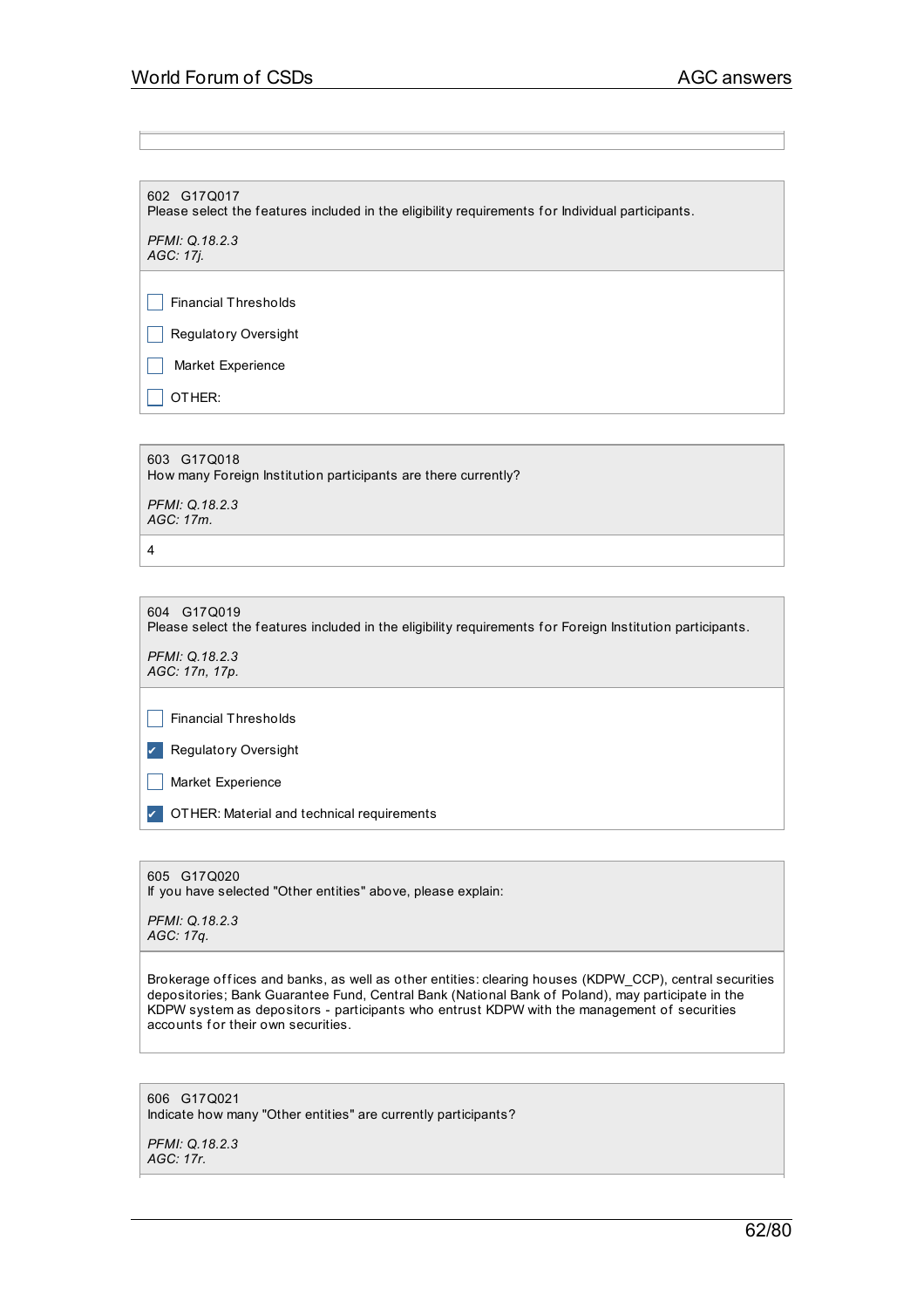38

607 G17Q022 Please select the features included in the eligibility requirements for the participants referred to above as "Other entities".

*PFMI: Q.18.2.3 AGC: 17s, 17u*

 $\Box$  Financial Thresholds

✔ Regulatory Oversight

 $\Box$  Market Experience

**7** OTHER: Material and technical requirements.

610 G17Q025 Where can a description of the specific eligibility requirements for Bank participants be found?

*PFMI: Q.18.2.5 AGC: 17c.*

Act on Trading in Financial Instruments, KDPW Rules

611 G17Q026 Where can a description of the specific eligibility requirements for Broker participants be found?

*PFMI: Q.18.2.5 AGC: 17g.*

Act on Trading in Financial Instruments, KDPW Rules

612 G17Q027 Where can a description of the specific eligibility requirements for Individual participants be found?

*PFMI: Q.18.2.5 AGC: 17k.*

613 G17Q028 Where can a description of the specific eligibility requirements for Foreign Institution participants be f ound?

*PFMI: Q.18.2.5 AGC: 17o.*

Act on Trading in Financial Instruments, KDPW Rules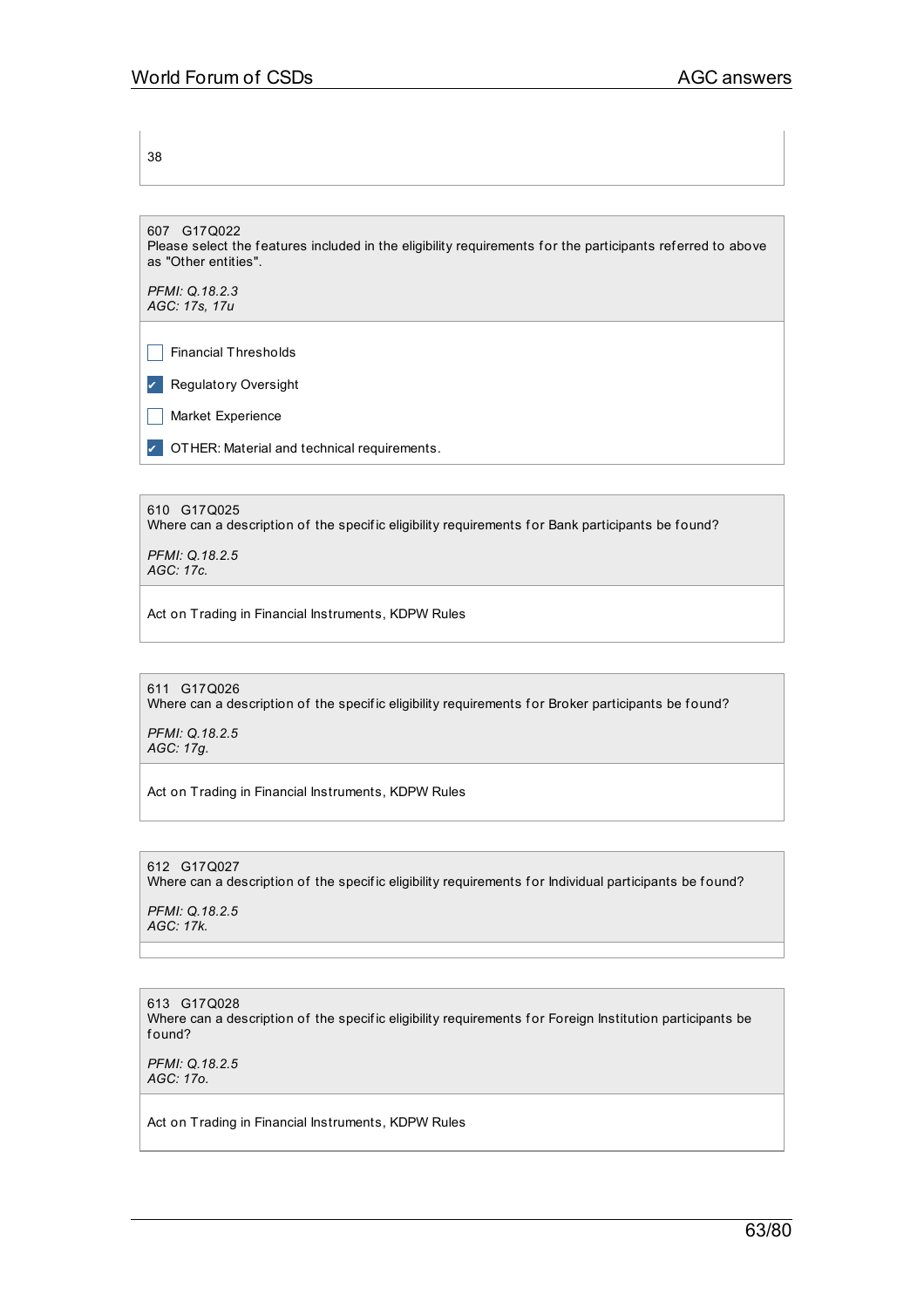# 614 G17Q029 Where can a description of the specific eligibility requirements for participants described above as "Other entities" be found? *PFMI: Q.18.2.5 AGC: 17t.* KDPW Rules 615 G17Q030 How does the CSD notify participants of material changes to the conditions of participation? *PFMI: Q.18.2.5 AGC: 22*  $\Box$  By e-mail  $\Box$  By telephone ✔ By public announcement  $\Box$  By press release  $\Box$  Not applicable OTHER: see 616 616 G17Q031 Please explain: *PFMI: Q.18.2.5 AGC: 22a.* Electronic information system: ESDI/WEB (Electronic System for Distribution of Information) 618 G17Q033 Who enforces compliance with the CSD's conditions of participation? *PFMI: Q.18.3.1 AGC: 23* **7** The CSD  $\Box$  The exchange

✔ The CSD's regulator  $\Box$  Not applicable  $\Box$  OTHER: 619 G17Q034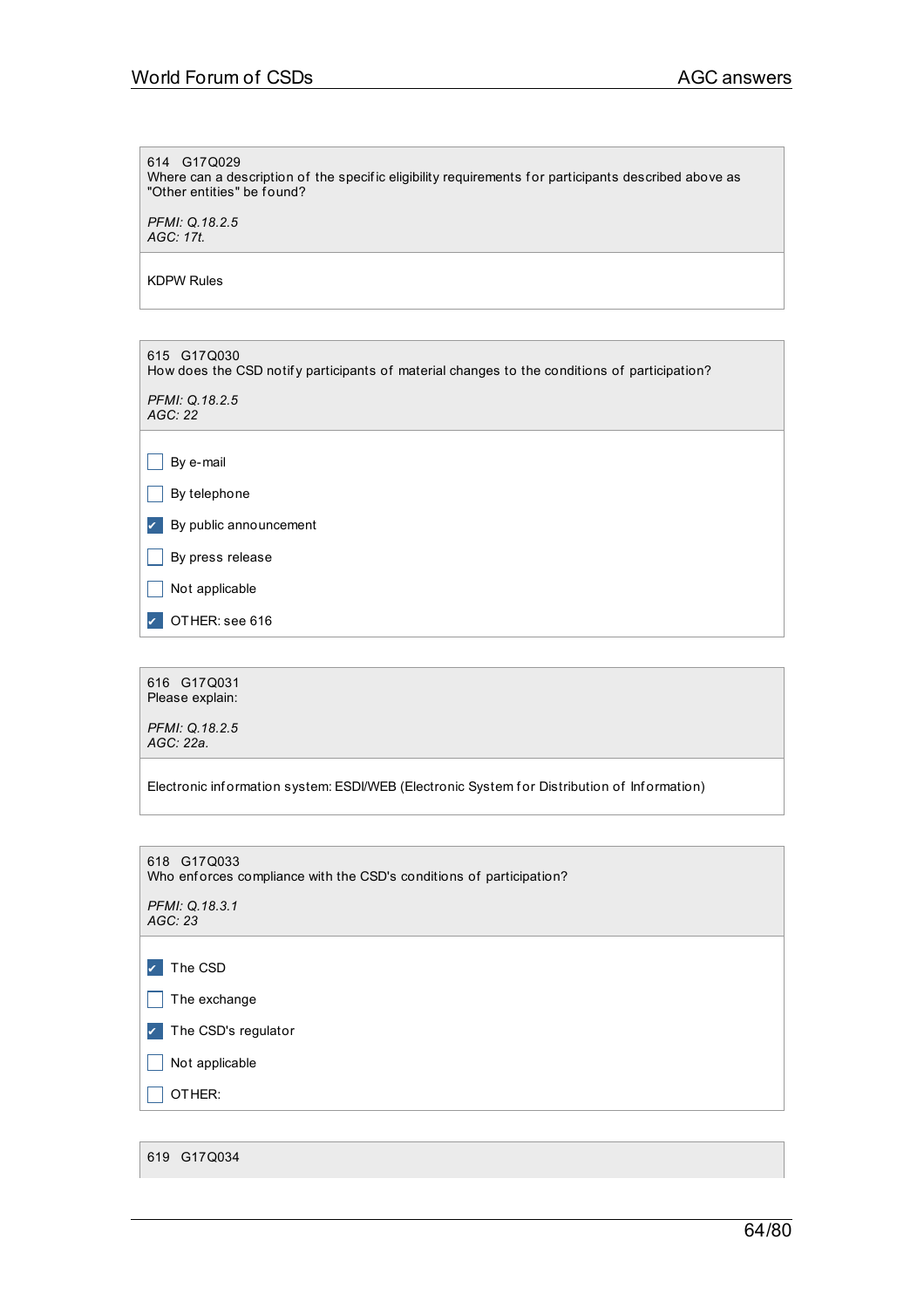Please explain:

*PFMI: Q.18.3.1 AGC: 23a*

| 620 G17Q035<br>Does the CSD have forms of oversight management for assessing and monitoring of the following? |
|---------------------------------------------------------------------------------------------------------------|
| PFMI: Q.18.3.1<br>AGC:79                                                                                      |
| Participant eligibility requirements                                                                          |
| Participant volumes                                                                                           |
| Participant financial strength                                                                                |
| Other loss or default protections the CSD maintains                                                           |
| Collateral requirements for participants                                                                      |
| Debit caps for participants                                                                                   |
| Settlement controls that minimize or eliminate the risk of default by a participant                           |
| Blocking of securities movement before receipt of payment                                                     |
| Blocking payment until securities are moved                                                                   |
| Not applicable                                                                                                |
| OTHER:                                                                                                        |

621 G17Q036 Please explain other loss or def ault protections:

*PFMI: Q.18.3.1 AGC: 79a*

622 G17Q037 Please explain the requirements:

*PFMI: Q.18.3.1 AGC: 79b*

623 G17Q038 Please explain how these debit caps work:

*PFMI: Q.18.3.1 AGC: 79c*

624 G17Q039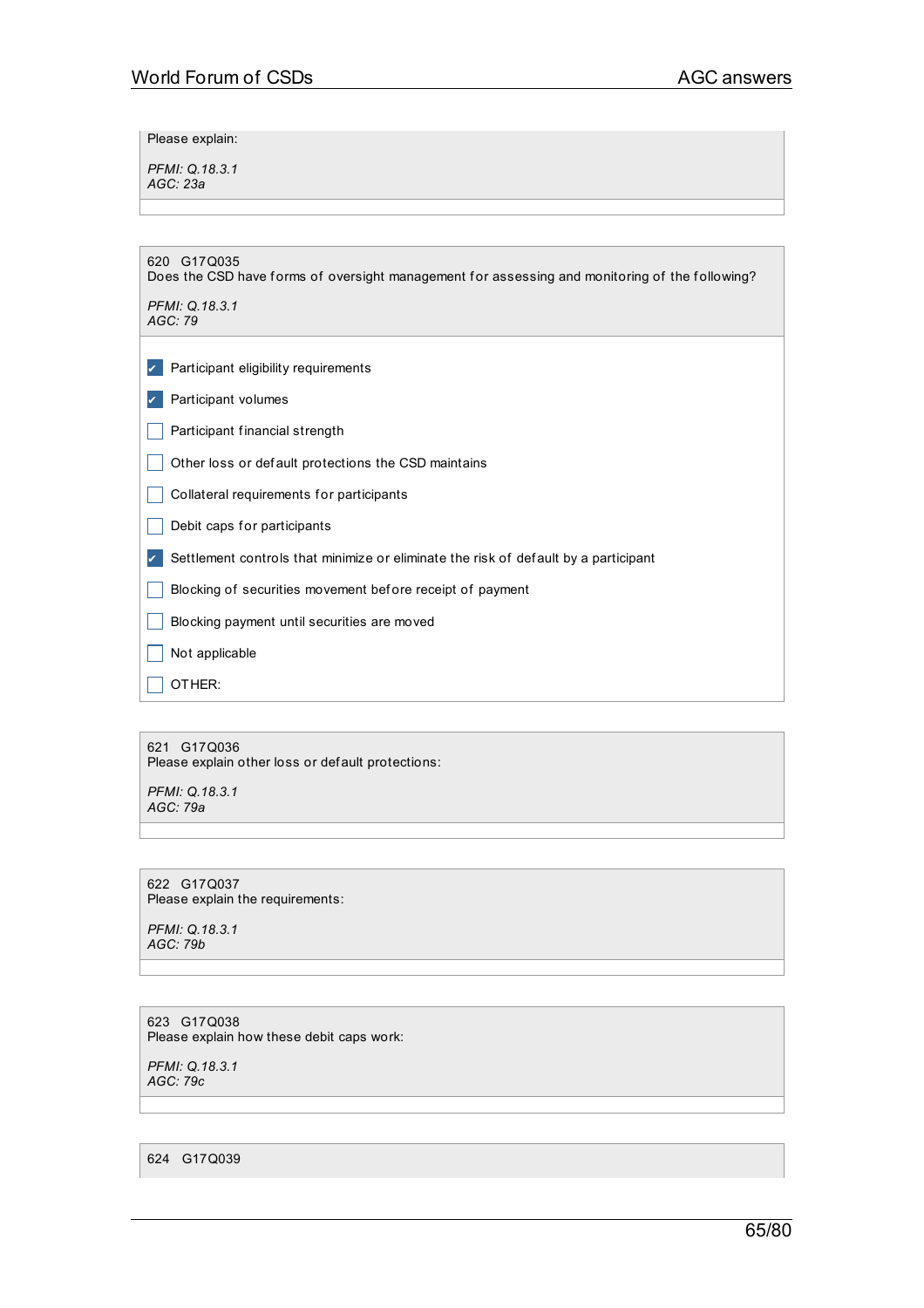What type or types of settlement controls

*PFMI: Q.18.3.1 AGC: 79d.*

 $\Box$  Blocking or freezing of securities positions

Controlling DVP settlement

✔ Simultaneous DVP

✔ OTHER: see 627, 628

625 G17Q040 Please explain:

*PFMI: Q.18.3.1 AGC: 79e.*

626 G17Q041 Please explain:

*PFMI: Q.18.3.1 AGC: 79f.*

627 G17Q042 Please explain:

*PFMI: Q.18.3.1 AGC: 79g.*

Simultaneous DVP - settlement of securities is effected after the confirmation of cash settlement in the central bank.

628 G17Q043 Please identif y and explain:

*PFMI: Q.18.3.1 AGC: 79h*

Additional settlement controls: (1) automated reconciliation process between KDPW and participants: securities transfers are reconciled with direct participants immediately upon receipt of settlement confirmation from KDPW, total issue balances are checked against holdings on participants accounts at KDPW on a daily basis. Any unreconciled item must be posted on a special account and it is reported to KDPW on a daily basis. Each participant is obliged to take necessary steps to resolve the issue immediately. (2) In case of differences between KDPW and participant's records, a written explanation is required. KDPW may perform inspections at participants' premises and can impose particular obligations or sanctions on its participants.

629 G17Q044 Please explain brief ly how these work: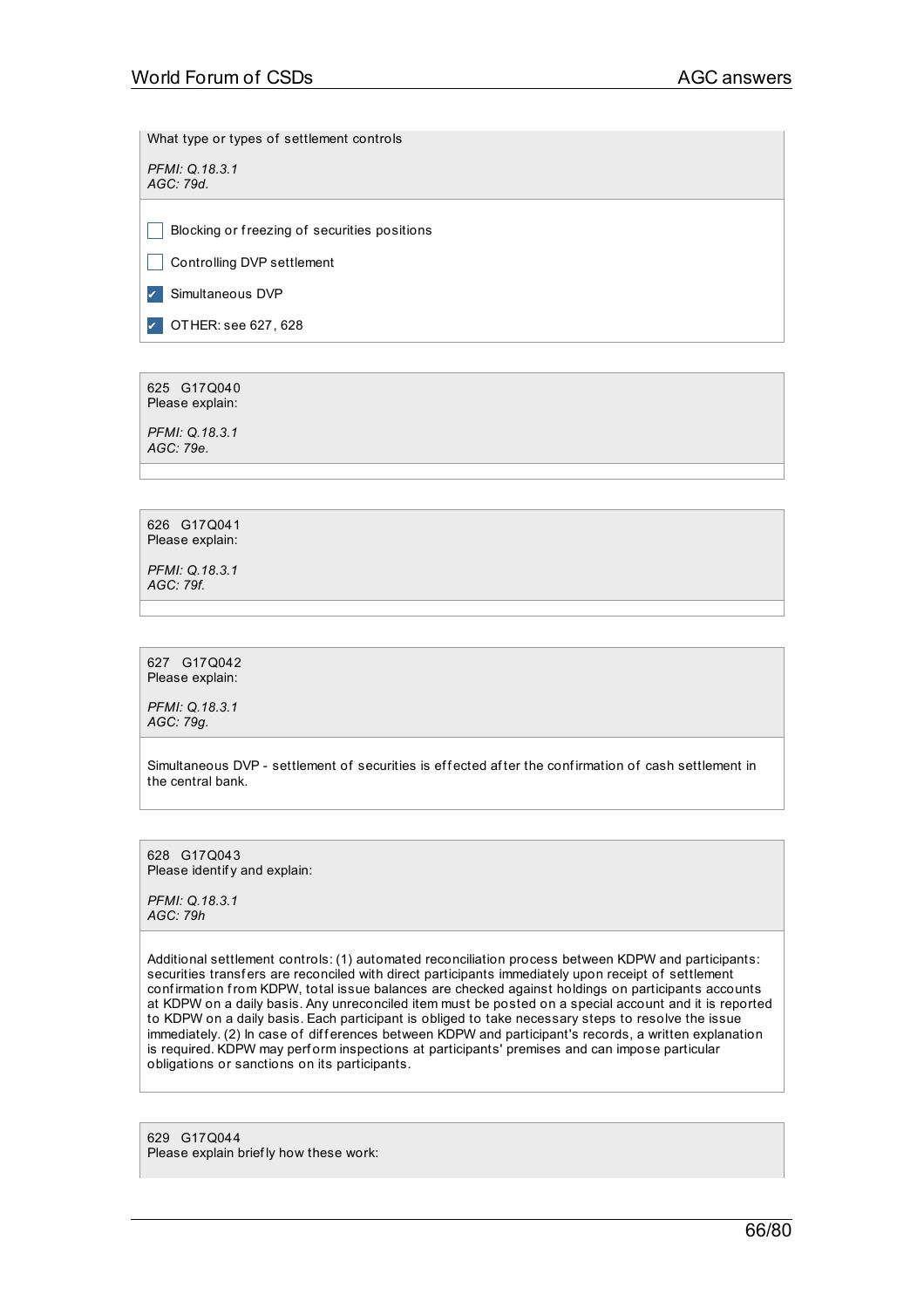*PFMI: Q.18.3.1 AGC: 79i*

632 G17Q047 What enforcement actions are available to the enforcement authority? *PFMI: Q.18.3.3 AGC: 24*

✔ Fines ✔ Restrictions on participation ✔ Suspension of participation ✔ Termination of participation  $\Box$  Not applicable OTHER: see 633

633 G17Q048 Please explain:

*PFMI: Q.18.3.3 AGC: 24a*

The CSD may caution a participant.

634 G17Q049 Has there been any such enforcement actions in the last three years?

*PFMI: Q.18.3.3 AGC: 25*

No [N]

635 G17Q050 If yes, please explain, including information relative to any suspensions of CSD participants:

*PFMI: Q.18.3.3 AGC: 25a.*

# **Tiered participation (PFMI Principle 19)**

# **Links (PFMI Principle 20)**

652 G19Q004

Please list all depositories or settlement systems to which you have an electronic link.

*PFMI: Q.20.1.2 AGC: 38*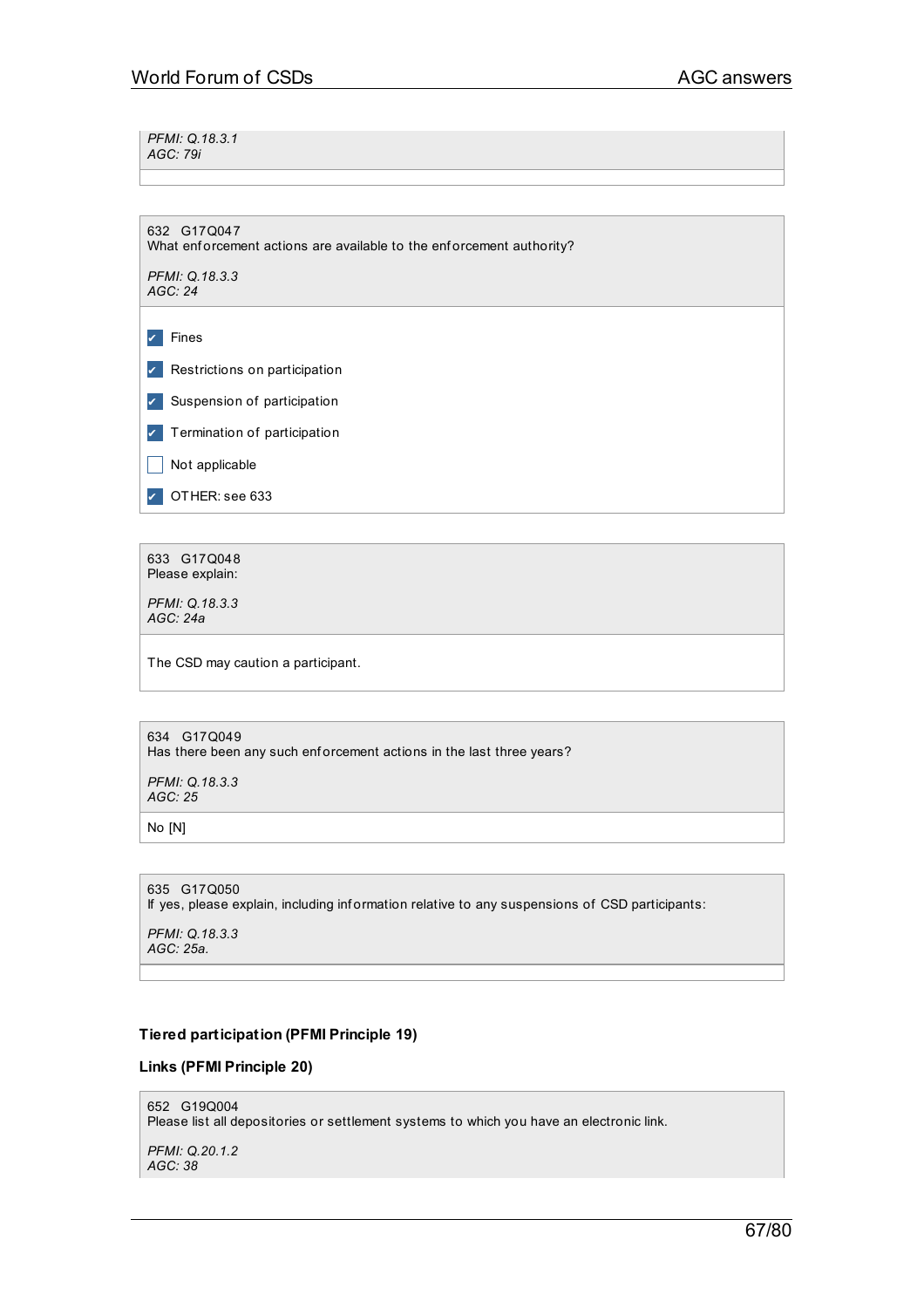OeKB (Austria), KELER (Hungary), Clearstream Banking Luxembourg, Euroclear Bank, Nasdaq CSD (Estonia, Lithuania), KDD (Slovenia), CDAD (Bulgaria)

# **Efficiency and effectiveness (PFMI Principle 21)**

# **Communication (PFMI Principle 22)**

| 677 G21Q003<br>Security Control. How do participants receive information (view actual settlement of trades, movement<br>of securities on their accounts, etc.) and see the status of their accounts? |
|------------------------------------------------------------------------------------------------------------------------------------------------------------------------------------------------------|
| PFMI: Q.22.1.1<br>AGC: 69                                                                                                                                                                            |
|                                                                                                                                                                                                      |
| By direct electronic link                                                                                                                                                                            |
| By receipt of physical account holding statements                                                                                                                                                    |
| Not applicable                                                                                                                                                                                       |
| OTHER:                                                                                                                                                                                               |
|                                                                                                                                                                                                      |

678 G21Q004 Please explain:

*PFMI: Q.22.1.1 AGC: 69a.*

| 679 G21Q005<br>Do participants have access to affect their holdings, including confirming and affirming trades,<br>movement of securities on their accounts, etc.? |
|--------------------------------------------------------------------------------------------------------------------------------------------------------------------|
|                                                                                                                                                                    |

*PFMI: Q.22.1.1 AGC: 70*

Yes [A01]

680 G21Q006 How is access given to participants?

*PFMI: Q.22.1.1 AGC: 70a.*

✔ By direct electronic link

 $\Box$  OTHER:

681 G21Q007 Please select type of electronic link:

*PFMI: Q.22.1.1*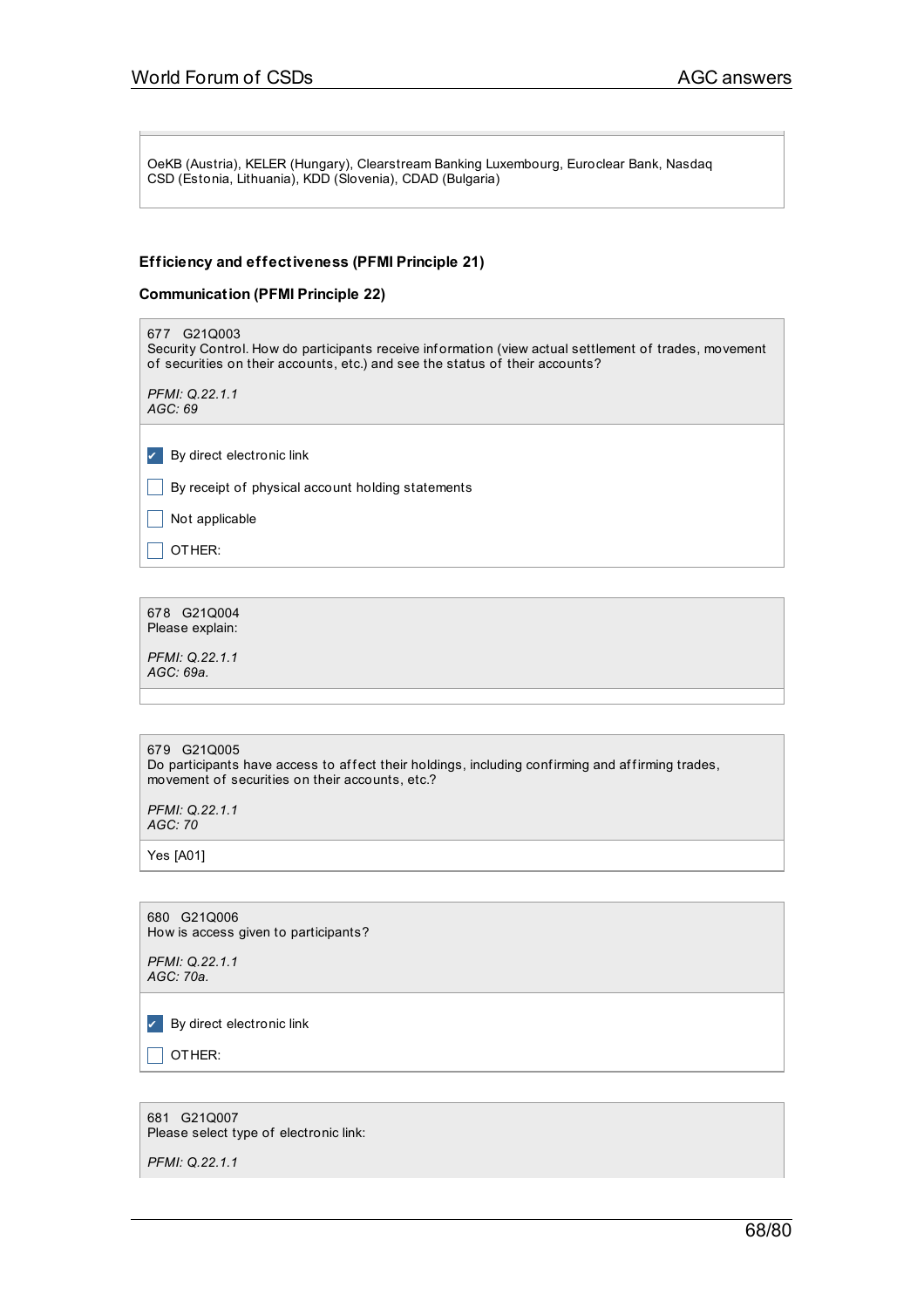*AGC: 70b.*

|               | Dial-up modem                             |
|---------------|-------------------------------------------|
| $\mathcal{L}$ | Secured, leased, dedicated telephone line |
| $\sqrt{2}$    | Internet                                  |
|               | Fax                                       |
|               |                                           |

682 G21Q008 Please explain:

*PFMI: Q.22.1.1 AGC: 70c.*

Participants can use the message communication system: ESDI/WEB (Electronic System of the Inf ormation Distribution) or ESDK (Electronic System of the Messages Distribution) or SWIFT.

683 G21Q009 Does the CSD communicate with other market entities such as stock exchanges, payment systems, clearing houses, etc., by secured linkages?

*PFMI: Q.22.1.1 AGC: 72*

Yes [A01]

684 G21Q010

Please explain:

*PFMI: Q.22.1.1 AGC: 72a*

Secured linkages are provided to: Warsaw Stock Exchange, National Bank of Poland, Polish Financial Supervision Authority, BondSpot S.A.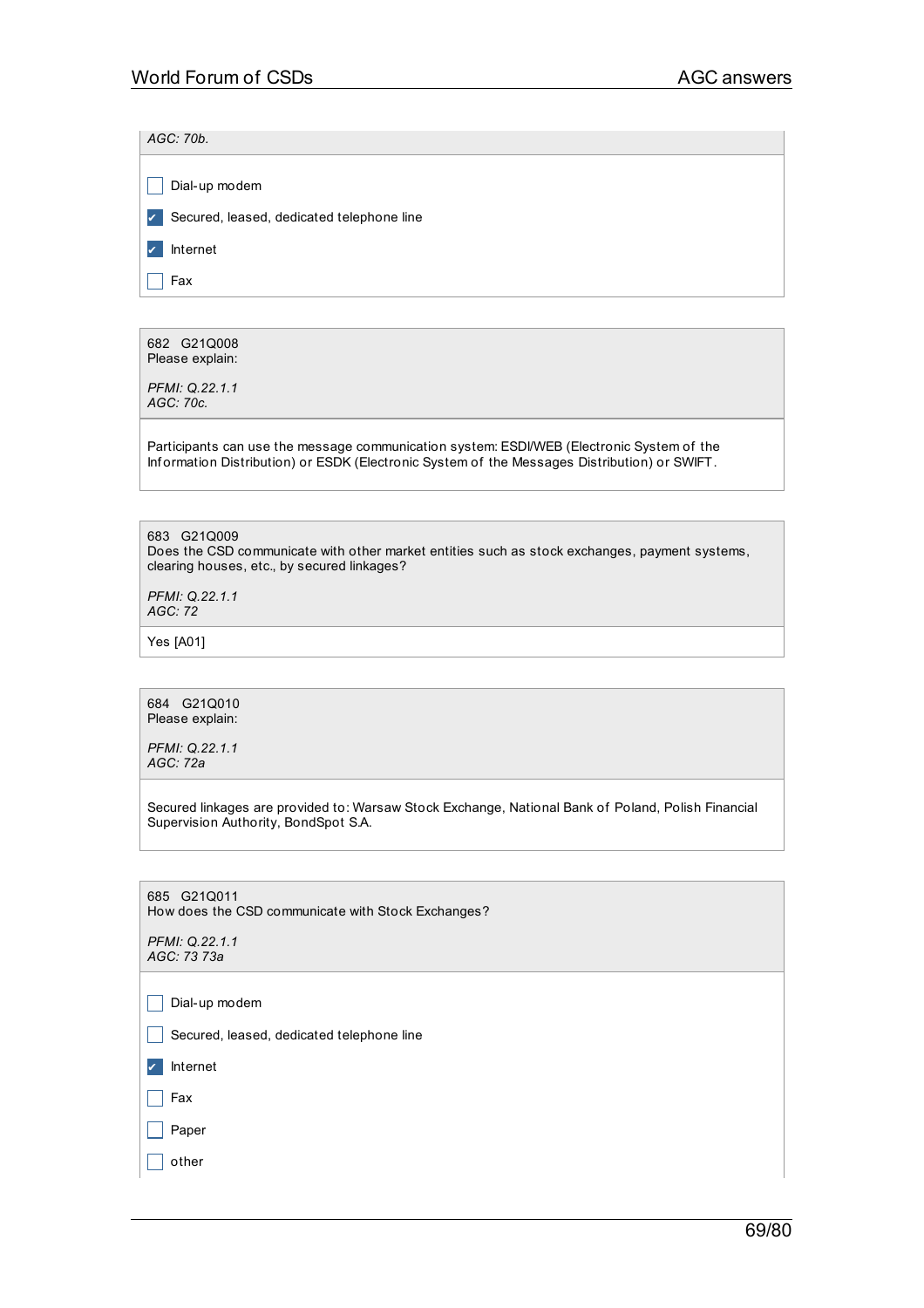$\Box$  Not applicable

 $\Box$  OTHER:

| 686 G21Q012<br>How does the CSD communicate with Payment Systems? |  |
|-------------------------------------------------------------------|--|
| PFMI: Q.22.1.1<br>AGC: 73b                                        |  |

| Dial-up modem |
|---------------|

|  |  |  |  | Secured, leased, dedicated telephone line |  |
|--|--|--|--|-------------------------------------------|--|
|--|--|--|--|-------------------------------------------|--|

| Internet |
|----------|
|----------|

 $\Box$  Paper

| Ω<br>пе<br>۰.<br>ш<br>п<br>۰.<br>œ |
|------------------------------------|
|------------------------------------|

 $\Box$  Not applicable

✔ OTHER: The central bank payment system - SWIFT, the commercial bank system (f or currencies other than PLN and EUR) - internet.

| 687 G21Q013                                        |
|----------------------------------------------------|
| How does the CSD communicate with Clearing Houses? |

*PFMI: Q.22.1.1 AGC: 73c*

 $\Box$  Secured, leased, dedicated telephone line

|  | Internet |
|--|----------|
|--|----------|

 $\Box$  Fax

| other |
|-------|
|       |

 $\Box$  Not applicable

✔ OTHER: The KDPW\_CCP system is operated by KDPW.

688 G21Q014 How does the CSD communicate with Registrars?

*PFMI: Q.22.1.1 AGC: 73d*

 $\Box$  Dial-up modem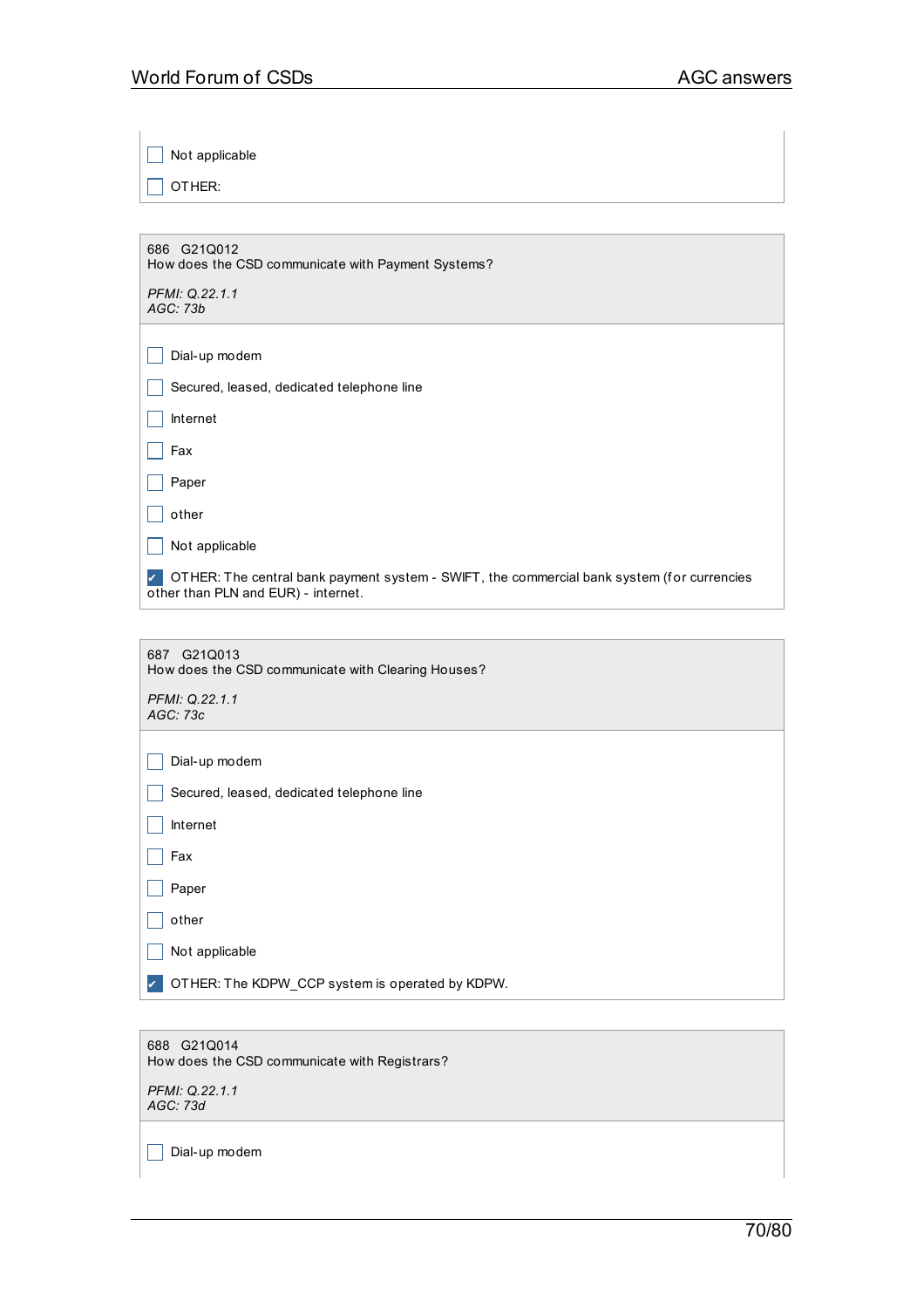|       | Secured, leased, dedicated telephone line |
|-------|-------------------------------------------|
|       | Internet                                  |
| Fax   |                                           |
| Paper |                                           |
| other |                                           |
|       | Not applicable                            |
|       | OTHER:                                    |

## **Transparency and disclosure (PFMI Principle 23)**

713 G22Q020 Capital. Are annual f inancial statements publicly disclosed?

*PFMI: Q.23.5.3 AGC: 13*

Yes [A01]

714 G22Q021 If yes, the AGC requests a copy of the institution's annual report. Is the annual report available electronically? *PFMI: Q.23.5.3*

*AGC: 13a.*

Yes [Y]

715 G22Q022 filecount - If yes, please upload the document(s) here or insert web link(s) in question 13d:

*PFMI: Q.23.5.3 AGC: 13b.*

0

716 G22Q023 filecount - If more than one document for 13b, please upload the additional document here:

*PFMI: Q.23.5.3 AGC: 13c.*

0

717 G22Q024 Please insert web link(s) for 13b here:

*PFMI: Q.23.5.3 AGC: 13d.*

http://www.kdpw.pl/en/kdpw/publications/Documents/Raporty/raport2018\_e.pdf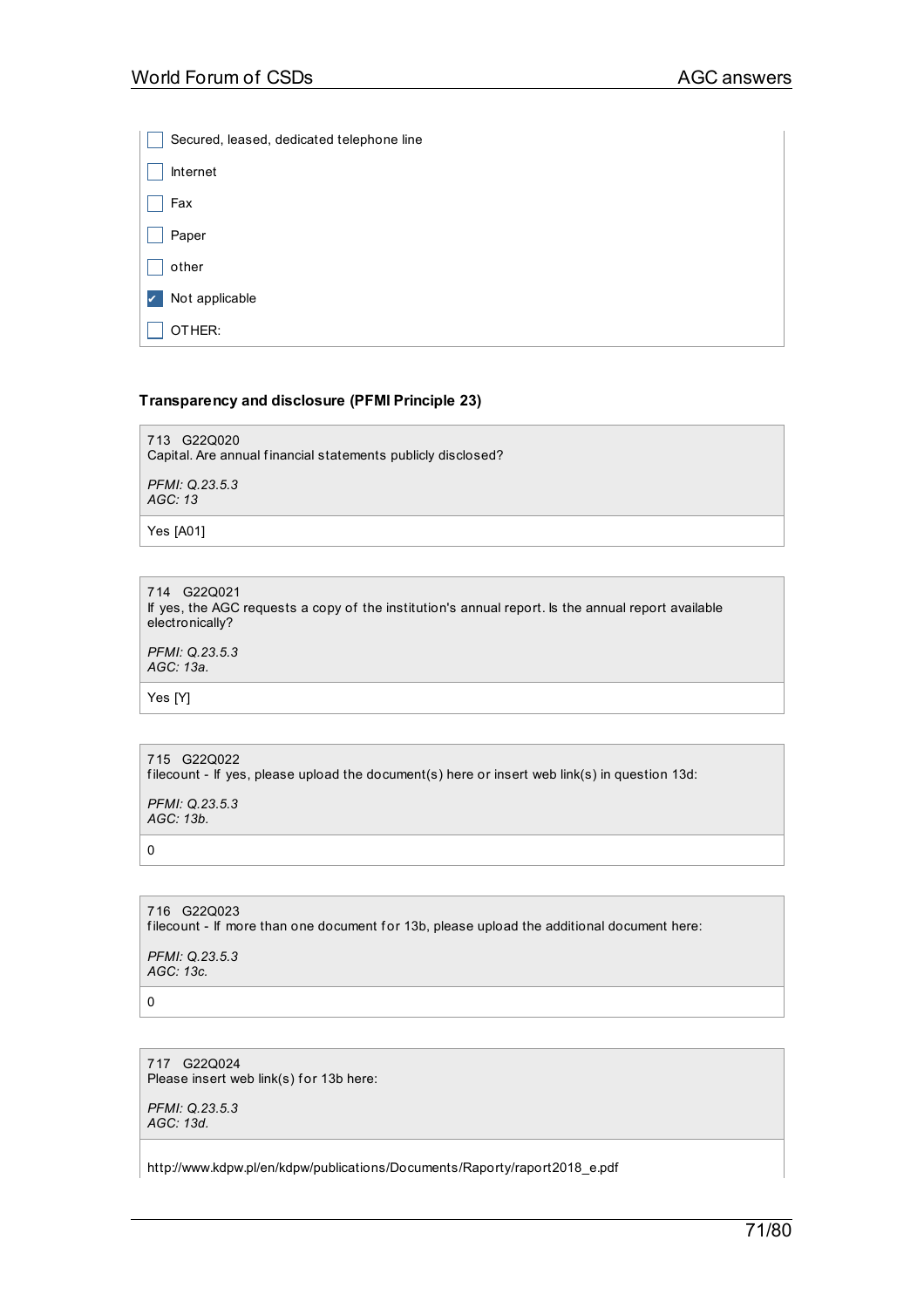#### 718 G22Q025

If no, and annual report and/or f inancial statements are not disclosed, please state your share capital, reserves, and retained earnings (or equivalents as determined under local accounting standards). Share Capital (then please answer 13f):

*PFMI: Q.23.5.3 AGC: 13e.*

719 G22Q026 Reserves (then please answer 13g):

*PFMI: Q.23.5.3 AGC: 13f.*

720 G22Q027 Retained Earnings:

*PFMI: Q.23.5.3 AGC: 13g.*

#### 722 G22Q029

AGC members from time to time receive requests from their direct investor-clients for an informational copy of a CSD's completed questionnaire. Such requests typically lead to interactions between personnel at the CSD in question and member personnel or client personnel, or both. Those interactions take time and impose costs on both members and depositories. Do you approve of AGC members delivering a copy of your completed questionnaire to the member's direct client in response to the client's request?

*PFMI: Q.23.5.4 AGC: 100*

Yes [Y]

723 G22Q030 Are the results of the financial audit publicly available?

*PFMI: Q.23.5.4 AGC: 15f*

Yes [Y]

724 G22Q031 Are the results of the operational audit publicly available?

*PFMI: Q.23.5.4 AGC: 16f*

**Compliance with SEC Rule 17f-7**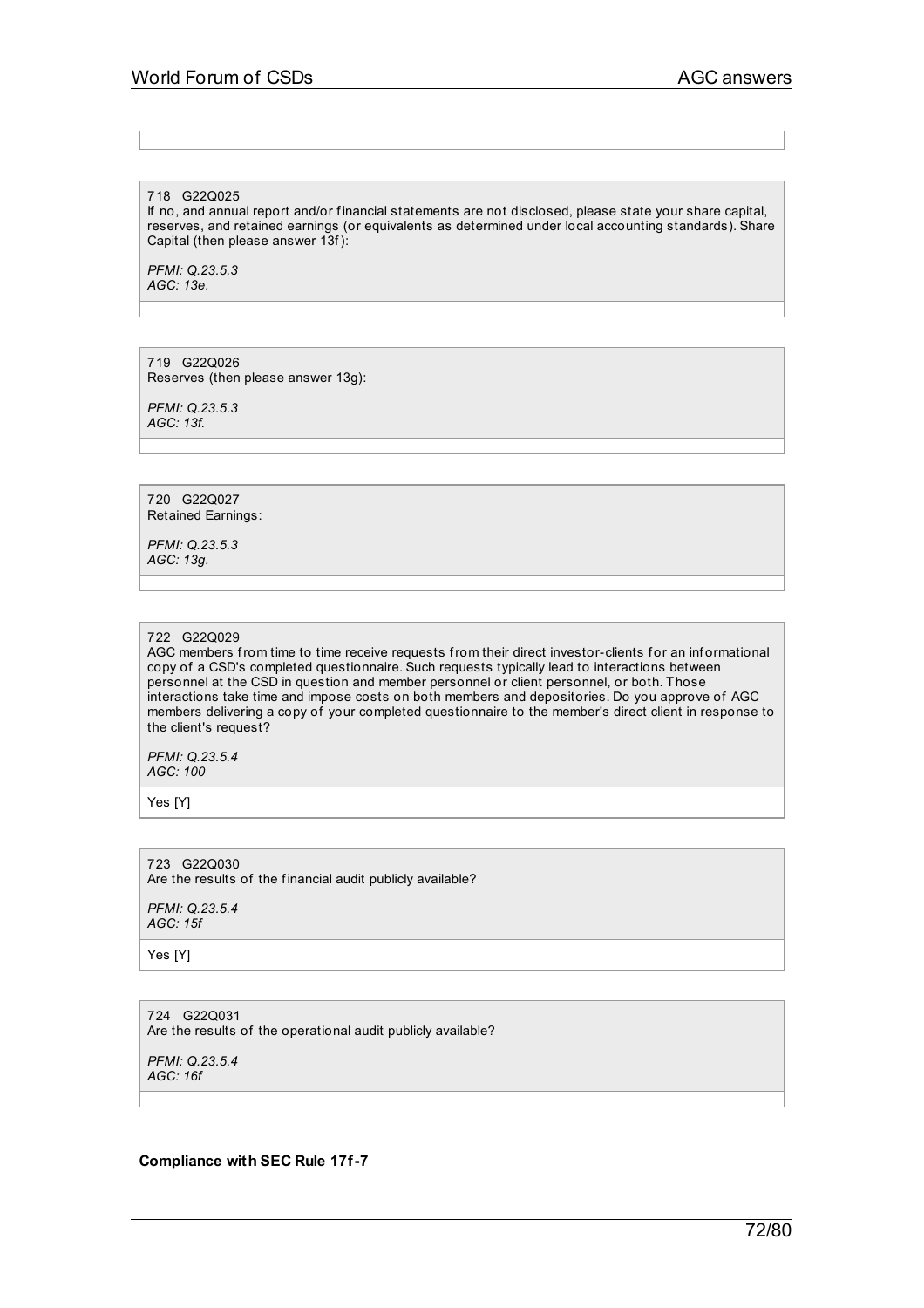# 727 G23Q001

Rule 17f-7, by reference to Rule 17f-4, requires that, for a CSD to be eligible to hold securities of U.S. registered investment companies (such depositories hereinaf ter ref erred to as "Eligible Securities Depositories"), the CSD must be a "system for the central handling of securities where all securities of any particular class or series of any issuer deposited within the system are treated as fungible and may be transferred or pledged by bookkeeping entry without physical delivery of the securities."

Are all securities of a particular class or series of any issuer that are deposited in your institution treated as fungible, and can they be transferred or pledged by bookkeeping entry without physical delivery of the securities?

*PFMI: n/a AGC: 1*

Yes [Y]

728 G23Q002 Please explain

*PFMI: n/a AGC: 1a*

#### 729 G23Q003

Rule 17f-7 also requires that an Eligible Securities CSD "acts as or operates a system for the central handling of securities or equivalent book-entries in the country where it is incorporated," or "acts as or operates a transnational system for the central handling of securities or equivalent book-entries." Does your institution:

*PFMI: n/a AGC: 2*

 $\blacktriangleright$  Act as or operate a system for the central handling of securities or equivalent book-entries in the country where it is incorporated?

 $\vert \ \vert$  Act as or operate a transnational system for the central handling of securities or equivalent bookentries?

 $\Box$  Act in another capacity with respect to the handling of securities or equivalent book-entries?

 $\Box$  Not applicable

 $\Box$  Other:

| 730 G23Q004     |
|-----------------|
| Please explain: |

*PFMI: n/a AGC: 2a.*

731 G23Q005

Please specify the types of securities for which you act as or operate a system for the central handling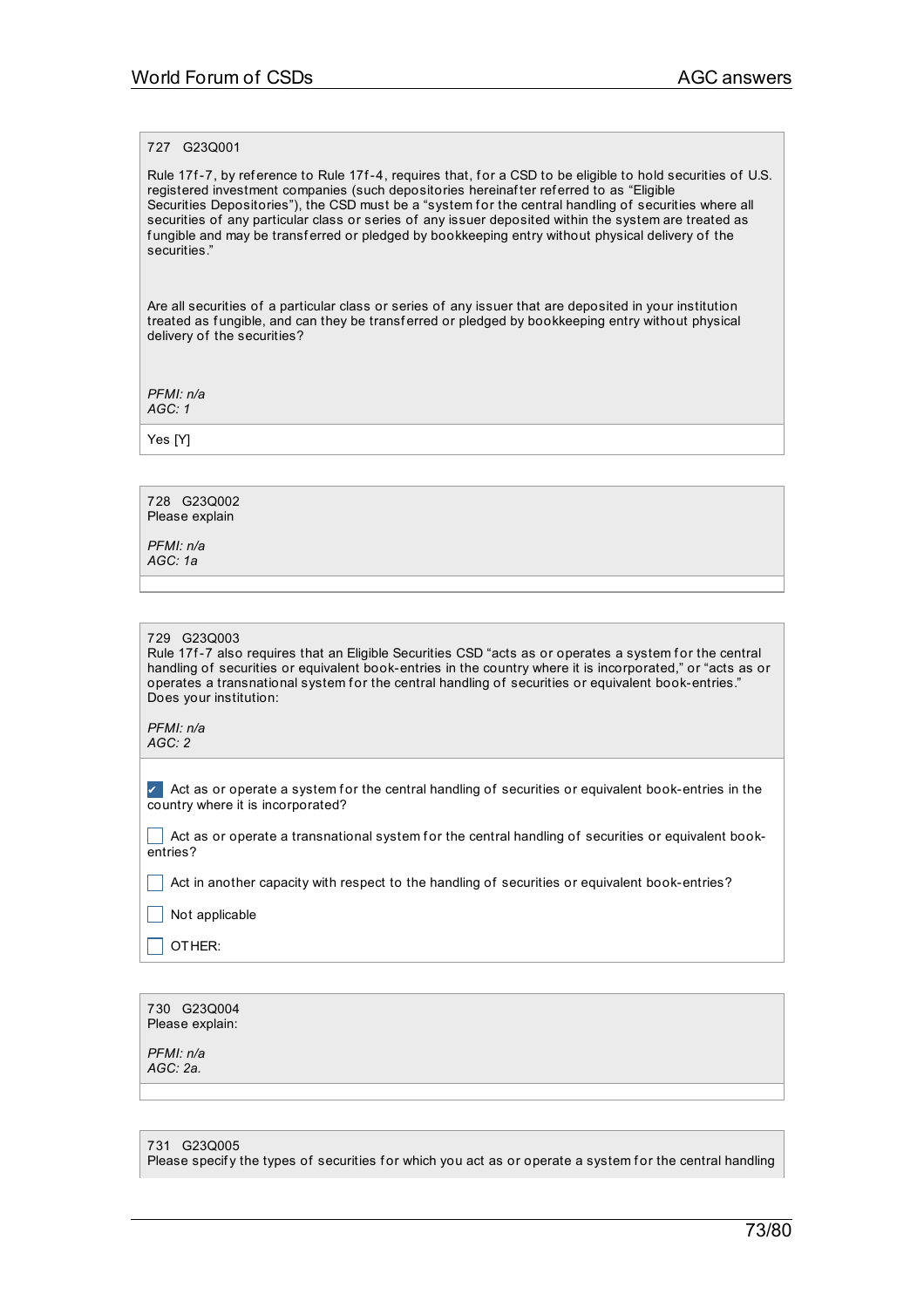of

securities or equivalent book-entries:

*PFMI: n/a AGC: 2b.*

publicly traded equities: domestic and foreign shares, allotment certificates, investment certificates, rights to shares, subscription rights, option warrants, exchange trade f unds (ETFs); publicly traded debt instruments: T-bonds, international financial institution bonds, central bank bonds, municipal bonds, domestic and foreign corporate bonds, convertible bonds, bonds with priorities rights, mortgage bonds, structured certif icates, certif icates of deposit; non-public bonds, mortgage bonds and investment certif icates .

### 732 G23Q006

Rule 17f-7 requires that an Eligible Securities Depository regulated by a foreign financial regulatory authority as defined under section  $2(a)(50)$  of the Act, with section  $2(a)(50)$  establishing that z 'f oreign f inancial regulatory authority' means any (A) f oreign securities authority, (B) other governmental body or f oreign equivalent of a self-regulatory organization empowered by a f oreign government to administer or enforce its laws relating to the regulation of fiduciaries, trusts, commercial lending, insurance, trading in contracts of sale of a commodity for future delivery, or other instruments traded on or subject to the rules of a contract market, board of trade or foreign equivalent, or other financial activities, or (C) membership organization a function of which is to regulate the participation of its members in activities listed above." Who regulates the activities of the CSD?

*PFMI: n/a AGC: 8*

✔ A governmental body or regulatory organization empowered to administer or enf orce laws related to securities matters.

✔ A governmental body or self-regulatory organization empowered to administer or enf orce laws related to other f inancial activities.

✔ A membership organization which regulates the participation of its members in securities matters or other f inancial activities.

 $\Box$  OTHER:

733 G23Q007 Please explain:

*PFMI: n/a AGC: 8a.*

734 G23Q008 Please provide the name of regulatory authority(ies) identif ied in question 8:

*PFMI: n/a AGC: 9*

The Polish Financial Supervision Authority (PFSA) - regulates KDPW as a CSD and ARM; European Securities and Markets Authority (ESMA) – regulates KDPW in its Trade Repository function, Regulatory Oversight Committee (ROC) – regulates KDPW\_LEI service.

#### 735 G23Q009

Rule 17f-7 requires that an Eligible Securities Depository is subject to periodic examination by regulatory authorities or independent accountants. Is the CSD subject to periodic examination by: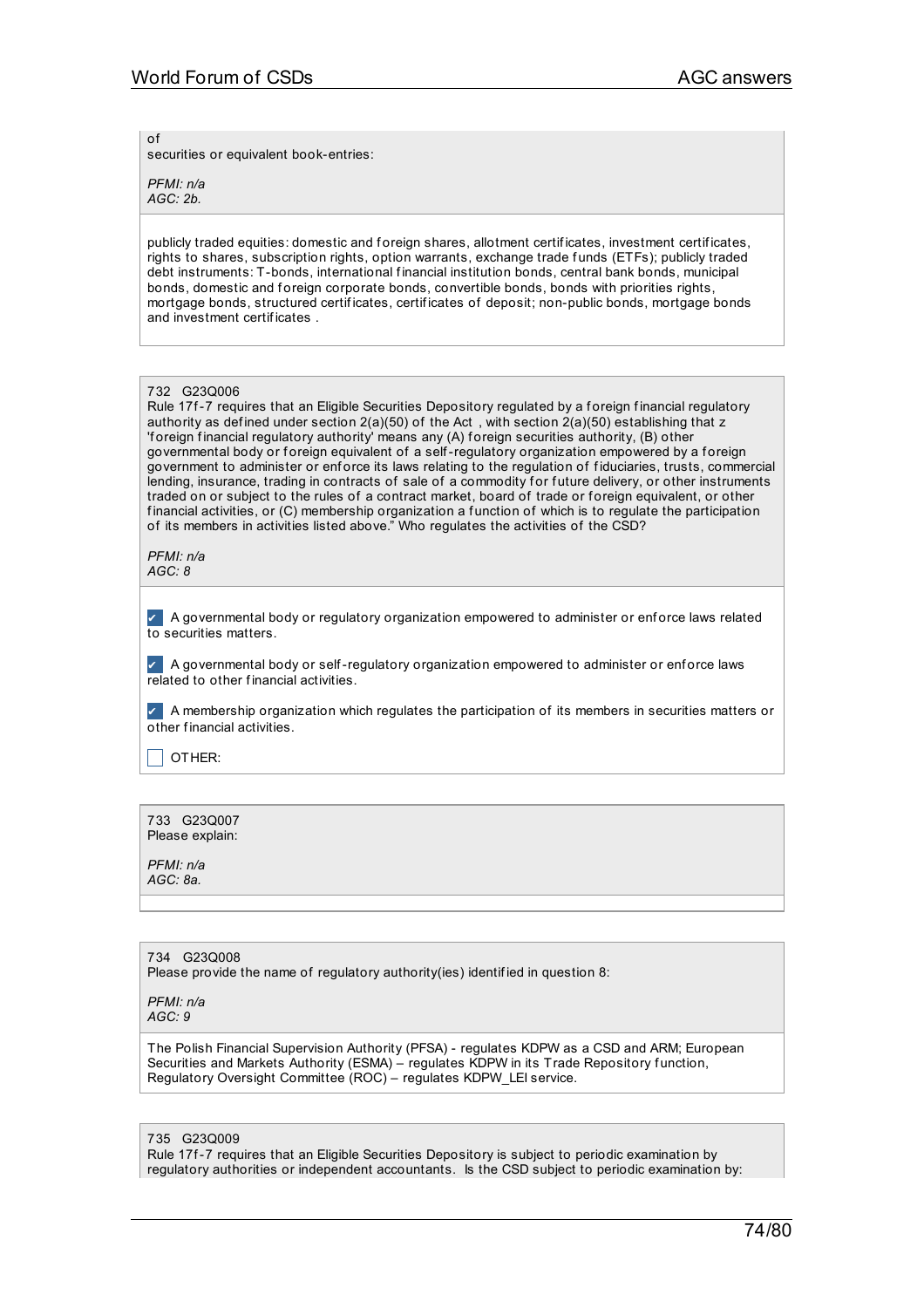| PFMI: n/a<br>AGC: 10                                                                                                                             |  |
|--------------------------------------------------------------------------------------------------------------------------------------------------|--|
| Regulatory authorities?                                                                                                                          |  |
| Independent accountants?<br>✓                                                                                                                    |  |
| OTHER:                                                                                                                                           |  |
|                                                                                                                                                  |  |
| 736 G23Q010<br>Please explain:                                                                                                                   |  |
| PFMI: n/a<br>AGC: 10a                                                                                                                            |  |
|                                                                                                                                                  |  |
| 737 G23Q011<br>Name of Authority #1 (please answer 11a):                                                                                         |  |
| PFMI: n/a<br>AGC: 11                                                                                                                             |  |
| Polish Financial Supervision Authority (PFSA)                                                                                                    |  |
|                                                                                                                                                  |  |
| 738 G23Q012<br>What enforcement actions are available to regulatory authority #1 for breach of applicable statute or<br>regulatory requirements? |  |
| PFMI: n/a<br>AGC: 11a.                                                                                                                           |  |
| Fines<br>✓                                                                                                                                       |  |
| Restrictions on CSD activities.                                                                                                                  |  |
| Suspension of CSD activities.                                                                                                                    |  |
| Termination of CSD activities.                                                                                                                   |  |
| OTHER: see 739<br>V                                                                                                                              |  |
|                                                                                                                                                  |  |
| 739 G23Q013<br>Please explain:                                                                                                                   |  |
| PFMI: n/a<br>AGC: 11b.                                                                                                                           |  |

An authorized representative of PFSA has the right to review KDPW`s books, documents and other carriers of information; to participate in the meetings of the Supervisory board and in the general meetings of shareholders of KDPW. Upon a written request of PFSA, the KDPW Management board shall be obliged to convene an extraordinary general meeting of shareholders or to put any matters specif ied by PFSA on the agenda of the general meetings. In case the Management Board ref uses the request, PFSA may appeal to a court to convene an extraordinary general meeting. PFSA may order the supervisory board to adopt a resolution concerning a particular matter. PFSA may appeal to a court against any resolution of the general meeting of shareholders or supervisory board, within 30 days of the date of receiving notice of the resolution, if it violates the provisions of law, the provisions of the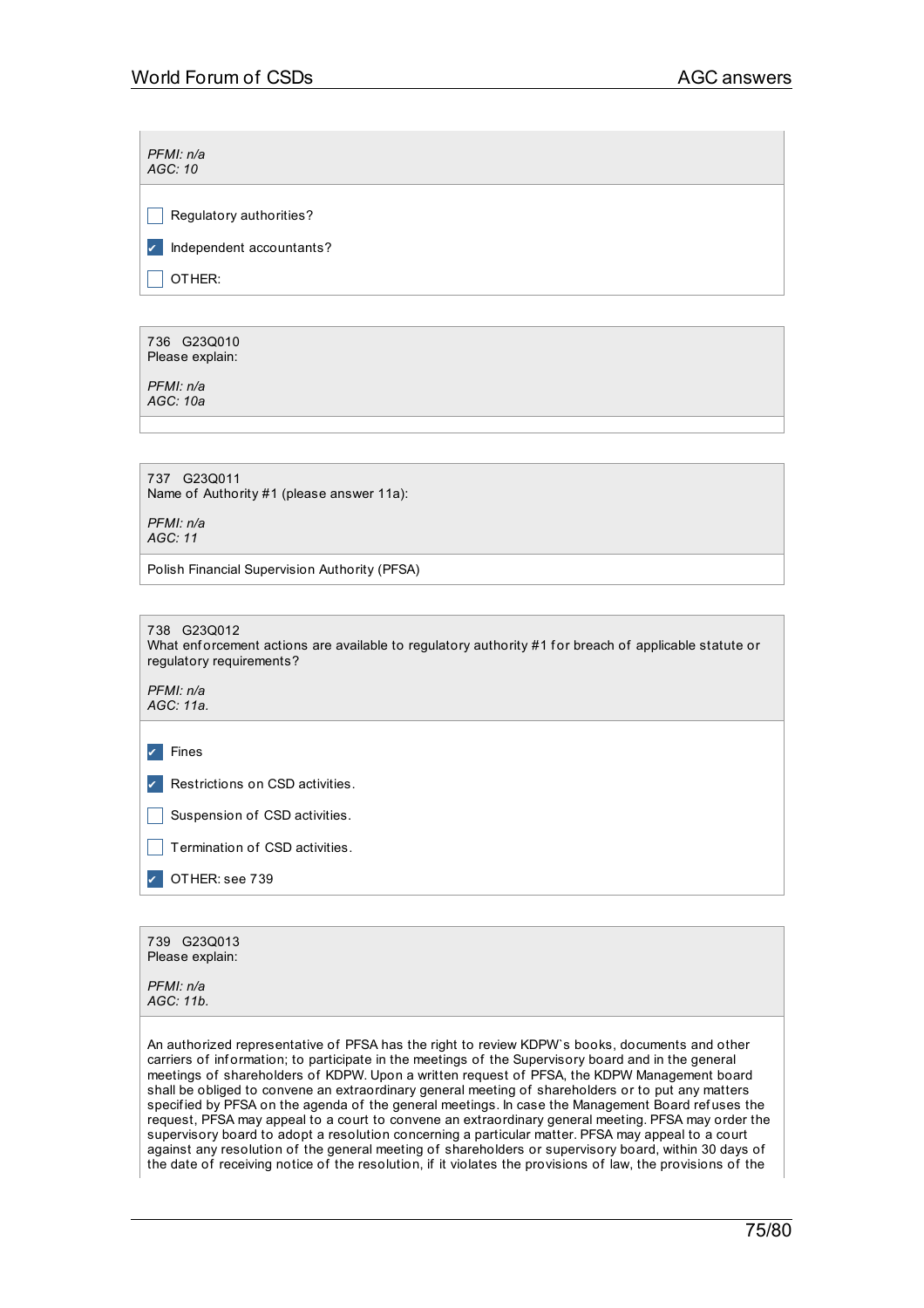Statute of KDPW, the rules or principles of safety of trading, or if the resolution has been adopted contrary to the provisions of law, provisions of the Statute or the Rules of KDPW.

740 G23Q013A Name of Authority #2:

European Securities and Markets Authority (ESMA) in the scope of the trade repository service offered by KDPW (KDPW\_TR). TR is supervised by ESMA in order to ensure that it complies on an on-going basis with EMIR requirements, thereby enabling regulators access to data and details of derivative contracts in order for them to fulfil their respective missions. LEI Regulatory Oversight Committee (ROC), the regulatory supervisory body of the global LEI system in the scope of the LEI numbering agency service offered by KDPW (KDPW\_LEI). In 2016 KDPW received the accreditation of the Global Legal Entity Identif ier Foundation (GLEIF) and from January 2017 KDPW began issuing Legal Entity Identifiers (LEI) of counterparties to transactions concluded on the financial markets.

| 741 G23Q014<br>What enforcement actions are available to regulatory authority #2 for breach of applicable statute or<br>regulatory requirements? |  |  |
|--------------------------------------------------------------------------------------------------------------------------------------------------|--|--|
| PFMI: n/a<br>AGC: 11c.                                                                                                                           |  |  |
| Fines                                                                                                                                            |  |  |
| Restrictions on CSD activities.                                                                                                                  |  |  |
| Suspension of CSD activities.                                                                                                                    |  |  |
| Termination of CSD activities.                                                                                                                   |  |  |
| OTHER: Restriction, suspension or termination of some specific services performed by KDPW (TR,<br>LEI).                                          |  |  |
|                                                                                                                                                  |  |  |

742 G23Q015 Please explain:

*PFMI: n/a AGC: 11d.*

ESMA has the power to impose the f ollowing supervisory measures: require the trade repository to bring the infringement to an end, issue public notices, impose f ines or periodic penalty payments upon trade repositories and persons involved in trade repositories and as a last resort, withdraw the registration of the trade repository. Procedural rules for taking supervisory measures and imposing f ines on trade repositories are described in article 64-73 of EMIR (Regulation No 648/2012 of 4 July 2012 on OTC Derivatives, central counterparties and trade repositories). The LEI ROC's specif ic possible enf orcement actions: - Requiring audits of the system (including appointment of external auditors) for financial controls, business practices, data quality standards or other matters necessary to ensure the public interest. - Approval of policies for the recognition and termination of local registration agencies and LOUs.

743 G23Q016 Has there been any use of such enforcement actions in the last three years?

*PFMI: n/a AGC: 12*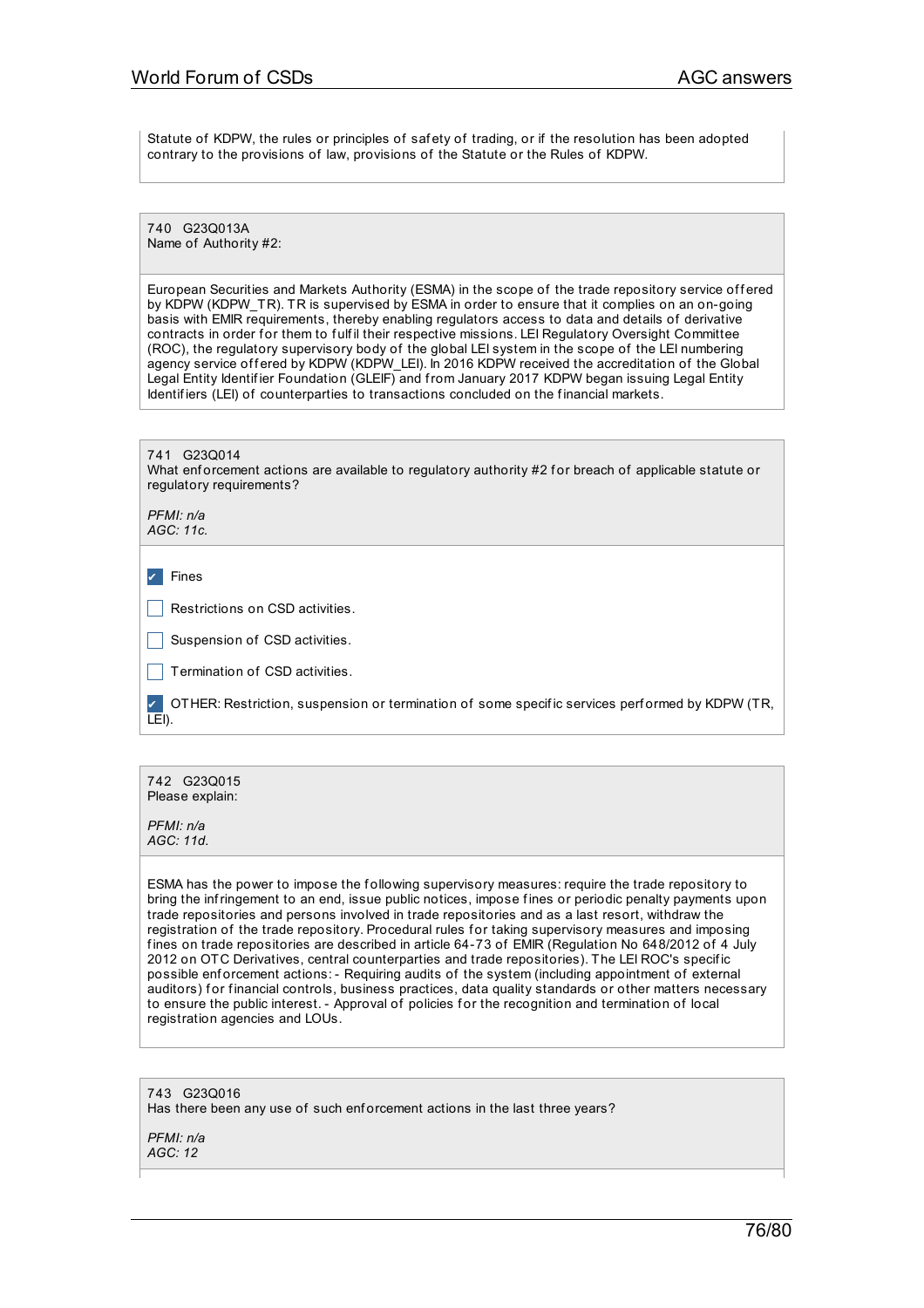$\Box$  Yes ✔ No  $\Box$  OTHER:

744 G23Q017 If yes, please explain:

*PFMI: n/a AGC: 12a.*

745 G23Q018

Has the regulatory body with oversight responsibility for the CSD issued public notice that the CSD is not in current compliance with any capital, solvency, insurance or similar f inancial strength requirements imposed by such regulatory body?

*PFMI: n/a AGC: 90*

No [A02]

746 G23Q019 Please describe:

*PFMI: n/a AGC: 90a.*

### 747 G23Q020

In the case of such a notice having been issued, has such notice been withdrawn, or, has the remedy of such noncompliance been publicly announced by the CSD?

*PFMI: n/a AGC: 90b.*

748 G23Q021 If yes, please describe:

*PFMI: n/a AGC: 90c.*

749 G23Q022 If no, why not?

*PFMI: n/a AGC: 90d.*

750 G23Q023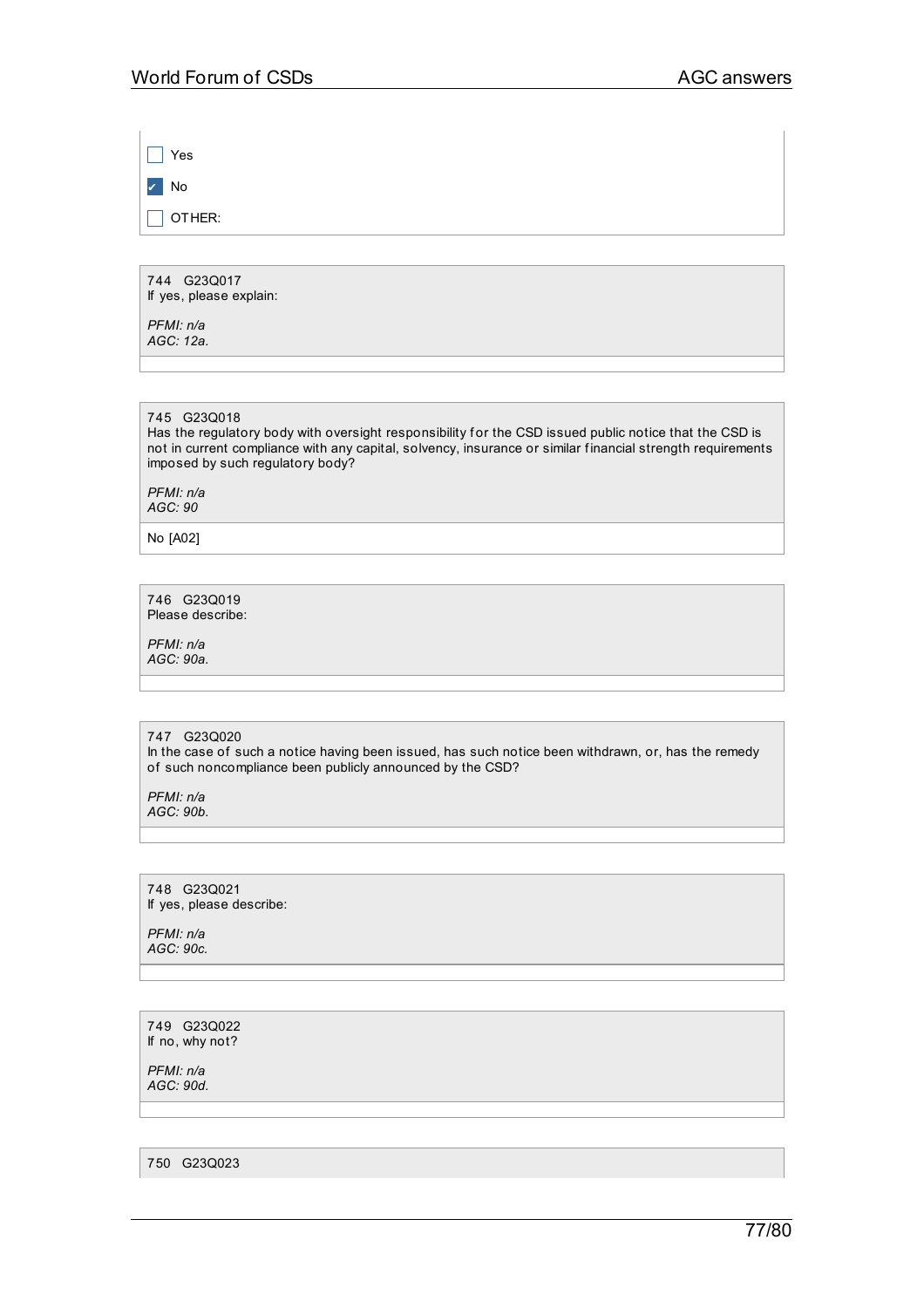Rule 17f-7 requires that an Eligible Securities Depository holds assets for the custodian that participates in the system on behalf of the Fund under saf ekeeping conditions no less f avorable that the conditions that apply to other participants. Please confirm that assets of foreign investors held by custodians as participants in the CSD are held under saf ekeeping conditions no less f avorable than the conditions that apply to other participants.

*PFMI: n/a AGC: 21*

Yes [A1]

751 G23Q024 If no, other or not applicable, please explain:

*PFMI: n/a AGC: 21a.*

|                             | G23Q025<br>752<br>Please confirm the basis for the arrangements you have in place to ensure that the assets you hold<br>for custodians receive the same level of safekeeping protection as the assets held for other<br>categories of participants. |
|-----------------------------|-----------------------------------------------------------------------------------------------------------------------------------------------------------------------------------------------------------------------------------------------------|
|                             | PFMI: n/a<br>AGC: 21b, 21c.                                                                                                                                                                                                                         |
| Relevant Law and Regulation |                                                                                                                                                                                                                                                     |

| Standard participation contract                          |
|----------------------------------------------------------|
| $\sim$ Established terms and conditions of participation |
| By-laws of the CSD                                       |
| $\angle$ Rules of the CSD                                |
| OTHER:                                                   |

### 753 G23Q027

For each item in Question 21b that you checked, please briefly supply references or citations to the law(s), regulation(s), or CSD rule(s), participation condition(s), or participant contract provision (s), as applicable.

*PFMI: n/a AGC: 21d*

Relevant Law and Regulation: There are equal conditions for holding foreign investor assets by custodians in the depository system. The Act of 29th July 2005 on Trading in Financial Instruments defines the system for registration of dematerialised securities comprising securities accounts, depository accounts and omnibus accounts kept by entities authorised to do so under this Act and maintained by KDPW (article 3, point 21). KDPW is in charge of registering securities on: 1) depository accounts; 2) securities accounts; 3) omnibus accounts. Balances on accounts managed by participants should correspond with the balances on the relevant depository accounts manager by KDPW (article 57). Omnibus accounts are dedicated only for foreign entities (article 8a). However, depository and omnibus accounts operate on the same principles, i.e. they are co-mingling securities belonging to clients of KDPW participants. In this way, the assets of foreign investors are not differentiated from those of other types of investors, but treated equally. Established terms and conditions of participation: Participants managing securities accounts and omnibus accounts in their systems are obliged to conform to the rules of managing the securities register (article 20, 24, 33, 33a of the KDPW Rules). The rules are similar for custodians and other participants who hold foreign or domestic